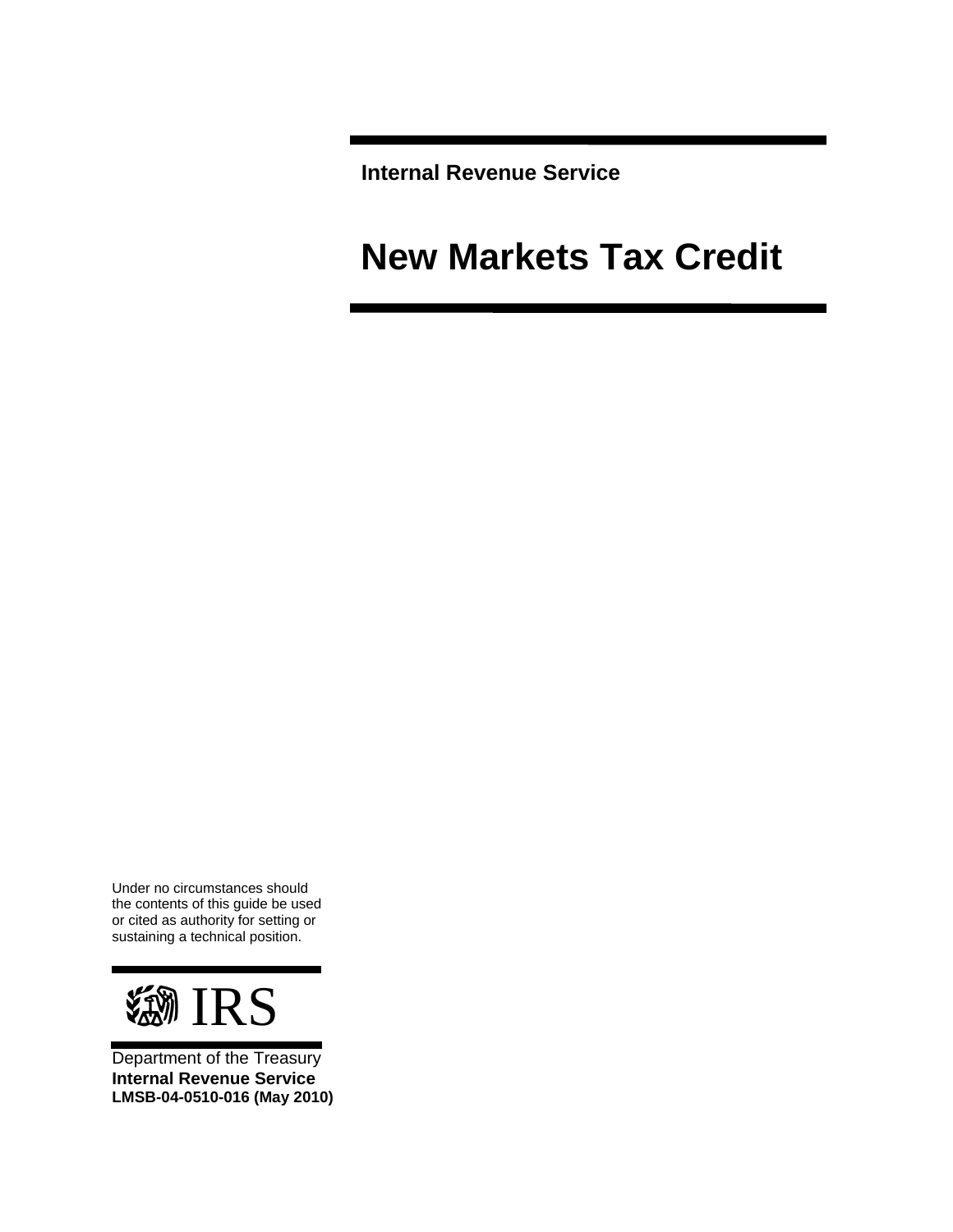

# **Mission**

Provide America's taxpayers top quality service by helping them understand and meet their tax responsibilities and by applying the tax law with integrity and fairness to all.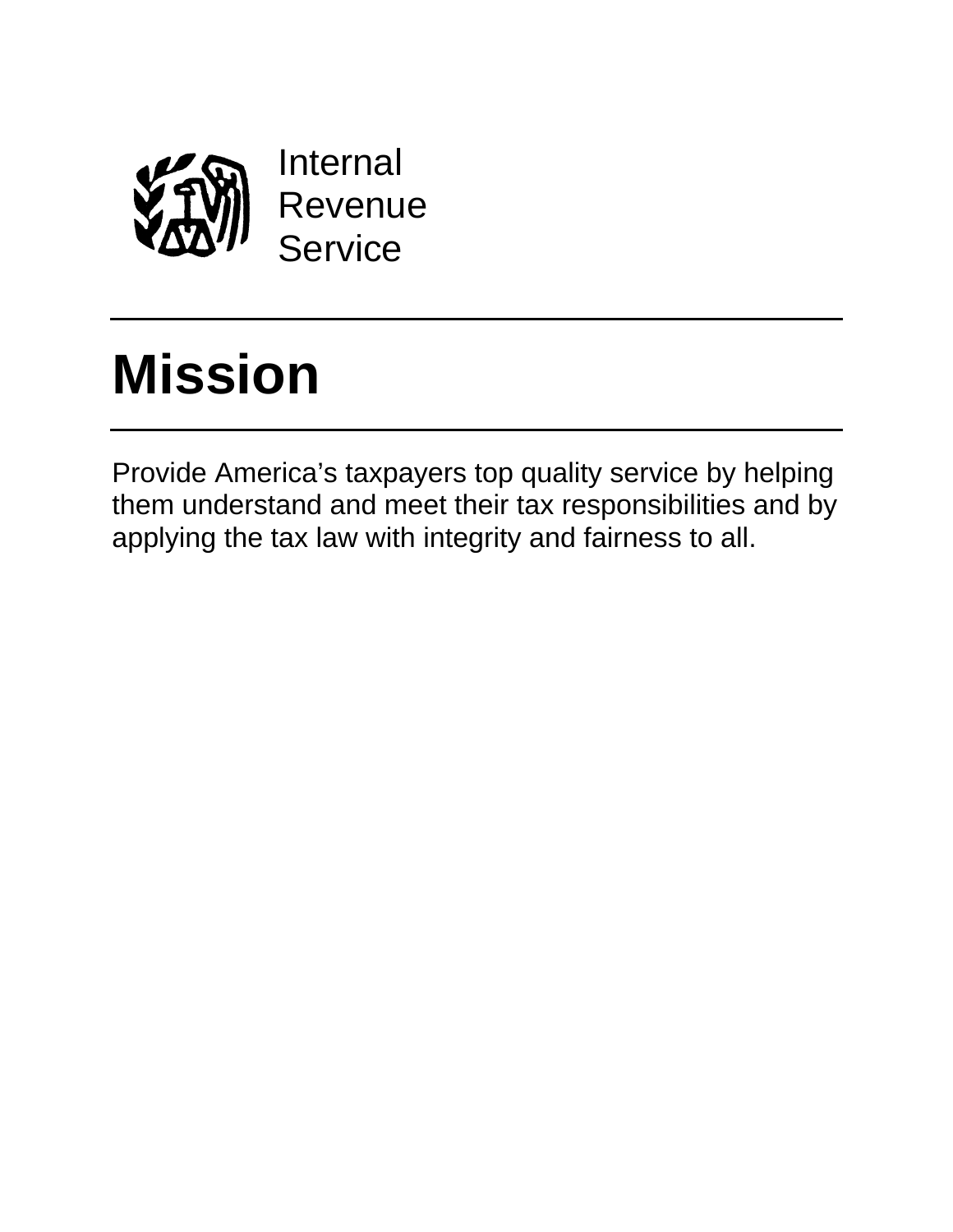

 Department of the Treasury **Internal Revenue Service Document** Catalog Number

# **Ten Core Ethical Principles \***

**Honesty** Integrity/Principled Promise-Keeping Loyalty **Fairness** Caring and Concern for Others Respect for Others Civic Duty Pursuit of Excellence Personal Responsibility/Accountability

# **The Five Principles of Public Service Ethics \***

Public Interest Objective Judgment Accountability Democratic Leadership **Respectability** 

\* Used by permission of the Michael and Edna Josephson Institute of Ethics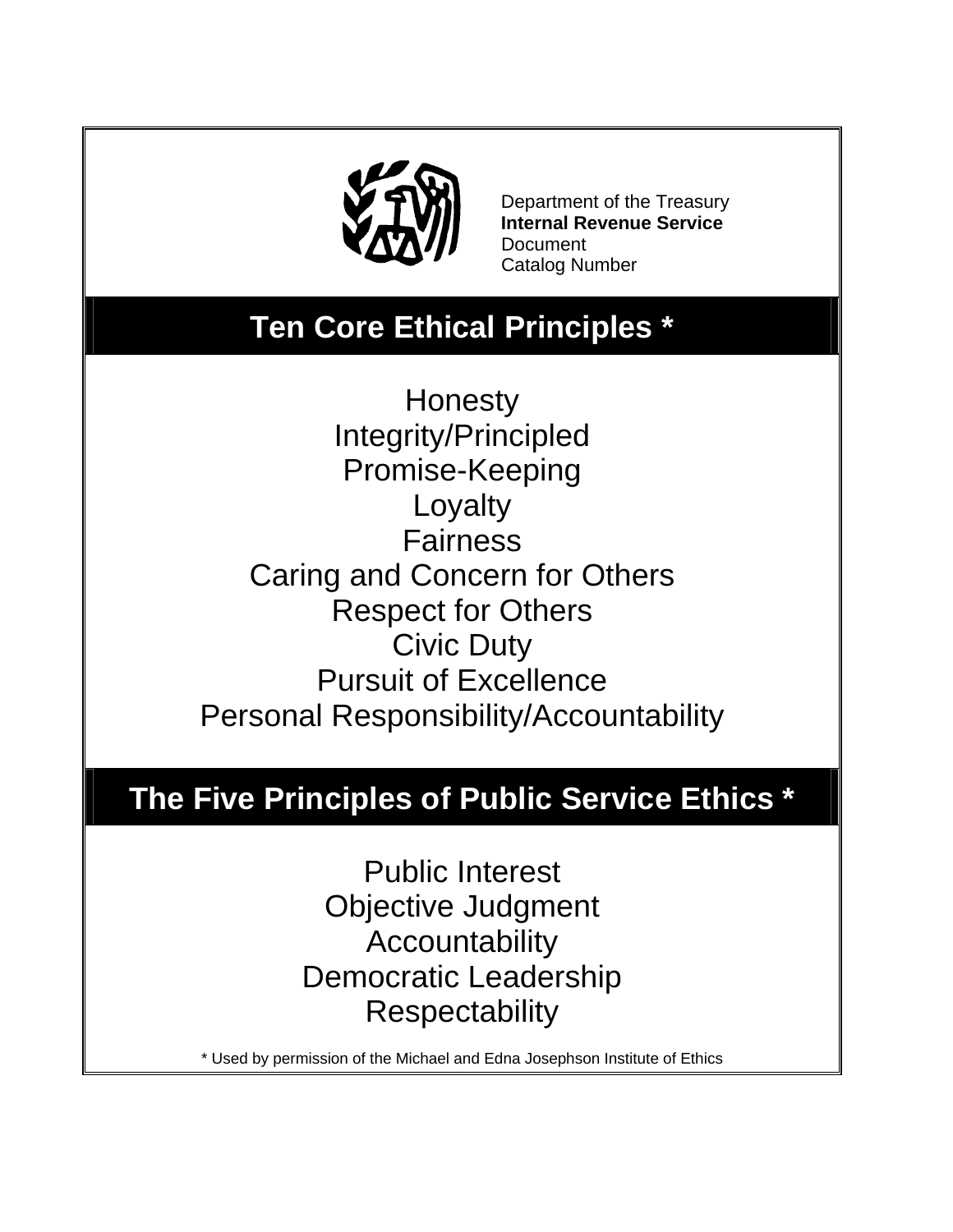#### **Contents**

[Chapter 1:](#page-5-0) Introduction to the New Markets Tax Credit

- 1. [Introduction](#page-5-0)
- 2. [Congressional](#page-5-0) Intent
- 3. [Taxpayer's](#page-6-0) Qualified Equity Investment (QEI)
- 4. [Allowance](#page-7-0) of Credit
- 5. [Relationship](#page-8-0) to Other Federal Tax Benefits
- 6. [Anti Abuse](#page-9-0) Rules
- 7. [Qualified](#page-9-0) Community Development Entity (CDE)
- 8. [Community](#page-10-0) Development Financial Institutions Fund's Responsibilities
- 9. [Internal](#page-10-0) Revenue Service's Responsibility
- 10. [The C](#page-11-0)omplete Picture
- 11. [Summary](#page-11-0)

#### [Chapter 2:](#page-13-0) Issues at the CDE Level

- 1. [Introduction](#page-13-0)
- 2. [Pre-Contact](#page-13-0) Analysis of Tax Returns
- 3. [Preliminary](#page-14-0) Analysis
- 4. [Qualified](#page-16-0) Equity Investment (QEI)
- 5. [Qualified](#page-17-0) Low-Income Community Investment (QLICI)
- 6. [Qualified](#page-24-0) Active Low-Income Community Businesses (QALICB)
- 7. [Substantially-All](#page-30-0) Requirement under Treas. Reg. §1.45D-1(c)(5)
- 8. [Redemption](#page-31-0) of an Equity Investment by the CDE
- 9. [Conclusion](#page-33-0)
- 10. [Summary](#page-33-0)

[Chapter 3:](#page-35-0) Issues at the Investor Level

- 1. [Introduction](#page-35-0)
- 2. [Current](#page-35-0) Year NMTC Adjustments
- 3. [Annual](#page-36-0) Adjustment to Basis
- 4. [Disposition](#page-37-0) of Investor's Holding
- 5. [NMTC](#page-37-0) Recapture Events
- 6. [Computing](#page-38-0) the Recapture Amount
- 7. [Summary](#page-41-0)

[Chapter 4:](#page-42-0) Issues at the Exempt Organization Level

- 1. [Introduction](#page-42-0)
- 2. [EO's Role](#page-42-0) in the NMTC Program
- 3. [EO Issues](#page-43-0) with Regard to the NMTC
- 4. [Examination](#page-43-0) Procedures
- 5. [Referral](#page-45-0) Procedures
- 6. [Summary](#page-45-0)

[Chapter 5:](#page-46-0) Disclosure of Tax Information

- 1. [Introduction](#page-46-0)
- 2. [Authorized](#page-46-0) Disclosures
- 3. [Summary](#page-49-0)
- 4. [IRC §6103](#page-49-0) Quick Reference Guide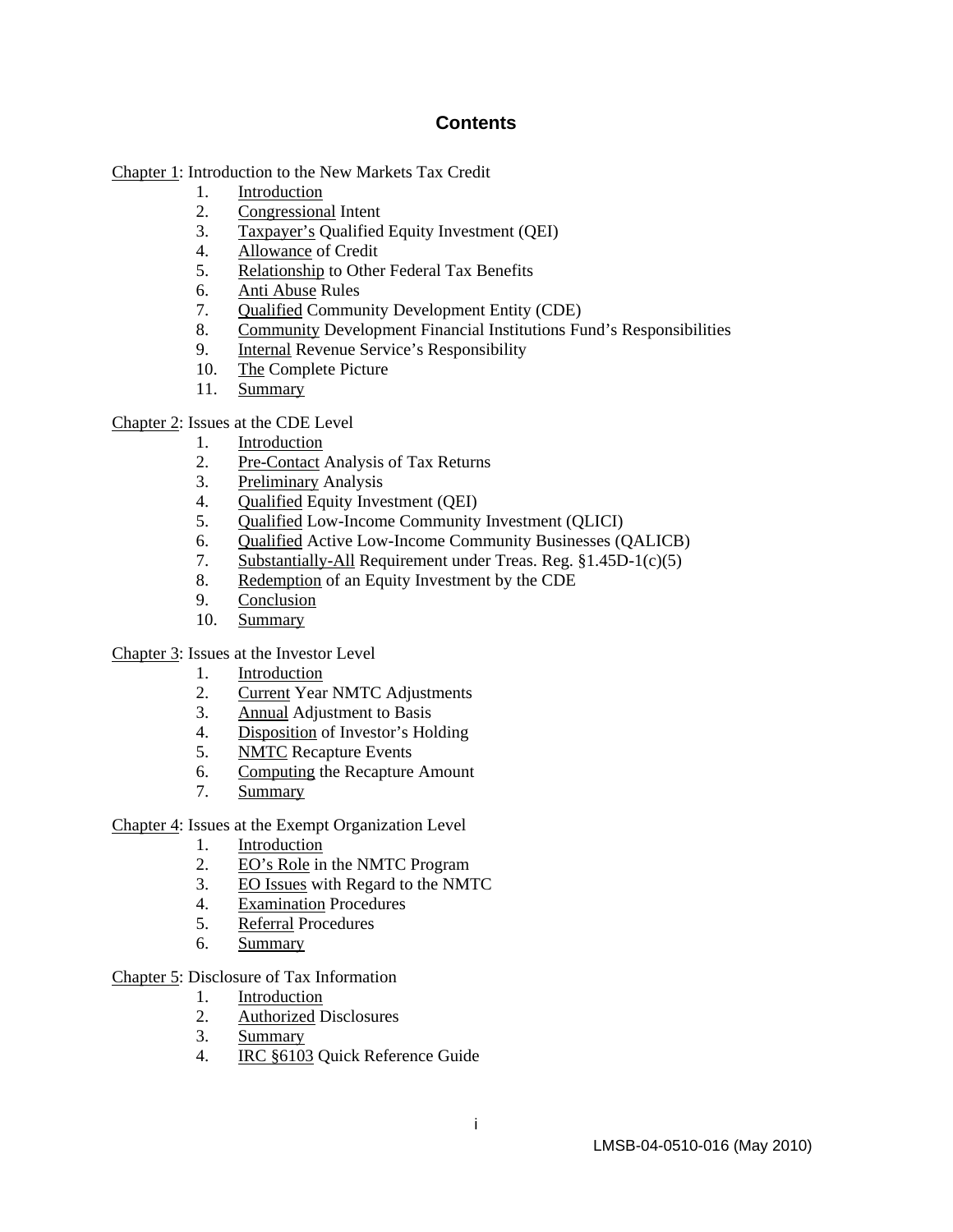# [Chapter 6:](#page-51-0) Audit Reports

- 1. [Introduction](#page-51-0)<br>2. CDE (Corpor
- 2. [CDE \(Corporation\)](#page-51-0)<br>3. CDE (Partnership)
- [CDE \(Partnership\)](#page-52-0)
- 4. **[Investors](#page-53-0)** (Individuals and Corporations)
- 5. [Form 886](#page-54-0), Explanation of Items
- 6. [Summary](#page-55-0)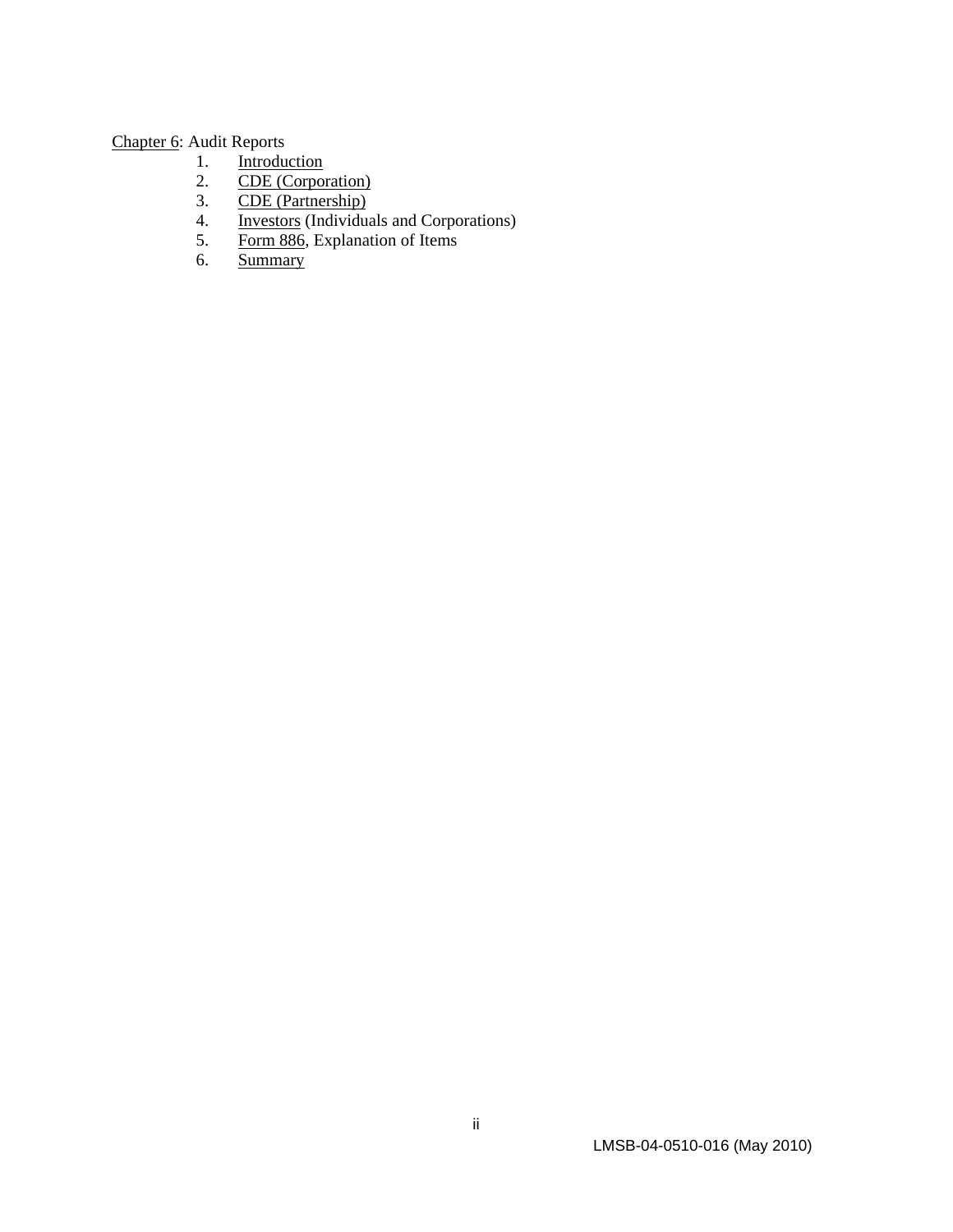#### **Chapter 1 Introduction to the New Markets Tax Credit**

#### <span id="page-5-0"></span>**Introduction**

This chapter provides a brief overview of the New Markets Tax Credit (NMTC) under IRC §45D.

#### **Congressional Intent**

The New Markets Tax Credit (NMTC) Program, enacted by Congress as part of the Community Renewal Tax Relief Act of 2000, is incorporated as section 45D of the Internal Revenue Code. This Code section permits individual and corporate taxpayers to receive a credit against federal income taxes for making Qualified Equity Investments (QEIs) in qualified community development entities (CDEs).

These investments are expected to result in the creation of jobs and material improvement in the lives of residents of low-income communities. Examples of expected projects include financing small businesses, improving community facilities such as daycare centers, and increasing home ownership opportunities.

A "low-income community" is defined as any population census tract where the poverty rate for such tract is at least 20% or in the case of a tract not located within a metropolitan area, median family income for such tract does not exceed 80 of statewide median family income, or in the case of a tract located within a metropolitan area, the median family income for such tract does not exceed 80% of the greater of statewide median family income or the metropolitan area median family income.

As part of the American Jobs Creation Act of 2004, IRC  $\S 45D(e)(2)$  was amended to provide that targeted *populations* may be treated as low-income communities. A "targeted population" means individuals, or an identifiable group of individuals, including an Indian tribe, who are low-income persons or otherwise lack adequate access to loans or equity investments.

"Targeted population" also includes the Hurricane Katrina Gulf Opportunity (GO) Zone, where individuals' principal residences or principal sources of income were located in areas that were flooded, sustained heavy damage, or sustained catastrophic damage as a result of Hurricane Katrina.

See Notice 2006-60, [2006], 2006-2 C.B. 82, for additional guidance on targeted populations.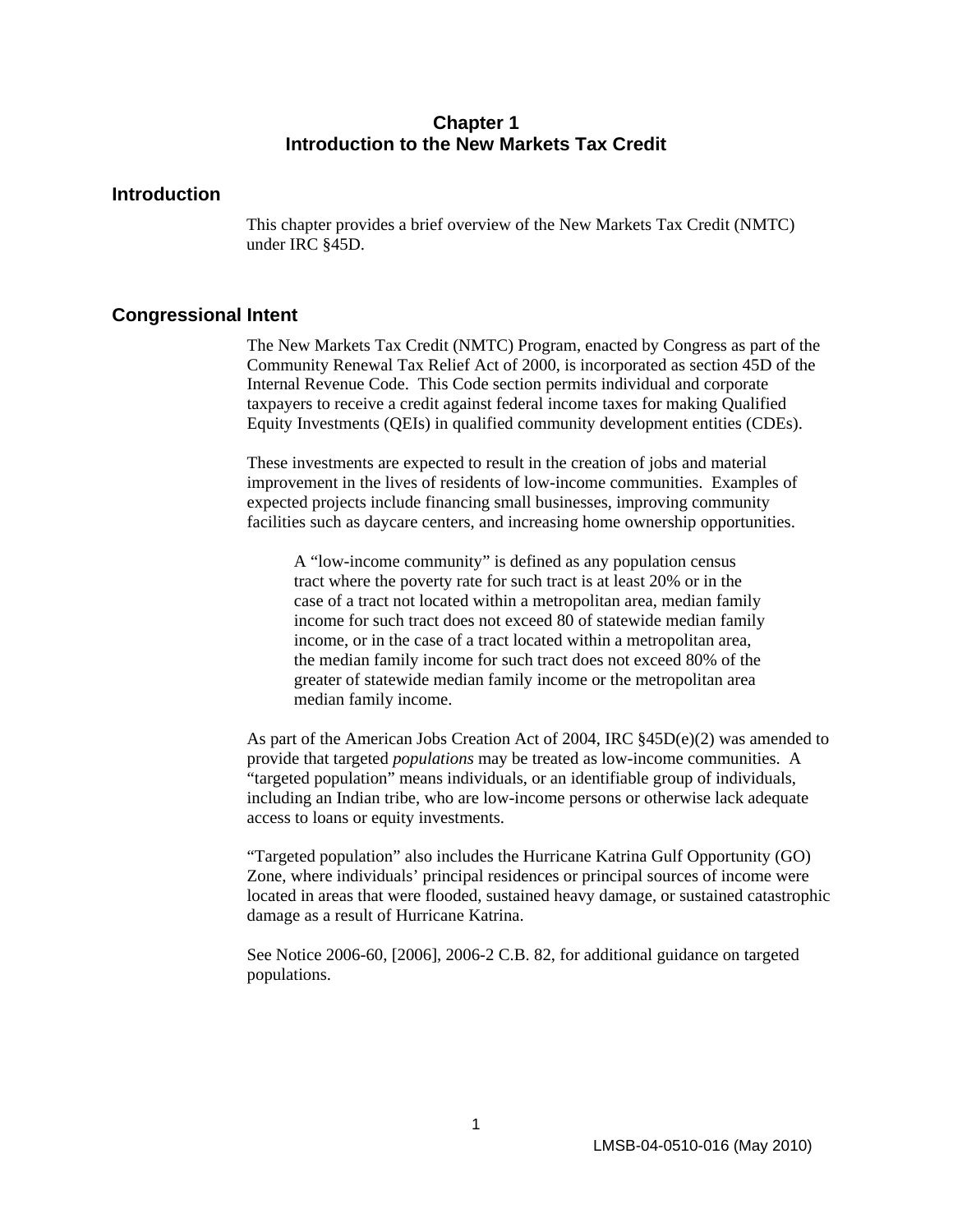# <span id="page-6-0"></span>**Taxpayers' Qualified Equity Investment (QEI)**

| Qualified<br><b>Equity</b><br><b>Investment</b><br>(QEI) Defined | The actual cash investment made by the investor to the CDE, which is referred to as<br>the equity investment, is the first step in defining a QEI. This cash investment<br>eventually qualifies for the NMTC provided that the CDE makes qualified low-<br>income community investments (QLICIs).                                                                                                                                                                                                                                                                                                                                                                                                           |
|------------------------------------------------------------------|-------------------------------------------------------------------------------------------------------------------------------------------------------------------------------------------------------------------------------------------------------------------------------------------------------------------------------------------------------------------------------------------------------------------------------------------------------------------------------------------------------------------------------------------------------------------------------------------------------------------------------------------------------------------------------------------------------------|
|                                                                  | A QEI is, in general, any equity investment in a CDE if:                                                                                                                                                                                                                                                                                                                                                                                                                                                                                                                                                                                                                                                    |
|                                                                  | 1. Such investment is acquired by the investor at its original issue (directly or<br>through an underwriter) solely in exchange for cash,                                                                                                                                                                                                                                                                                                                                                                                                                                                                                                                                                                   |
|                                                                  | 2. Substantially all (at least 85%) of the cash is used by the CDE to make qualified<br>low-income community investments (QLICI), and                                                                                                                                                                                                                                                                                                                                                                                                                                                                                                                                                                       |
|                                                                  | 3. The investment is designated by the CDE as a QEI on its books and records using<br>any reasonable method.                                                                                                                                                                                                                                                                                                                                                                                                                                                                                                                                                                                                |
|                                                                  | The term equity investment means any stock in an entity which is a corporation, and<br>any capital interest in an entity which is a partnership.                                                                                                                                                                                                                                                                                                                                                                                                                                                                                                                                                            |
| <b>Amount Paid at</b><br><b>Original Issue</b>                   | Under IRC $\S 45D(b)(1)(A)$ and Treas. Reg. $\S 1.45D-1(b)(4)$ , the amount paid by the<br>investor to the CDE for a QEI at its original issue consists of all amounts paid by the<br>taxpayer to, or on behalf of, the CDE and includes any underwriter fees to purchase<br>the investment at its original issue.                                                                                                                                                                                                                                                                                                                                                                                          |
| Time of<br><b>Investment</b>                                     | In general, an equity investment in a CDE is not eligible to be designated as a QEI if<br>it is made before the CDE enters into an allocation agreement with the Community<br>Development Financial Institutions Fund (CDFI). The allocation agreement<br>specifies the terms of the NMTC allocation under IRC $\S 45D(f)(2)$ . However, for<br>exceptions to the rule, see Treas. Reg. $$1.45D-1(c)(3)(ii)$ .                                                                                                                                                                                                                                                                                              |
| <b>Reporting</b><br><b>Requirements</b>                          | A CDE must provide notice to any investor who acquires a QEI in the CDE at its<br>original issue that the equity investment is a QEI entitling the investor to claim the<br>NMTC. The notice is made using Form 8874-A, Notice of Qualified Equity<br>Investment for New Markets Credit, or for periods before March 2007, a written<br>notification prepared by the CDE. The notice must be provided by the CDE to the<br>taxpayer no later than 60 days after the date the investor makes the equity<br>investment in the CDE. The notice must contain the amount paid to the CDE for the<br>QEI at its original issue and the CDE's taxpayer identification number. (Treas. Reg.<br>$$1.45D-1(g)(2)(A).$ |
| <b>Allocation</b><br>Limitation                                  | The amount of QEIs designated by a CDE may not exceed the amount allocated to<br>the CDE by the CDFI Fund. The term QEI does not include:                                                                                                                                                                                                                                                                                                                                                                                                                                                                                                                                                                   |
|                                                                  | 1. Any equity investment issued by a CDE more than 5 years after the CDE enters<br>into an allocation agreement with the CDFI Fund, and                                                                                                                                                                                                                                                                                                                                                                                                                                                                                                                                                                     |
|                                                                  | 2. Any equity investment by a CDE in another CDE, if the CDE making the<br>investment has received an allocation under IRC $\S$ 45D(f)(2). This prevents a<br>CDE with an allocation from investing in another CDE with an allocation, and                                                                                                                                                                                                                                                                                                                                                                                                                                                                  |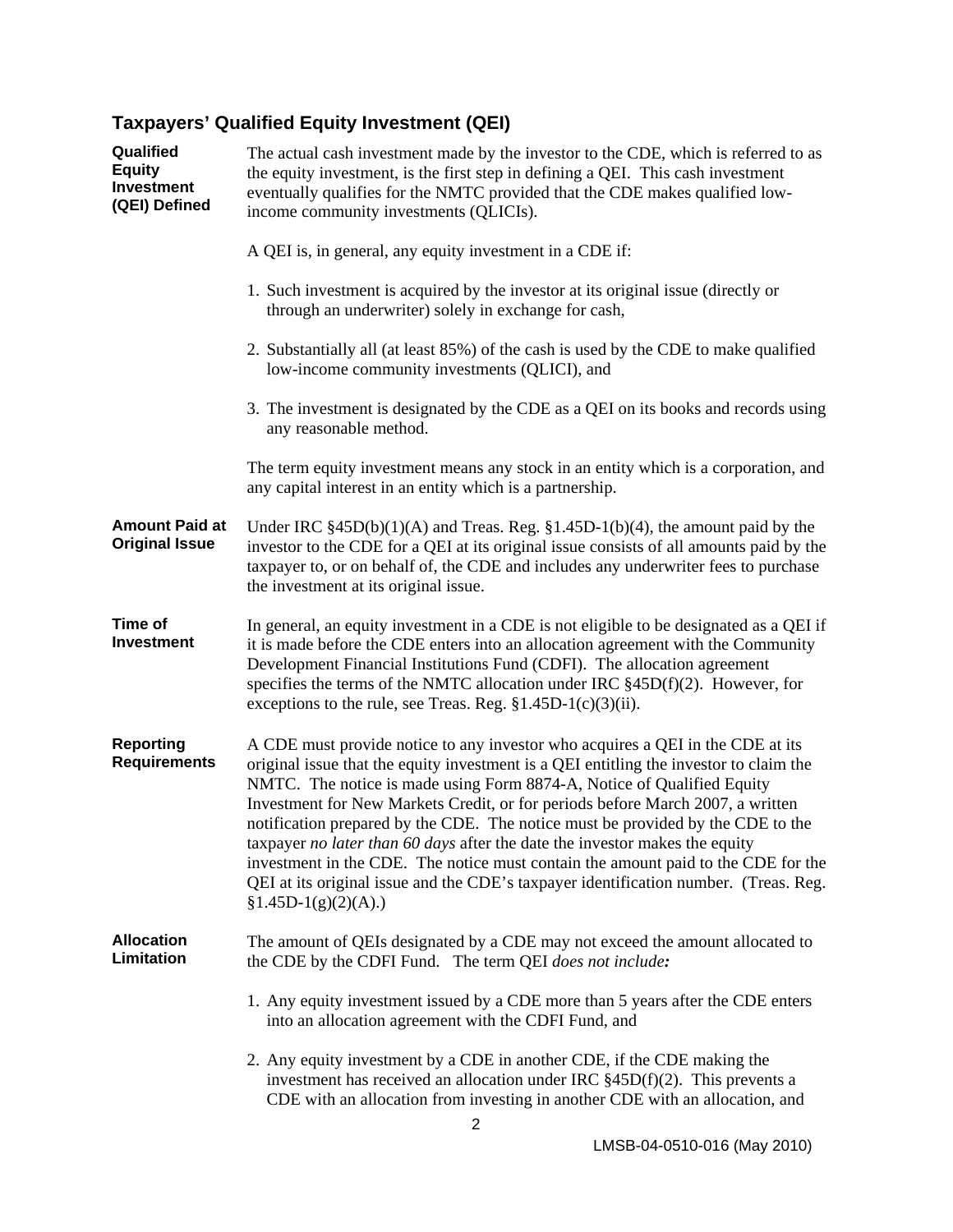thereby doubling up credits on a single investment.

#### <span id="page-7-0"></span>**Allowance of Credit**

|                                        |                  |                           | The NMTC is included under IRC $\S 38(a)(13)$ as part of the General Business Credit.<br>The credit equals 39% of the investment and is claimed during a seven-year credit<br>period. Investors may not redeem or otherwise case out their investments in the<br>CDEs prior to the conclusion of the seven-year credit period.                                                                                              |
|----------------------------------------|------------------|---------------------------|-----------------------------------------------------------------------------------------------------------------------------------------------------------------------------------------------------------------------------------------------------------------------------------------------------------------------------------------------------------------------------------------------------------------------------|
| <b>Credit</b><br><b>Allowance Date</b> | QEI:             |                           | A taxpayer holding a qualified equity investment (QEI) on a credit allowance date<br>occurring during the taxable year may claim the NMTC for such taxable year in an<br>amount equal to the applicable percentage of the amount paid to a qualified<br>community development entity (CDE) for such investment at its original issue.<br>Under IRC $§$ 45D(a)(3), the term credit allowance date means, with respect to any |
|                                        |                  |                           | 1. The date on which the investment is initially made; and                                                                                                                                                                                                                                                                                                                                                                  |
|                                        |                  |                           | 2. Each of the six anniversary dates of such date thereafter.                                                                                                                                                                                                                                                                                                                                                               |
|                                        | credit year.     |                           | In other words, the credit period is the seven-year period beginning on the date a<br>QEI is initially made, even though the credit is allowable on the first day of each                                                                                                                                                                                                                                                   |
| Applicable<br>Percentage               | allowance dates. |                           | The credit provided to the investor equals 39% of the QEI and is claimed over the<br>seven-year credit period. Under IRC $\S 45D(a)(2)$ , the applicable percentage is 5<br>percent for the first three credit allowance dates and 6 percent for the last four credit                                                                                                                                                       |
|                                        | Example 1:       |                           |                                                                                                                                                                                                                                                                                                                                                                                                                             |
|                                        | follows:         |                           | A CDE receives a \$2 million NMTC allocation. Investors make \$2 million of equity<br>investments in the CDE. Assuming all other requirements are met, the investors<br>would be entitled to claim NMTC equal to 39% of \$2 million or \$780,000 as                                                                                                                                                                         |
|                                        |                  | Year One:<br>Year Two:    | 5% of \$2 million = $$100,000$<br>5% of \$2 million = $$100,000$                                                                                                                                                                                                                                                                                                                                                            |
|                                        |                  | Year Three:<br>Year Four: | 5% of \$2 million = $$100,000$<br>6% of \$2 million = $$120,000$                                                                                                                                                                                                                                                                                                                                                            |
|                                        |                  |                           |                                                                                                                                                                                                                                                                                                                                                                                                                             |

Total: \$780,000 Although the CDE has the authority to designate up to \$ 2 million in QEI, its

Year Five:  $6\% \text{ of } $2 \text{ million} = $120,000$ Year Six:  $6\% \text{ of } $2 \text{ million} = $120,000$ Year Seven:  $6\% \text{ of } $2 \text{ million} = $120,000$ 

investors can only claim the NMTC on the actual cash invested in the CDE.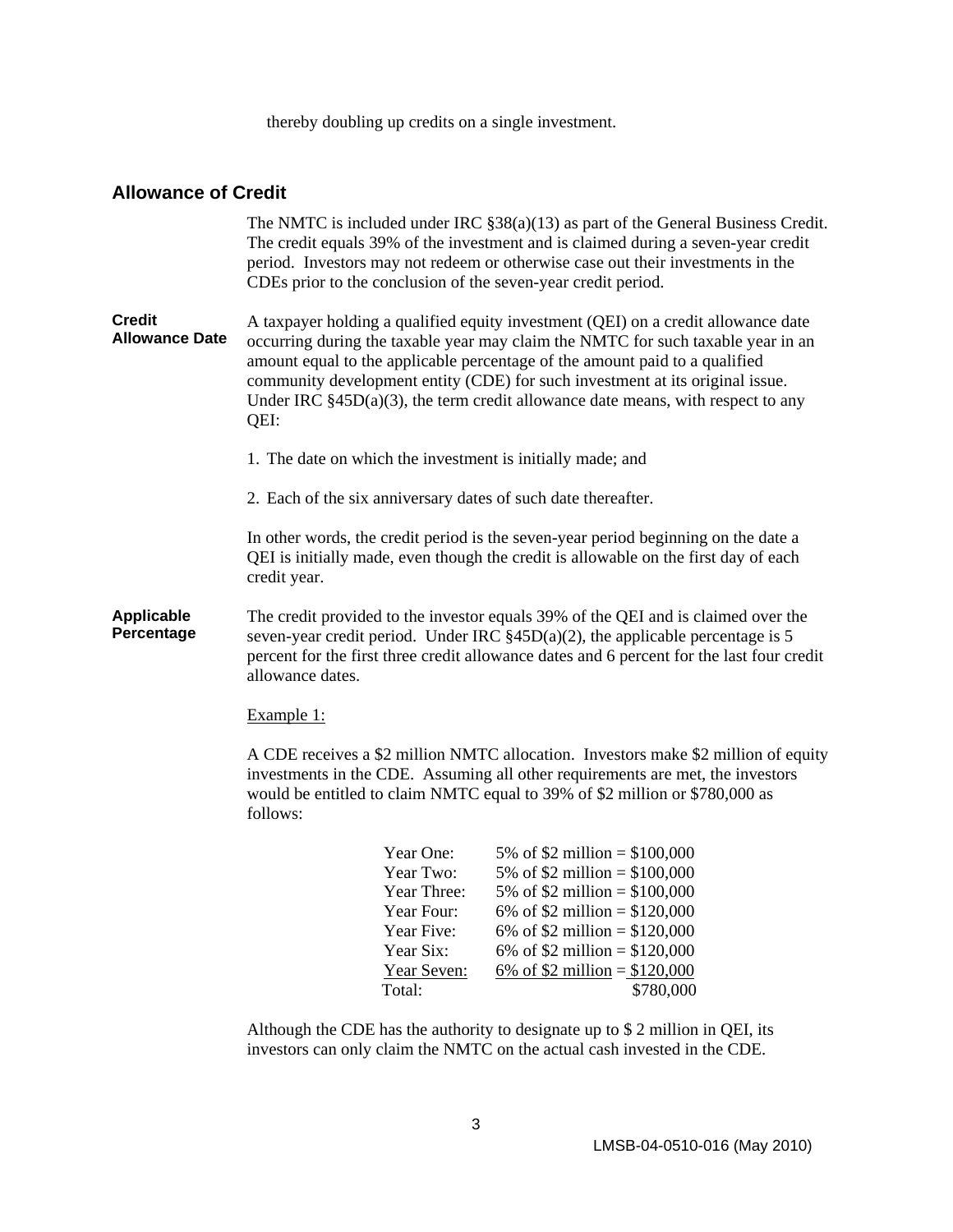<span id="page-8-0"></span>Example 2:

| Assuming the same facts in Example 1, except the CDE raises \$1 million for         |
|-------------------------------------------------------------------------------------|
| investments in qualified active low-income businesses. Assuming all other           |
| requirements are met, the investors would be entitled to claim \$150,000 in NMTC    |
| for the first three years and \$240,000 in NMTC for the last four years computed as |
| follows:                                                                            |

| $(5\% \text{ of } $1 \text{ million}) \times 3 \text{ years} = $150,000$ |           |
|--------------------------------------------------------------------------|-----------|
| $(6\% \text{ of } $1 \text{ million}) \times 4 \text{ years} = $240,000$ |           |
| Total:                                                                   | \$390,000 |

In essence, an investor in the NMTC program gets 39 cents in tax credits during the seven-year credit period for every dollar invested and designated as a QEI.

**Manner of Claiming the New Markets Tax Credit**  A taxpayer may claim the NMTC for each applicable year by completing Form 8874, New Markets Credit, and filing the form with the taxpayer's federal income tax return.

**Subsequent Purchasers**  Under Treas. Reg.  $$1.45D-1(c)(7)$ , a QEI includes any equity investment that would be a QEI in the hands of the taxpayer (but for the requirement that the investment be acquired by the taxpayer at its original issue) if the investment was a QEI in the hands of a prior holder.

**Credit Recapture**  If, at any time during the 7 years beginning on the date of the original issue of a QEI in a CDE, there is a recapture event with respect to the investment, then the tax imposed for the taxable year in which the recapture event occurs is increased by the credit recapture amount. A recapture event requires recapture of credits allowed to the taxpayer who purchased the equity investment from the CDE at its original issue and to all subsequent holders of that investment.

> Under IRC  $\S 45D(g)(3)$ , there is a recapture event with respect to any equity investment in a CDE if one of the following three events occurs:

- 1. The CDE ceases to be a CDE,
- 2. The taxpayer's investment ceases to meet the substantially-all requirement, which involves investments in qualified low-income community investments (QLICIs), or
- 3. The investment is redeemed or otherwise cashed out by the CDE.

#### **Relationship to Other Federal Tax Benefits**

**Interaction with Other Federal Tax Benefits**  The availability of other federal tax benefits does not limit the availability of the NMTC. Under Treas. Reg, §1.45D-1(g)(3), examples include:

1. The Rehabilitation Credit under IRC §47.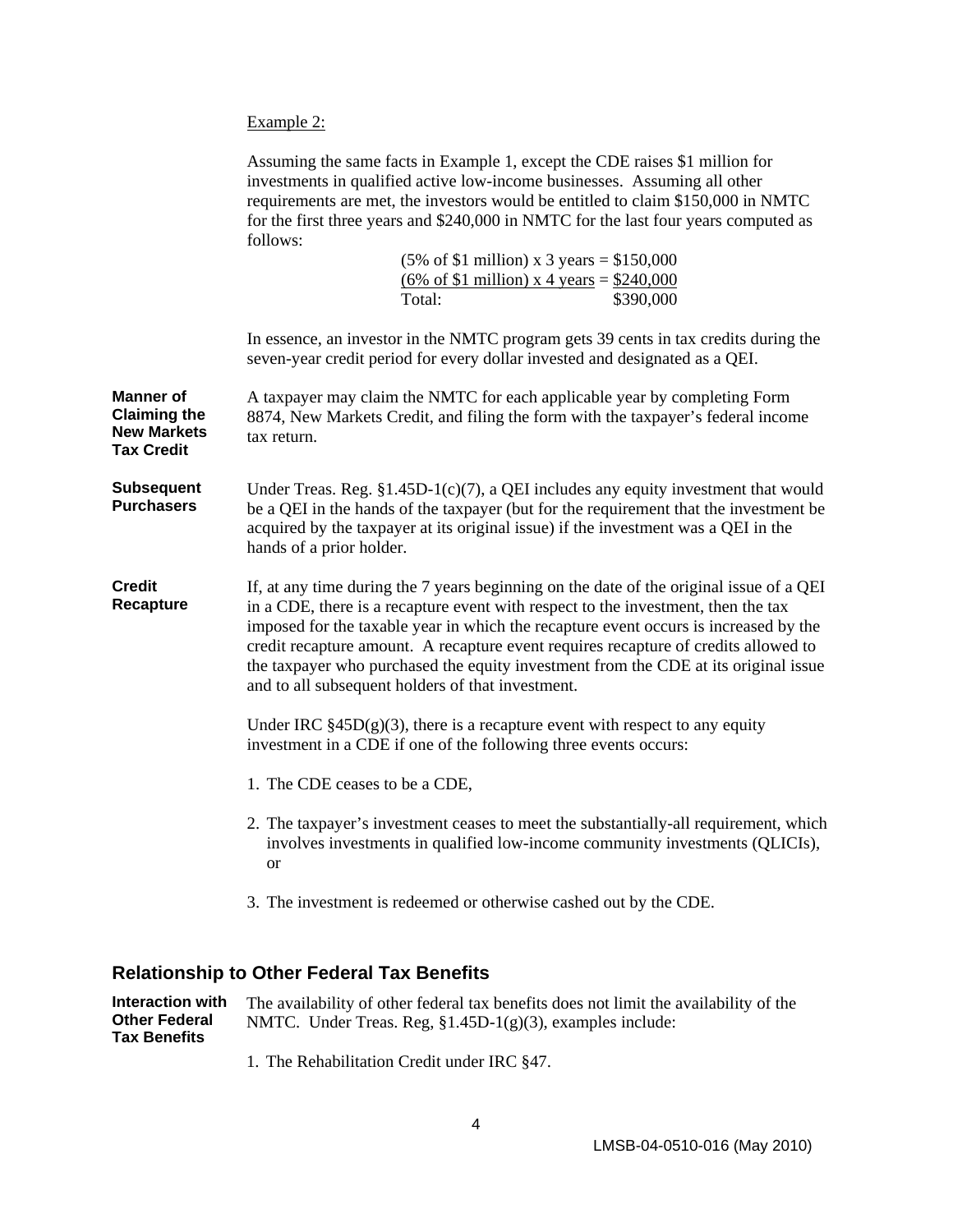<span id="page-9-0"></span>

|                                                                    | 2. All deductions under IRC §§167 and 168, including first year depreciation under<br>IRC $§168(k)$ , and the expense deduction for certain depreciable property under<br>IRC §179.                                                                                                                                                                 |
|--------------------------------------------------------------------|-----------------------------------------------------------------------------------------------------------------------------------------------------------------------------------------------------------------------------------------------------------------------------------------------------------------------------------------------------|
|                                                                    | 3. All tax benefits relating to certain designated areas such as empowerment zones<br>and enterprise communities under IRC §1391 through IRC §1397D, the District of<br>Columbia Enterprise Zone under IRC §1400 through IRC §1400B, renewal<br>communities under IRC §1400E through IRC §1400J, and the New York Liberty<br>Zone under IRC §1400L. |
|                                                                    | 4. A CDE is not prohibited from purchasing tax-exempt bonds because tax-exempt<br>financing provides a subsidy to borrowers and not bondholders. See T.D. 9171,<br>69 FR 77627, for discussion of Tax Exempt Bonds under IRC §103.                                                                                                                  |
| <b>Exception for</b><br><b>Low-Income</b><br><b>Housing Credit</b> | If a CDE makes a capital or equity investment or a loan with respect to a qualified<br>low-income building under IRC §42, the investment or loan is not a QLICI to the<br>extent the building's eligible basis under IRC $\S 42(d)$ is financed by the proceeds of<br>the investment or loan. See Treas. Reg. $$1.45D-1(g)(3)(C)(ii)$ .             |

#### **Anti Abuse Rules**

If a principal purpose of a transaction, or a series or transactions, is to achieve a result that is inconsistent with the purpose of IRC §45D and the regulations thereunder, the Commissioner may treat the transaction or series of transactions as causing a recapture event. IRC  $\S 45D(i)(1)$  and Treas. Reg.  $\S 1.45D-1(g)(1)$ .

#### **Qualified Community Development Entity (CDE)**

**Qualified Community Development Entity (CDE) Defined** 

Under IRC  $§45D(c)(1)$ , a CDE is any domestic corporation or partnership:

- 1. Whose primary mission is serving or providing investment capital for low-income communities or low-income persons,
- 2. That maintains accountability to residents of low-income communities through their representation on any governing board or advisory board of the CDE, and
- 3. Has been certified as a CDE by the CDFI Fund. See www.cdfifund.gov for more information.

Under IRC  $§45D(c)(2)$ , any specialized small business investment company as defined in IRC  $$1044(c)(3)$  and CDFI as defined in  $$103$  of the Community Development Banking and Financial Institutions Act of 1994 are treated as having met these requirements.

A CDE certification lasts for the life of the organization unless it is revoked or terminated by the CDFI Fund. To maintain its CDE certification, a CDE must certify annually during this period that the CDE has continued to meet the CDE certification requirements.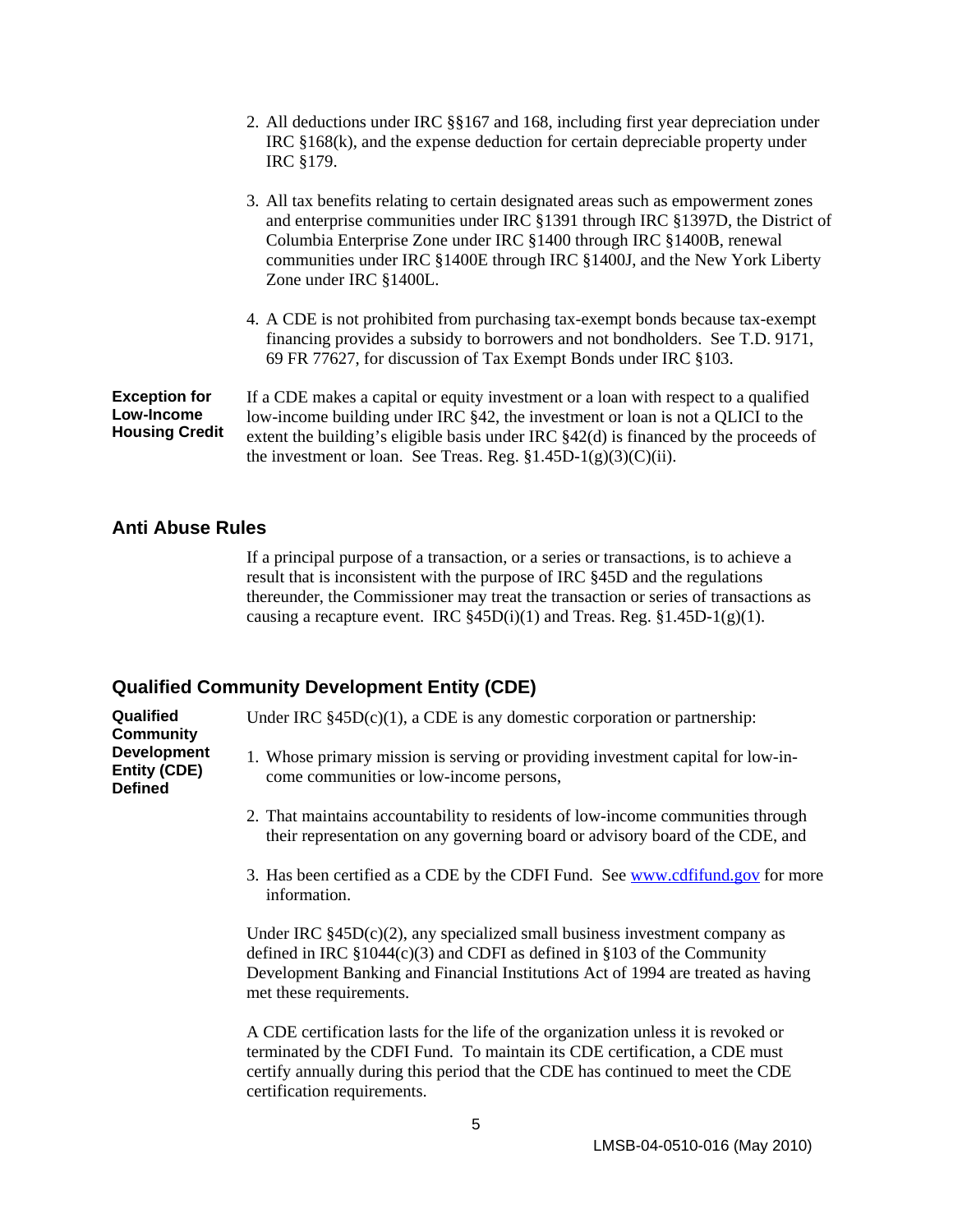Both for-profit and non-profit CDEs may apply to the CDFI Fund for an allocation of NMTC, but only a for-profit CDE is permitted to provide the NMTC to its investors. Thus, if a non-profit CDE receives an allocation of NMTC, it must "suballocate" its NMTC allocation to one or more for-profit CDEs.

<span id="page-10-0"></span>**Qualified Low-Income Community Investments (QLICI)**  The investor's cash investment received by a CDE is treated as invested in a QLICI only to the extent that the cash is so invested no later than 12 months after the date the cash is paid by the investor (directly or through an underwriter) to the CDE. The cash investment can be one of the four following types of QLICIs under IRC  $§45D(d)(1):$ 

- 1. Any capital or equity investment in, or loan to, any qualified active low-income community business.
- 2. A loan purchased by a CDE from another CDE which is a QLICI.
- 3. Financial counseling and other services to any qualified active low-income community business, or to any residents of a low-income community.
- 4. Any equity investment in, or loan to, other CDEs. See Treas. Reg. §1.45D- $1(d)(1)(iv)$ .

#### **Community Development Financial Institutions Fund's Responsibilities**

The CDFI Fund is responsible for establishing the credit application process, eligibility guidelines, and a scoring model for ranking applicants requesting allocations of NMTC. The CDFI Fund grants credit authority to the CDE; i.e., the ability to issue a specific amount of NMTC in exchange for equity investments.

Throughout the life of the NMTC Program (2001-2009), the CDFI Fund has been authorized to allocate to CDEs the authority to issue credit to their investors up to the aggregate amount of \$21.5 billion in equity. Under the Gulf Opportunity Zone Act of 2005, the CDFI Fund allocated an additional \$1 billion from 2005 to 2007 for QLICIs in the Hurricane Katrina GO Zone.

#### **Internal Revenue Service's Responsibility**

The Internal Revenue Service (IRS) is responsible for the tax administration aspects of IRC §45D, including responsibility for ensuring taxpayer compliance. The IRS has developed a comprehensive compliance program that focuses on both filing and reporting compliance by CDEs that received credit allocations, as well as taxpayers making investments and claiming the credit.

The IRS has developed this audit technique guide as part of its compliance program. The remaining chapters of this guide will focus on key terminology used in the NMTC arena, tax law, entity structures, examination issues at the CDE and investor levels, disclosure concerns, and report writing.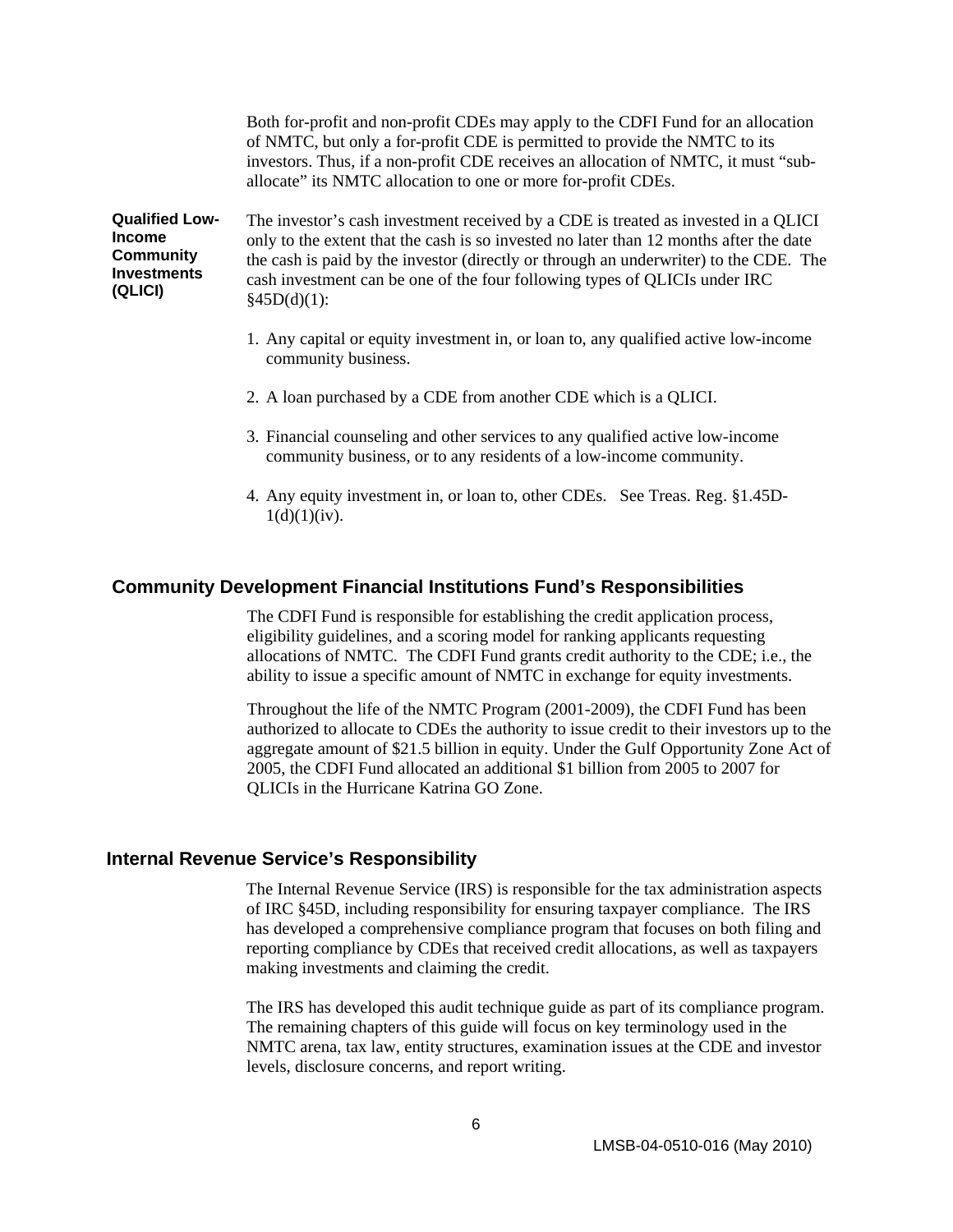#### <span id="page-11-0"></span>**The Complete Picture**

To conclude this chapter, the following diagram demonstrates the relationship between the organizations involved with the New Markets Tax Credit (NMTC) program.

In the upper left hand corner is the CDFI Fund, which has authority to allocate a portion of the NMTC limitation to the CDE, which means that the CDFI Fund allocates equity eligible for the NMTC.

Private investors (lower left hand corner) make cash investments in the CDE and claim the NMTC on their federal income tax returns. Although not demonstrated here, the investor may leverage the investment by investing funds borrowed from another source, thereby increasing the amount of the investment and credit.

The CDE must then invest substantially all of the cash in low-income communities within 12 months of receiving the funds.

On the right-hand side of the chart are the types of investments the CDE can make.



#### **Summary**

1. The NMTC was enacted on December 21, 2000, as part of the Community Renewal Tax Relief Act of 2000. As part of the American Jobs creation Act of 2004, IRC §45D(e)(2) was amended to provide for investment in targeted populations, in addition to investments in low-income areas where there is at least a 20% poverty level or where the median family income does not exceed 80% of the median family income. The Hurricane Katrina GO Zone has also been identified as an area where low-income persons lack adequate access to loans or equity investments.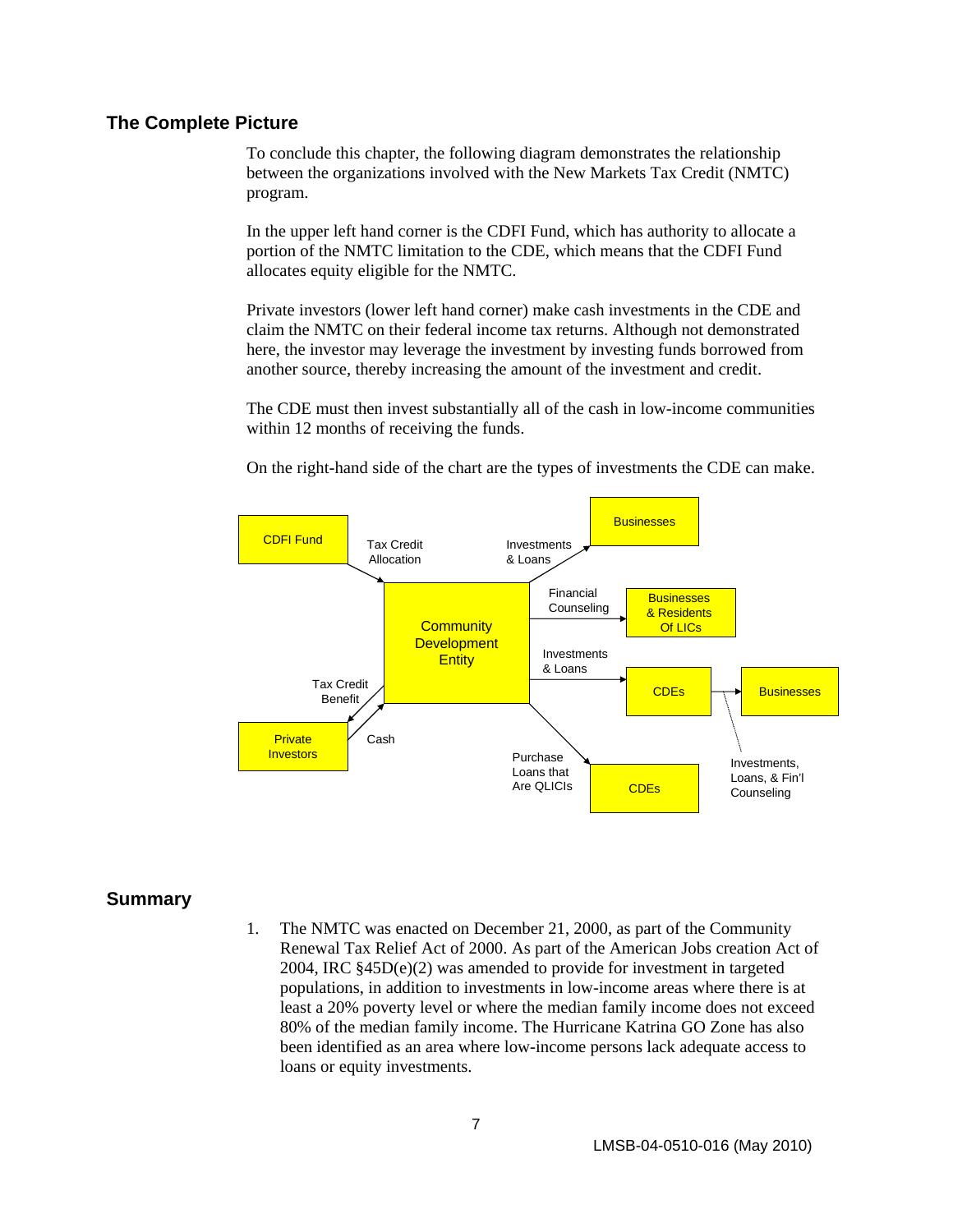- 2. IRC §45D creates a tax credit for equity investments in CDEs. QEIs are made as stock or capital interest purchases in a for-profit corporation or partnership, respectively. QEIs must remain with the CDE for the entire 7-year credit period.
- 3. The NMTC is 39% of the QEI during a 7-year credit period. The investor may claim 5% in each of the first 3 years and 6% in each of the final 4 years.
- 4. The NMTC is recaptured if the substantially-all requirement is not met and is not corrected within the one-time 6 month cure period, the CDE ceases to be a CDE, or the CDE redeems or otherwise cashes out the investment.
- 5. A CDE's primary mission is to provide investment capital for low-income communities. A CDE can be a corporation or partnership.
- 6. The CDFI Fund is responsible for determining which CDEs will be granted authority to issue NMTC. The CDFI Fund has created an application process, eligibility guidelines, and a scoring model for ranking applicants. The CDFI Fund also certifies entities as CDEs and monitors CDEs for compliance.
- 7. Throughout the life of the NMTC Program, the CDFI Fund is authorized to allocate to CDEs the authority to issue to investors up to the aggregate amount of \$21.5 billion in equity for which the NMTC can be claimed. In addition, under the Gulf Opportunity Zone Act of 2005, the CDFI Fund allocated an additional \$1 billion from 2005 to 2007 for QLICIs in the Hurricane Katrina Gulf Opportunity Zone. The American Recovery and Reinvestment Tax Act of 2009 provides the CDFI Fund with an additional \$3 billion of NMTC authority to be divided equally between 2008 and 2009.
- 8. The IRS is responsible for establishing procedures and processes to ensure taxpayers are in compliance with IRC §45D.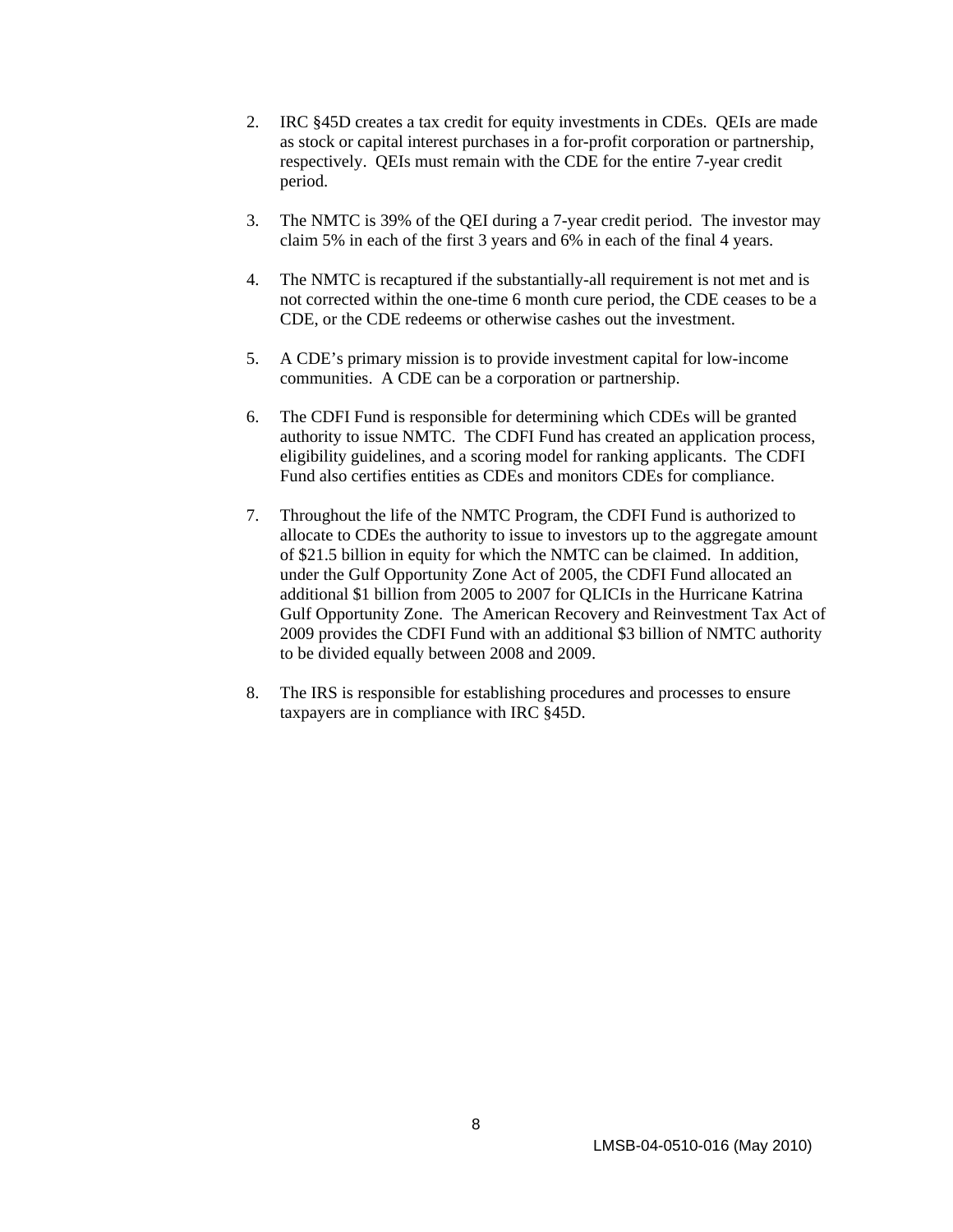#### **Chapter 2 Issues at the CDE Level**

#### <span id="page-13-0"></span>**Introduction**

This chapter outlines the basic issues and audit techniques for reviewing a qualified Community Development Entity's (CDE's) New Markets Tax Credit (NMTC) activities.

#### **References** • IRC §45D

- Treas. Reg. §1.45D-1
- Notice 2006-60, 2006-2, C.B. 82
- Chief Counsel Advice (CCA) POSTS-101102-09

#### **Pre-Contact Analysis of Tax Returns**

As part of the pre-contact analysis, the tax return should be reviewed, including line items, credits, balance sheet, elections and schedules, and any documents related to the NMTC that the taxpayer included with the tax return. Common NMTC items, and their significance, are discussed here. See IRM 4.10.2.3, In-depth Pre-contact Analysis, for more information.

#### **Balance Sheet** The balance sheet analysis is a useful technique for reviewing a taxpayer's financial position.

- 1. Cash at the beginning of the year will include equity investments received in exchange for the NMTC. These investments will be designated as qualified equity investments (QEI) in the taxpayer's books and records.
- 2. Cash at the end of the year should decrease and assets such as mortgages, real estate loans and other investments should increase, indicating that the CDE has used the equity investments to make qualified low-income community investments (QLICIs). A schedule of investments may be attached to the tax return.
- 3. The paid-in capital accounts for CDEs that are partnerships for federal tax purposes should also indicate the amount of each equity investment.

During the audit, these account balances should be verified, adjusting entries reviewed and transactions tested. See IRM 4.10.3.8.4, which provides techniques for examining specific balance sheet accounts.

#### **Income Statement**  The income statement will reflect activities associated with qualified investments, such as amortization of start-up costs and interest income earned from qualifying investments.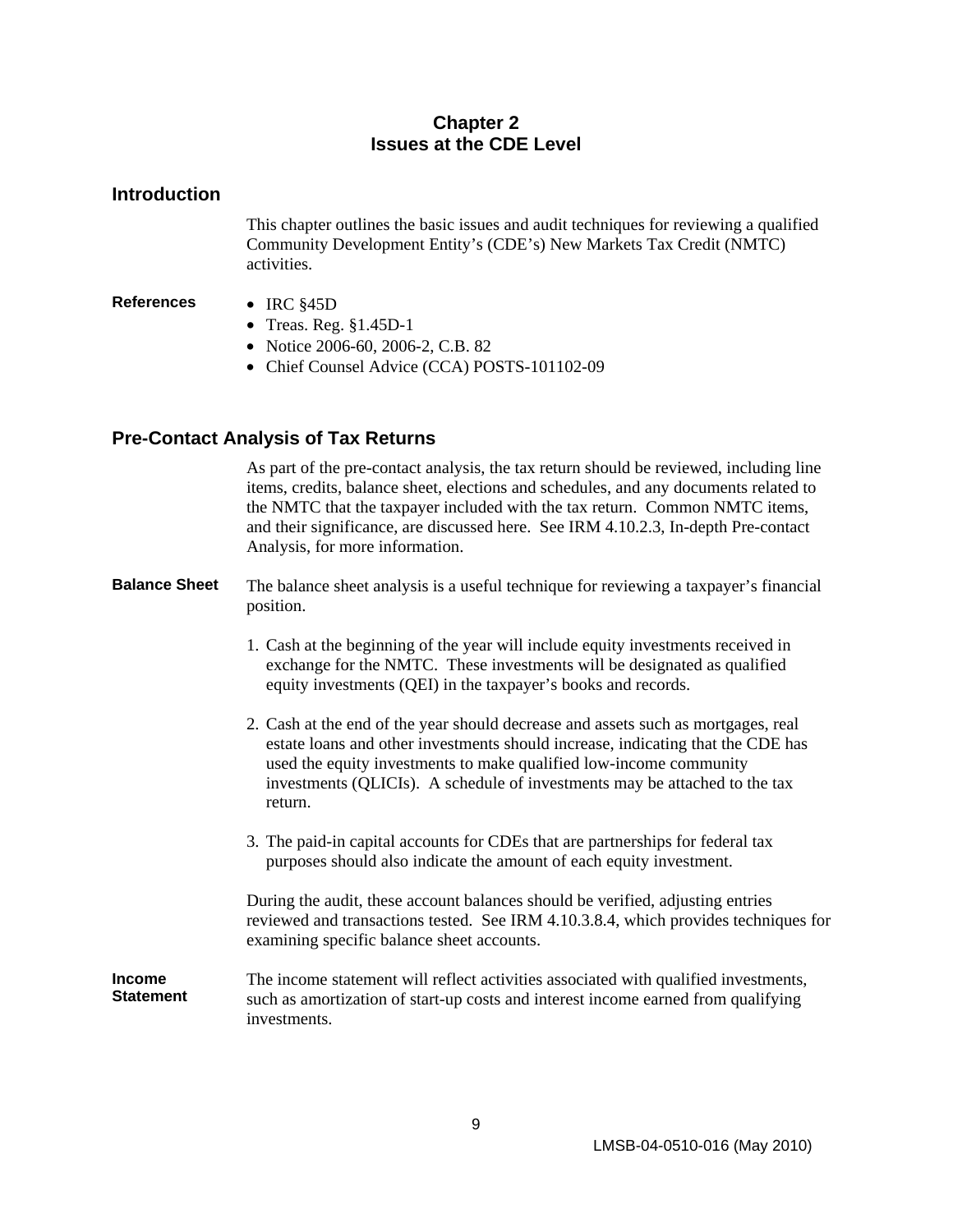<span id="page-14-0"></span>

| <b>Form 851,</b><br><b>Affiliations</b><br><b>Schedule</b><br>(Corporations)      | If a CDE is a corporation that is a member of an affiliated group that files a<br>consolidated return, it will include Form 851. This form identifies the subsidiary<br>corporations and provides information such as business activities and stock holdings.<br>The form will indicate: |
|-----------------------------------------------------------------------------------|------------------------------------------------------------------------------------------------------------------------------------------------------------------------------------------------------------------------------------------------------------------------------------------|
|                                                                                   | 1. The number of shares in the CDE.                                                                                                                                                                                                                                                      |
|                                                                                   | 2. The number of shares the parent corporation or related subsidiary has in the<br>subsidiary CDE, suggesting that Form 8874, New Markets Credit, will be filed by<br>the parent corporation or related subsidiary to claim the credit.                                                  |
|                                                                                   | 3. The number of shares may equal the investment amount. For example, \$1 per<br>share $x$ 5 million shares equals an investment of \$5,000,000.                                                                                                                                         |
| Form 8874,<br><b>New Markets</b><br><b>Credit</b>                                 | The Form 8874 may identify transactions between related parties. For example, a<br>parent corporation invests \$4,000,000 in a CDE on December 31, 2005. Form 8874<br>will identify the CDE by name and EIN, as well as the amount of credit that will be<br>included on Form 3800.      |
| Schedule K,<br>Partners'<br><b>Distributive</b><br><b>Share</b><br>(Partnerships) | If the CDE is a partnership, the tax return will include Schedule K. For the first year,<br>the investor's investment and capital account may be equal. The partners file Form<br>8874 to directly claim the NMTC.                                                                       |

# **Preliminary Analysis**

| <b>Purpose</b>                                          | The purpose of the preliminary analysis is to determine what information is needed<br>for evaluating the CDE's compliance with the requirements of IRC §45D.                                                                                                                                                                                                                                                                                                                                                                                                                                                                                                                     |
|---------------------------------------------------------|----------------------------------------------------------------------------------------------------------------------------------------------------------------------------------------------------------------------------------------------------------------------------------------------------------------------------------------------------------------------------------------------------------------------------------------------------------------------------------------------------------------------------------------------------------------------------------------------------------------------------------------------------------------------------------|
|                                                         | It will be necessary to review the CDE's books and records, as well as<br>documentation associated with the NMTC application and allocation process. It will<br>also be necessary to interview the CDE and analyze the CDE's internal controls.                                                                                                                                                                                                                                                                                                                                                                                                                                  |
| <b>Review</b><br><b>Documents</b>                       | The following documents will need to be reviewed.                                                                                                                                                                                                                                                                                                                                                                                                                                                                                                                                                                                                                                |
| <b>Associated</b><br>with the NMTC<br><b>Allocation</b> | CDE Certification Application and Approval<br>1.<br>2. Notice of Allocation Availability<br>3. Notice of Allocation and the Allocation Agreement                                                                                                                                                                                                                                                                                                                                                                                                                                                                                                                                 |
|                                                         | <b>CDE Certification Application and Approval</b>                                                                                                                                                                                                                                                                                                                                                                                                                                                                                                                                                                                                                                |
|                                                         | To qualify as a CDE, an entity must be a domestic corporation or partnership that has<br>a primary mission of serving, or providing investment capital for low-income<br>communities or low-income persons. The CDE must maintain accountability to<br>residents of low-income communities through their representation on a governing or<br>advisory board to the entity, and must be certified as a CDE by the Community<br>Development Financial Institutions (CDFI) Fund. Any organization seeking CDE<br>designation must apply to the CDFI Fund. The CDE application documents are<br>insightful in understanding how the CDE is organized, its mission, how it intends to |
|                                                         | 10.                                                                                                                                                                                                                                                                                                                                                                                                                                                                                                                                                                                                                                                                              |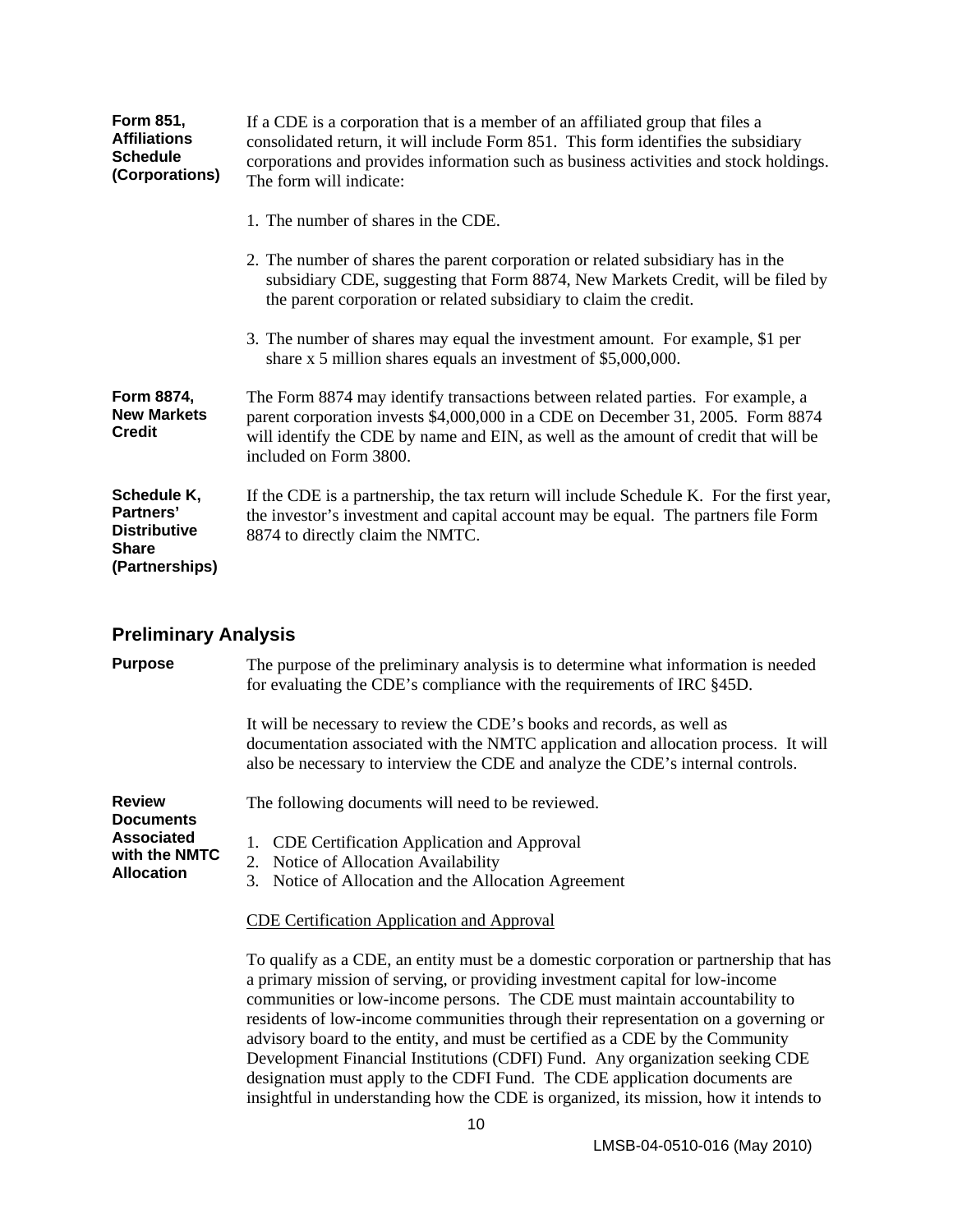operate, and the type of investments the organization intends to make.

• Confirmation that the CDE is certified and has current CDE status can be obtained at www.cdfifund.gov.

Failure to maintain certification or revocation of the certification is an NMTC recapture event under IRC §45D(g)(3)(A). Under Treas. Reg. §1.45D-1(e)(4), bankruptcy of a CDE is not a recapture event. NMTC recapture is discussed in Chapter 4.

#### Notice of Allocation Availability (NOAA)

The Notice of Allocation Availability is published by the CDFI Fund for each allocation round. The document describes program priorities, discloses criteria for selecting allocates, and provides information related to the allocation process. Key dates are also identified.

#### Notice of Allocation and Allocation Agreement

Each CDE applying for the NMTC will be notified of the CDFI Fund's decision through a Notice of Allocation or a declination letter. There is no right to appeal the decision.

The Notice of Allocation will contain the general terms and conditions underlying the CDFI Fund's allocation of the NMTC. The CDE executes the Notice of Allocation and returns it to the CDFI Fund.

A CDE selected to receive an NMTC allocation must enter into an allocation agreement with the CDFI Fund. The agreement sets forth certain terms and conditions of the allocation, such as the amount of the NMTC allocation and approved uses, locations of the low-income communities to be served, the time period by which the CDE must receive QEIs and reporting requirements. The CDE must also provide an opinion from its legal counsel, the content of which is specified in the allocation agreement.

| <b>Review</b><br><b>Commitments</b><br>& Agreements<br><b>Between CDE</b><br>and Investors | When a QEI is made, the investor and CDE will enter into an agreement defining the<br>terms of the investment, including the amount of the investment, when the<br>investment is made, and the circumstances under which an investment may be<br>withdrawn (penalties or fees). The commitment will also outline the CDE's<br>responsibilities. Remedies should either party fail to perform according to the<br>agreement may also be identified.<br>If the CDE is a partnership, the partnership agreement should also be reviewed. The<br>agreement may outline exit strategies available to the investor. |
|--------------------------------------------------------------------------------------------|---------------------------------------------------------------------------------------------------------------------------------------------------------------------------------------------------------------------------------------------------------------------------------------------------------------------------------------------------------------------------------------------------------------------------------------------------------------------------------------------------------------------------------------------------------------------------------------------------------------|
| <b>Review</b>                                                                              | When a QLICI is made, the CDE and business will enter into an agreement regarding                                                                                                                                                                                                                                                                                                                                                                                                                                                                                                                             |
| <b>Commitments</b>                                                                         | the use of the funds (except for situations involving multiple CDEs and counseling                                                                                                                                                                                                                                                                                                                                                                                                                                                                                                                            |
| & Agreements                                                                               | and other services specified in the regulation). Agreements, commitments and loan                                                                                                                                                                                                                                                                                                                                                                                                                                                                                                                             |
| <b>Between CDE</b>                                                                         | documents should be reviewed. The purpose of this review will be discussed later in                                                                                                                                                                                                                                                                                                                                                                                                                                                                                                                           |
| and QALICBs                                                                                | this chapter.                                                                                                                                                                                                                                                                                                                                                                                                                                                                                                                                                                                                 |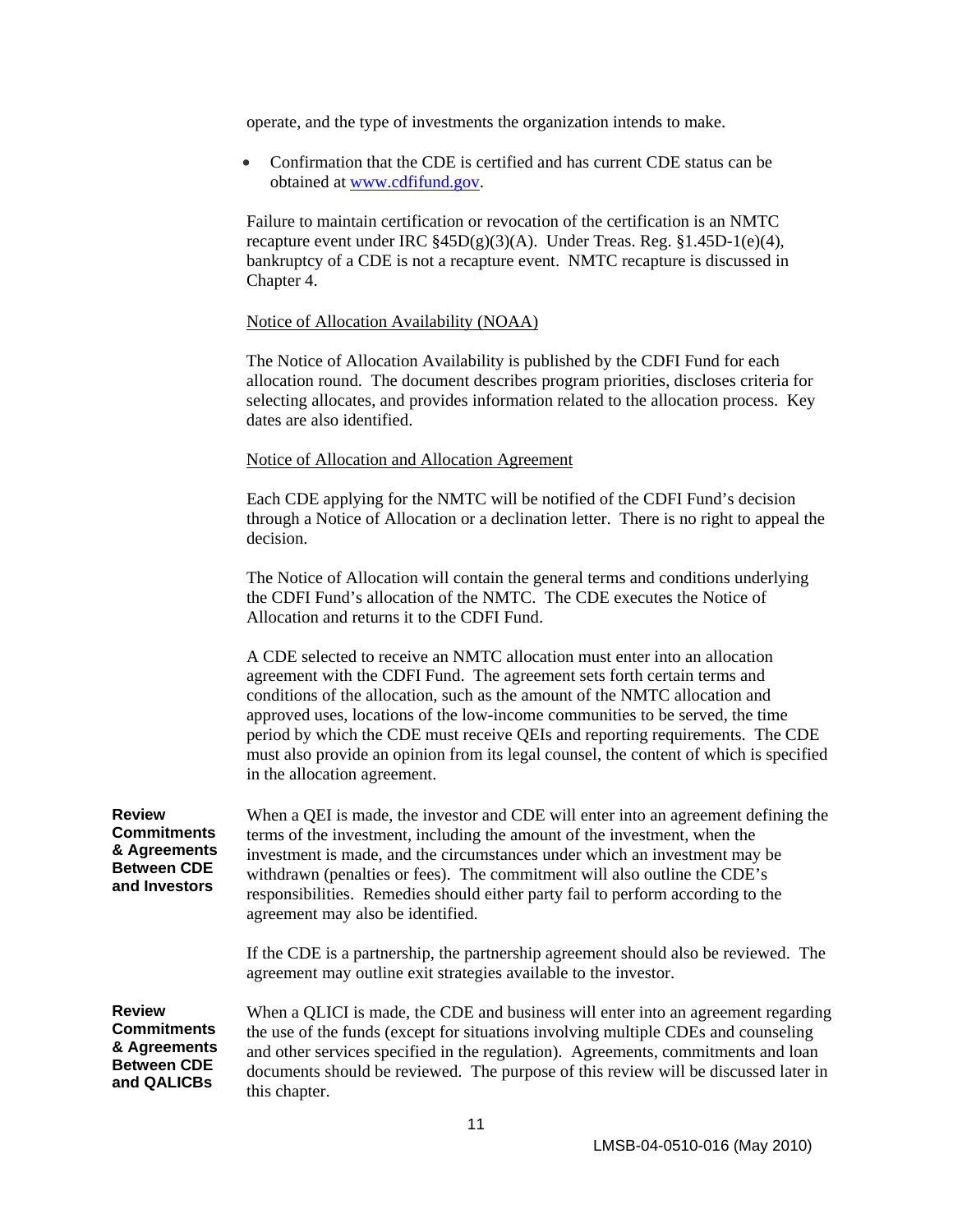<span id="page-16-0"></span>

| Interview the<br><b>Taxpayer</b><br>(IRM 4.10.3.2)                      | As directed in IRM 4.10.3.2, a representative of the CDE should be interviewed to<br>provide information about the CDE that will not be apparent when reviewing the<br>books and records. The interview should be held with the person most<br>knowledgeable about the CDE's activities. |
|-------------------------------------------------------------------------|------------------------------------------------------------------------------------------------------------------------------------------------------------------------------------------------------------------------------------------------------------------------------------------|
| <b>Evaluate</b><br><b>Internal</b><br><b>Controls</b><br>(IRM 4.10.3.4) | As directed in IRM 4.10.3.4, evaluate the existence and effectiveness of the CDE's<br>internal controls to determine the accuracy and reliability of the books and records.<br>For CDEs, it will be particularly important to determine how:                                             |
|                                                                         | 1. QEIs are identified in the books and records, segregated, and applied to qualified<br>low-income community investments (QLICIs),                                                                                                                                                      |
|                                                                         | 2. the substantially-all percentage is calculated, and                                                                                                                                                                                                                                   |

3. the taxpayer ensures that the substantially-all requirement is met.

# **Qualified Equity Investment (QEI)**

| QEI<br><b>Defined</b>               | An investor with a QEI is entitled to claim the NMTC, if a credit allowance date<br>occurs during the investor's taxable year. For each equity investment in the CDE,<br>examiners should determine whether the investment is a QEI for purposes of IRC<br>§45D.                                                                                                                                                                                                                     |
|-------------------------------------|--------------------------------------------------------------------------------------------------------------------------------------------------------------------------------------------------------------------------------------------------------------------------------------------------------------------------------------------------------------------------------------------------------------------------------------------------------------------------------------|
| <b>Step One:</b><br>Analyze         | To be considered a QEI, the investment must meet the following criteria:                                                                                                                                                                                                                                                                                                                                                                                                             |
| <b>Equity</b><br><b>Investments</b> | 1. The equity investment is acquired by the investor at its original issue (directly or<br>through an underwriter) solely in exchange for cash to the CDE or on behalf of<br>the CDE. The equity investment can be for any stock in a CDE that is a<br>corporation for federal tax purposes (other than nonqualified preferred stock under<br>IRC $\S351(g)(2)$ and any capital interest in a CDE that is a partnership for federal<br>tax purposes.                                 |
|                                     | 2. The equity investment must be designated as a QEI under IRC §45D by the CDE<br>in its books and records using any reasonable method.                                                                                                                                                                                                                                                                                                                                              |
|                                     | Generally, an equity investment is not eligible to be designated as a QEI if it is<br>made before the CDE enters into an allocation agreement with the CDFI Fund.<br>However, there are exceptions as listed in Treas. Reg. $§1.45D-1(c)(3)(ii)$ for<br>investments made after April 20, 2001, and allocation applications submitted by<br>August 29, 2002, or for investments made after the date of the Notice of<br>Allocation Availability is published in the Federal Register. |
|                                     | 3. Substantially all of the cash is used by the CDE to make QLICIs. This test will be<br>discussed later in this chapter.<br>Equity investments issued more than 5 years after the CDE enters into an<br>allocation agreement are not QEIs. A CDE that has received an allocation cannot<br>make a QEI in another CDE. A CDE cannot issue more QEIs than the NMTC<br>awarded under the allocation agreement.                                                                         |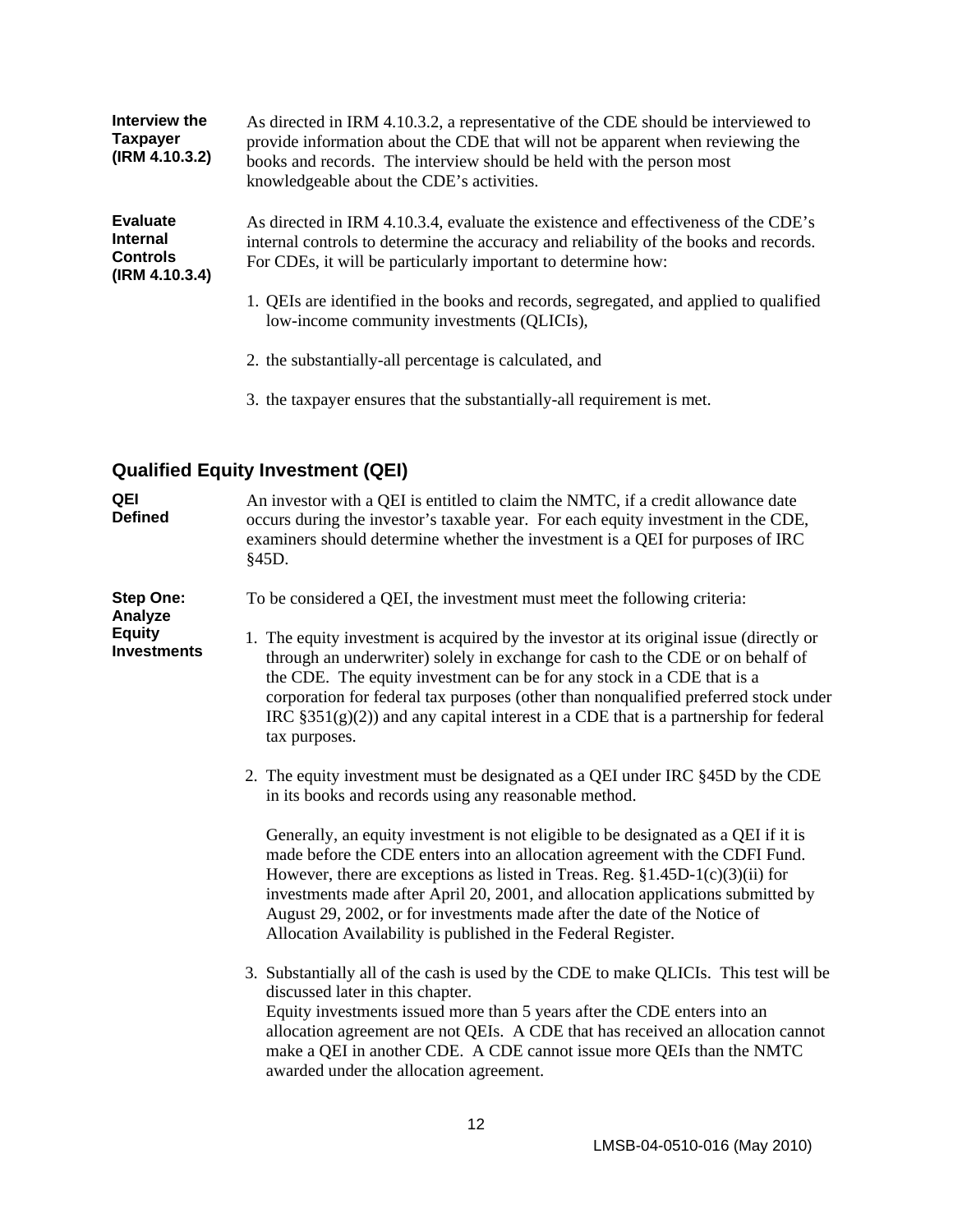# <span id="page-17-0"></span>**Qualified Low-Income Community Investment (QLICI)**

| <b>QLICI</b><br><b>Defined</b>                                    | The CDE must invest the QEIs in QLICIs. The investments can be:                                                                                                                                                                                                                                                                                                                                                                                                                                      |
|-------------------------------------------------------------------|------------------------------------------------------------------------------------------------------------------------------------------------------------------------------------------------------------------------------------------------------------------------------------------------------------------------------------------------------------------------------------------------------------------------------------------------------------------------------------------------------|
|                                                                   | a. A capital or equity investment in, or loan to, any qualified active low-income<br>community business.                                                                                                                                                                                                                                                                                                                                                                                             |
|                                                                   | b. The purchase from another CDE of any loan that was a QLICI either at the time<br>the loan was made or at the time the CDE purchases it. It is not necessary for the<br>CDE from which the loan is purchased to have received an NMTC allocation.<br>See Treas. Reg. $$1.45D-1(d)(1)(ii)(B)$ if the original loan was made before the<br>CDE was certified. See Treas. Reg. $$1.45D-1(d)(ii)(1)(C)$ regarding multiple<br>purchases of a loan, and Treas. Reg. §1.45D-1(d)(1)(ii)(D) for examples. |
|                                                                   | c. Providing financial counseling or other services to qualified active low-income<br>community businesses located in, or residents of, a low-income community.                                                                                                                                                                                                                                                                                                                                      |
|                                                                   | d. An equity investment in, or loan to, another CDE, but only to the extent that the<br>second, third or fourth CDE uses the investment or loan to make a QLICI. See<br>Treas. Reg. $$1.45D-1(d)(1)(iv)$ for complete discussion and examples of<br>investments by CDEs in other CDEs.                                                                                                                                                                                                               |
| Step 2:<br><b>Review CDE's</b><br><b>Investments</b><br>In QLICIs | Once the amount of equity available for investment in QLICIs is identified, the next<br>step is to determine whether the CDE timely invested the funds in QLICIs. This<br>requires an investment-by-investment evaluation of the CDE's investment activities.                                                                                                                                                                                                                                        |
| Low-Income<br><b>Community</b><br><b>Defined</b>                  | Under IRC $§45D(e)(1)$ , a low-income community is identified by population census<br>tract.                                                                                                                                                                                                                                                                                                                                                                                                         |
|                                                                   | a. The poverty rate for the tract is at least 20%, or                                                                                                                                                                                                                                                                                                                                                                                                                                                |
|                                                                   | b. The tract is not located within a metropolitan area and the median family income<br>does not exceed 80% of the statewide median family income, or                                                                                                                                                                                                                                                                                                                                                 |
|                                                                   | c. The tract is located within a metropolitan area and the median family income for<br>such tract does not exceed 80% of the greater of statewide median family income<br>or the metropolitan area median family income.                                                                                                                                                                                                                                                                             |
|                                                                   | d. In the case of census tracts located in a possession of the United States,<br>possession-wide median family income is used for (b) and (c) above.                                                                                                                                                                                                                                                                                                                                                 |
|                                                                   | A census tract with a population of less than 2,000 is treated as a low-income<br>community if it is within a empowerment zone under IRC §1391 and is contiguous to<br>one or more low-income communities.                                                                                                                                                                                                                                                                                           |
|                                                                   | For census tracts within high migration rural counties, the median family income<br>cannot exceed 85% of the statewide median family income. A high migration<br>county is any county which, during the 20-year period ending with the year the most<br>recent census was conducted, has a net out-migration of inhabitants from the county<br>of at least 10% of the population of the county at the beginning of the 20-year period.                                                               |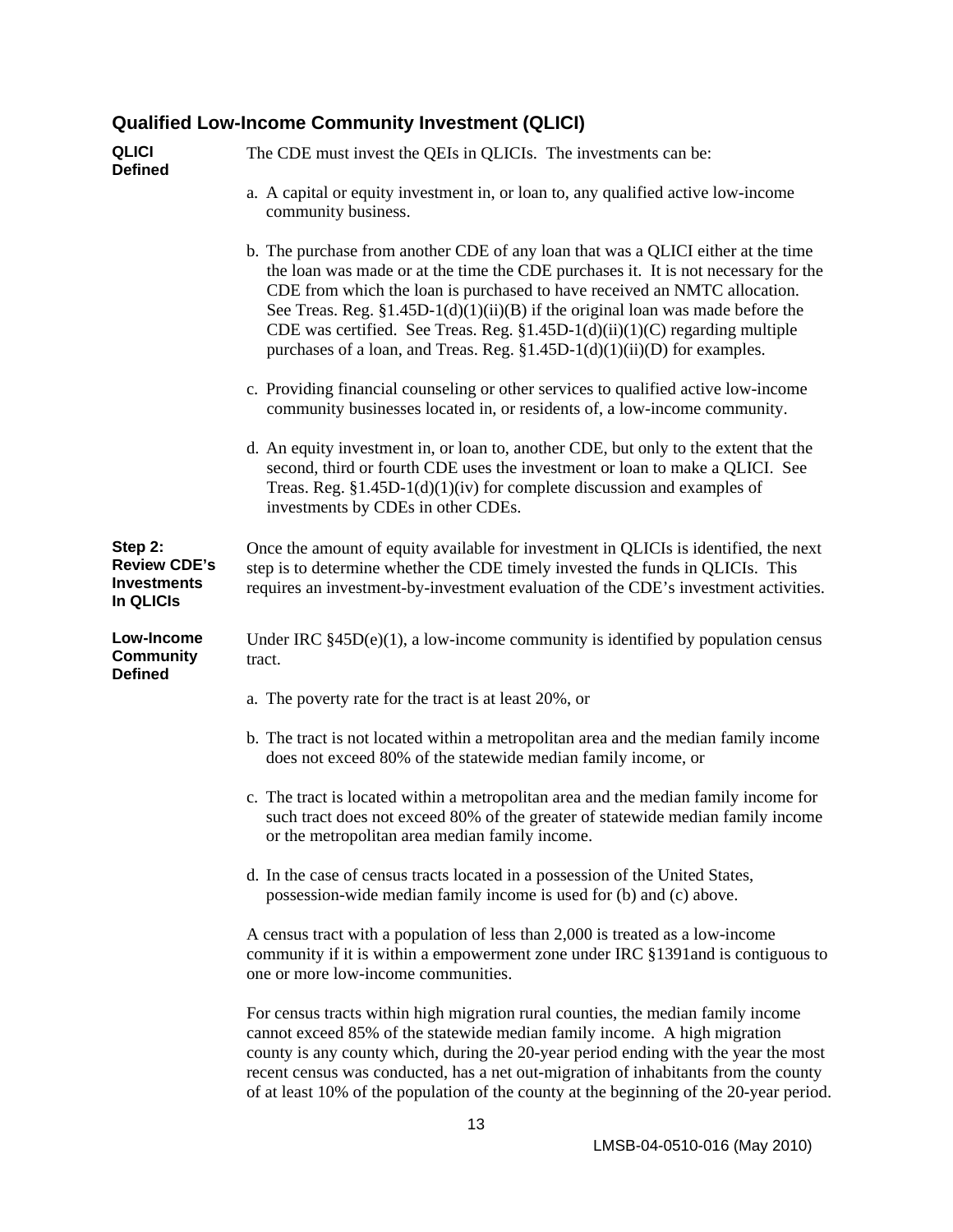|                                                              | In the event that an area is not tracted for population census tracts, equivalent county<br>divisions can be used. The county divisions must be those used by the Bureau of<br>Census to determine poverty areas.                                                                                                                                                                                                                                                                                                                                                                                                                                                                             |
|--------------------------------------------------------------|-----------------------------------------------------------------------------------------------------------------------------------------------------------------------------------------------------------------------------------------------------------------------------------------------------------------------------------------------------------------------------------------------------------------------------------------------------------------------------------------------------------------------------------------------------------------------------------------------------------------------------------------------------------------------------------------------|
|                                                              | Prior to October 23, 2004, IRC $§$ 45D(e)(2) provided that the Secretary may<br>designate any areas within any census tract as a low-income community if:                                                                                                                                                                                                                                                                                                                                                                                                                                                                                                                                     |
|                                                              | a. The boundary of the areas is continuous,                                                                                                                                                                                                                                                                                                                                                                                                                                                                                                                                                                                                                                                   |
|                                                              | b. The area would be a low-income community if it were a census tract, and                                                                                                                                                                                                                                                                                                                                                                                                                                                                                                                                                                                                                    |
|                                                              | c. An inadequate access to investment capital exists in the area.                                                                                                                                                                                                                                                                                                                                                                                                                                                                                                                                                                                                                             |
|                                                              | This provision was repealed and areas within census tracts cannot be designated as<br>low-income communities after October 22, 2004.                                                                                                                                                                                                                                                                                                                                                                                                                                                                                                                                                          |
|                                                              | Confirmation that the CDE's investments were in low-income communities can be<br>obtained at www.cdfifund.gov.                                                                                                                                                                                                                                                                                                                                                                                                                                                                                                                                                                                |
| <b>Targeted</b><br><b>Populations</b>                        | After October 22, 2004, IRC $\S$ 45D(e)(2) instructs the Secretary to provide<br>regulations under which targeted <i>populations</i> may be treated as low-income<br>communities. No regulations have been issued to date, but the IRS has issued Notice<br>2006-60, 2006-2 C.B. 82, which can be relied upon until Treas. Reg. 1.45D-1 is<br>revised.                                                                                                                                                                                                                                                                                                                                        |
|                                                              | A "targeted population" means individuals or an identifiable group of individuals,<br>including an Indian tribe, who are low-income persons or otherwise lack adequate<br>access to loans or equity investments. The term "low-income" means having an<br>income, adjusted for family size, of not more than:                                                                                                                                                                                                                                                                                                                                                                                 |
|                                                              | 1. For metropolitan areas, 80 percent of the area median family income.                                                                                                                                                                                                                                                                                                                                                                                                                                                                                                                                                                                                                       |
|                                                              | 2. For non-metropolitan areas, the greater of 80 percent of the area median family<br>income or 80 percent of the statewide nonmetropolitan area median family<br>income.                                                                                                                                                                                                                                                                                                                                                                                                                                                                                                                     |
|                                                              | A "targeted population" includes individuals in the Hurricane Katrina Gulf<br>Opportunity (GO) Zone if the individual was displaced from his or her principal<br>residence as a result of Hurricane Katrina and/or the individual lost his or her<br>principal source of employment as a result of Hurricane Katrina. In order to meet<br>this definition, the individual's principal residence or principal source of employment<br>must have been located in a population census tract within the GO Zone that contains<br>one or more areas designated by FEMA as flooded, having sustained extensive<br>damage, or having sustained catastrophic damage as a result of Hurricane Katrina. |
| <b>Time of</b><br>Investment in a<br>Low-Income<br>Community | Under Treas. Reg. $$1.45D-1(c)(5)(iv)$ , the CDE's investments in low-income<br>communities must be made within 12 months of receiving the taxpayer's cash<br>investment beginning on the date the cash is paid by the taxpayer (directly or through<br>an underwriter).                                                                                                                                                                                                                                                                                                                                                                                                                      |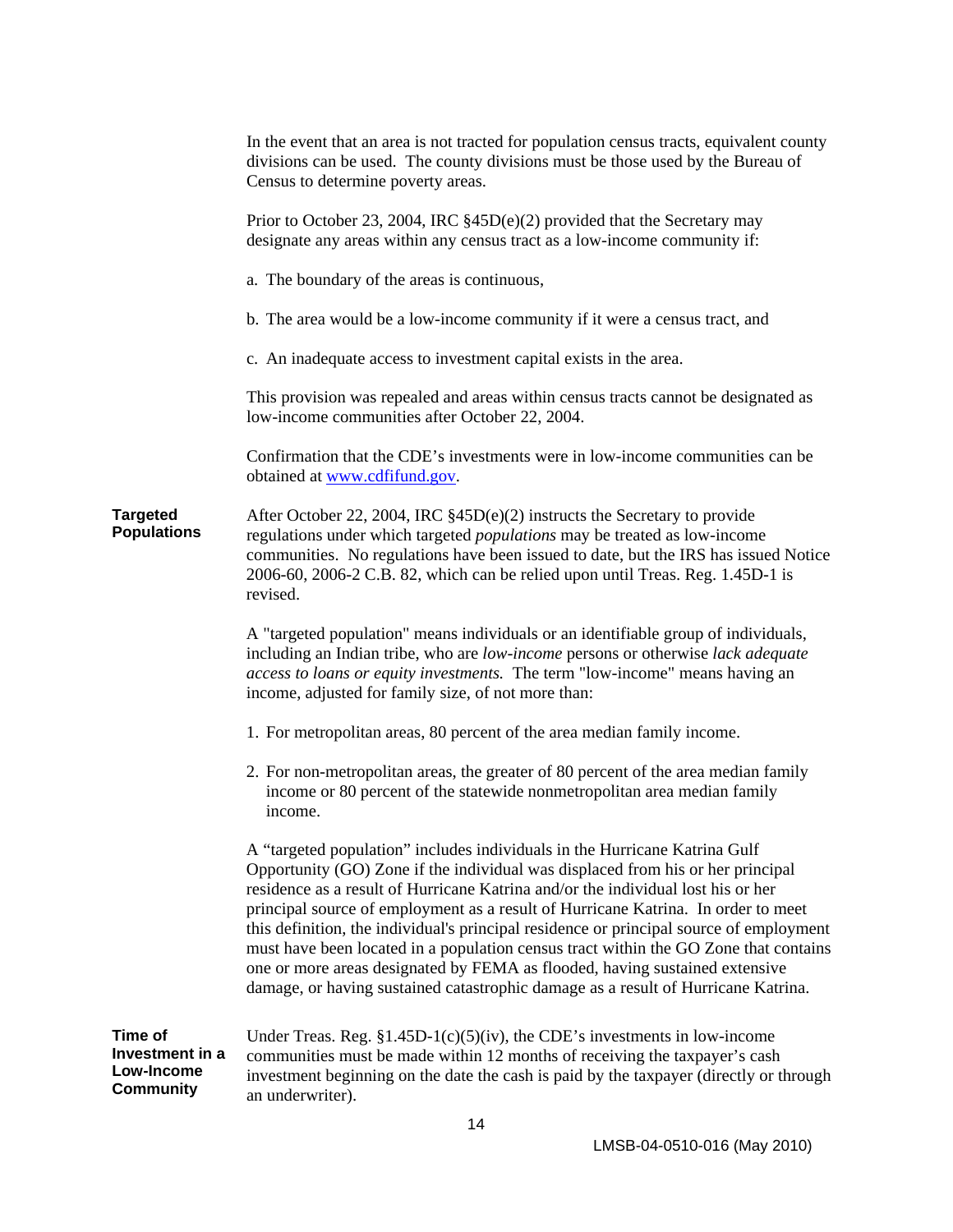#### Special Rules for Loans

Periodic amounts received during a calendar year as repayment of principal on a loan that is a QLICI are treated as continuously invested in a QLICI if reinvested by the end of the following year. See Treas. Reg. §1.45D-1(d)(2)(iii).

**Special Rule for Reserves**  Reserves (not more than 5% of the taxpayer's cash investment) maintained by the CDE for loan losses or for additional investments in existing low-income community investments are treated as invested in a qualified low-income community investment. Reserves include fees paid to third parties to protect against loss of all or a portion of the principal of, or interest on, a loan. See Treas. Reg. §1.45D-1(d)(3).

**Requirements for Subsequent Reinvestments**  Since the original investment in a QLICI may be returned to the CDE at some point during the 7-year credit period, it is also important to evaluate whether these funds were reinvested in QLICIs within a 12-month period. See Treas. Reg. §1.45D- $1(d)(2)(i)$ .

- 1. If the amount received by the CDE is equal to or greater than the cost basis of the original QLICI (or applicable portion thereof), and the CDE reinvests an amount at least equal to the original investment in another QLICI within 12 months, then an amount equal to the original amount will be treated as continuously invested in a QLICI.
- 2. If the amount received by the CDE is equal to or greater than the cost basis of the original QLICI (or applicable portion thereof), and the CDE reinvests an amount less than the original investment in another QLICI within 12 months, then only the amount reinvested will be treated as continuously invested in a QLICI.
- 3. If the amount received by the CDE is less than the cost basis of the original QLICI (or applicable portion thereof), and the CDE reinvests an amount of funds, then the amount treated as continuously invested in a QLICI is equal to the excess (if any) of the original cost basis over the amounts received by the CDE that are not reinvested.

Example (Treas. Reg.  $1.45D-1(d)(2)(iv)$ ):

On April 1, 2003, A, B, and C each pay \$100,000 to acquire a capital interest in X, a partnership. X is a CDE that has received an NMTC allocation. X treats the 3 partnership interests as one QEI under Treas. Reg. §1.45D-1(c)(6).

- In August 2003, X uses the \$300,000 to make a QLICI in Business 1
- In August 2005, the QLICI in Business 1 is redeemed for \$250,000.
- In February 2006, X reinvests \$230,000 of the \$250,000 in a second QLICI, Business 2, and uses the remaining \$20,000 for operating expenses.

Under Treas. Reg.  $\S1.45D-1(d)(2)(i)$ , \$280,000 is treated as continuously invested in QLICIs (\$300,000 minus \$20,000). In other words, \$50,000 remains invested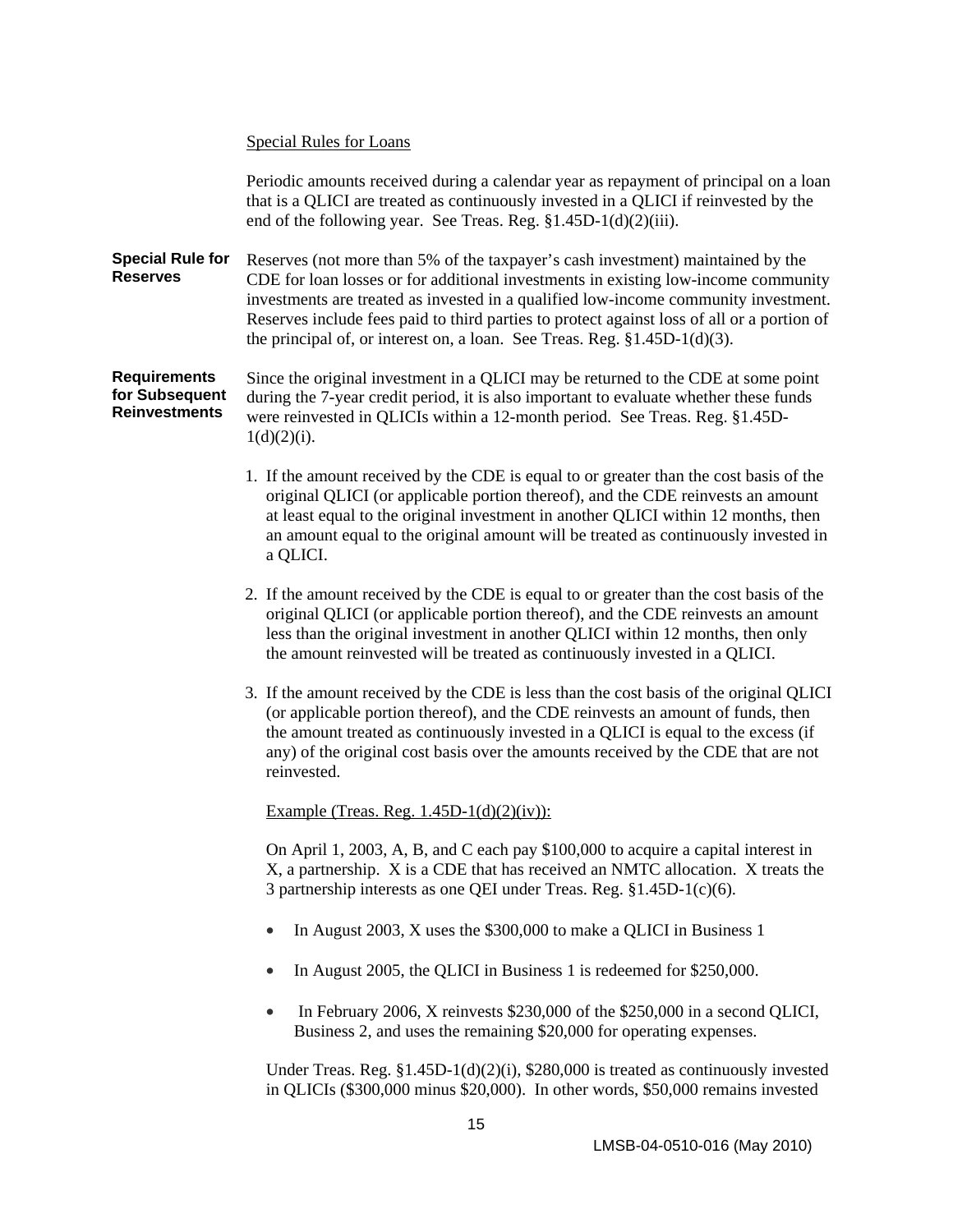in Business 1and \$230,000 is invested in Business 2.

- In December 2008, X sells the February 2006 investment in Business 2 and receives \$400,000.
- In March 2009, X reinvests \$320,000 of the \$400,000 in a third QLICI, Business 3.

Under Treas. Reg.  $$1.45D-1(d)(2)(i)$  and (ii),  $$280,000$  of the proceeds of the QLICI treated as continuously invested in a QLICI. (\$50,000 from Business 1 and \$230,000 from Business 2.) The remaining \$40,000 (\$320,000 - \$280,000) is treated as invested in a new QLICI in March 2009.

4. Amounts received by the CDE during the seventh year of the 7-year credit period do not need to be reinvested by the CDE in order to be treated as continuously invested in a QLICI.

**Loans Must Be Bona Fide Debt**  Under IRC  $\S 45D(d)(2)$ , a OLICI includes any loan to a qualified active low-income business (QALICB). Therefore, the loan documents should be reviewed to determine whether the loan is bona fide debt.Supporting documents also include, but are not limited to, appraisal reports, historical and forecasted statements of operations and cash flows, and guarantee agreements and balance sheets for guarantors.

> Notice 94-47, 1994-1 C.B. 357, provides that the characterization of an instrument for federal income tax purposes depends on the terms of the instrument and all the surrounding facts and circumstances. Among the factors that may be considered when making such a determination are:

- 1. whether there is an unconditional promise on the part of the QALICB to pay a fixed sum on demand or at a fixed maturity date that is in the reasonable foreseeable future,
- 2. whether the CDE has the right to enforce the payment of principal and interest,
- 3. whether the CDE's rights are subordinate to rights of general creditors,
- 4. whether the instruments give the CDE the right to participate in the management of the QALICB,
- 5. whether the QALICB is thinly capitalized,
- 6. whether the stockholders or partners of the CDE are related to the QALICB's owners,
- 7. the label placed upon the instrument by the parties, and
- 8. whether the instrument is intended to be treated as debt or equity for non-tax purposes, including regulatory, rating agency, or financial accounting purposes.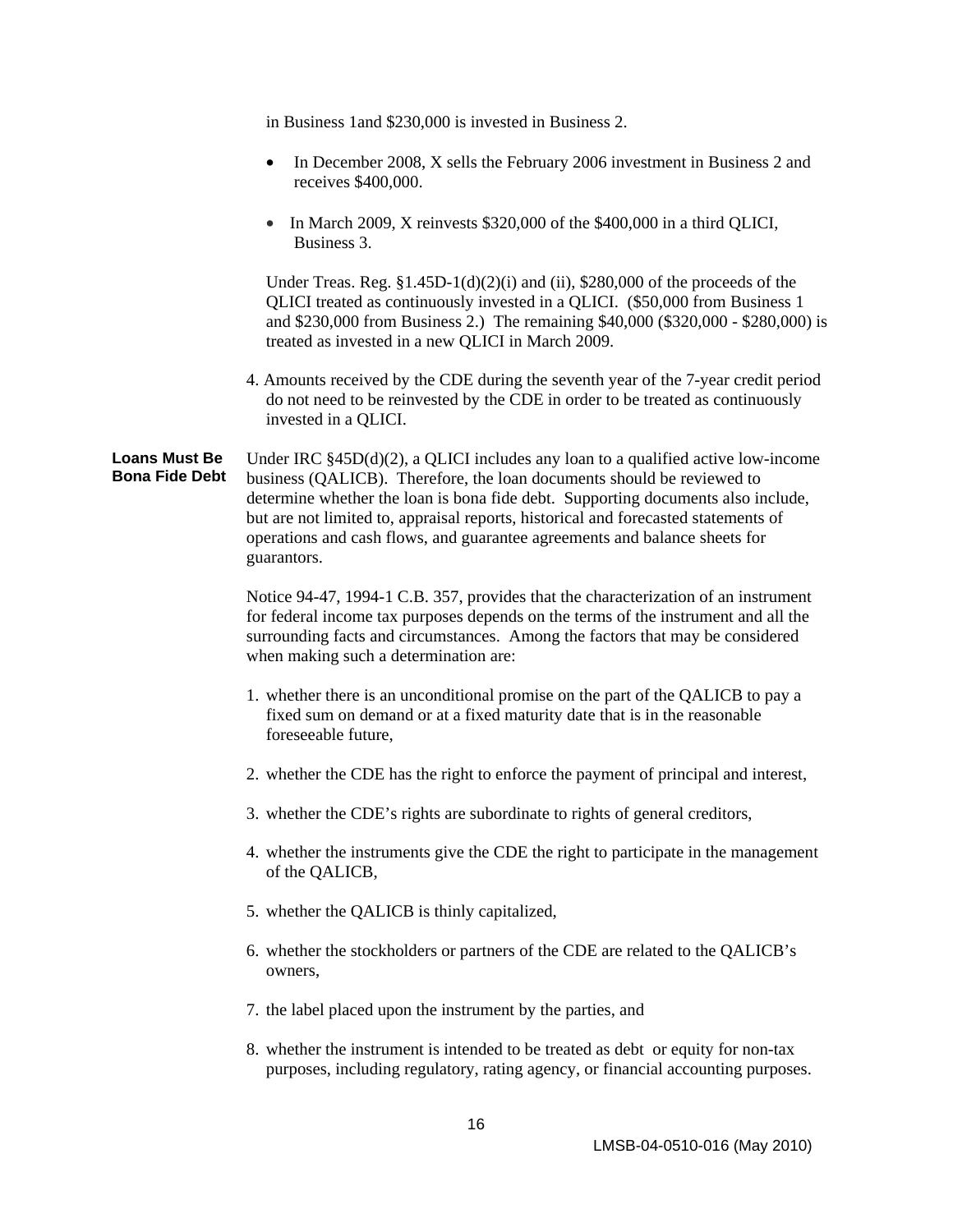The weight given to any factor depends upon all the facts and circumstances. No particular factor is conclusive in making the determination of whether an instrument constitutes debt or equity. There is no fixed or precise standard. As noted in Goldstein v. Commissioner, T.C. Memo 1980-273, 40 TCM 752 (1980), among the common factors considered when making this determination are whether:

- 1. a note or other evidence of indebtedness exists,
- 2. interest is charged,
- 3. there is a fixed schedule for repayments,
- 4. any security or collateral is requested,
- 5. there is any written loan agreement,
- 6. a demand for repayment has been made,
- 7. the parties' records, if any, reflect the transaction as a loan
- 8. any repayments have been made, and
- 9. the borrower was solvent at the time of the loan.

The key inquiry is not whether certain indicators of a bona fide loan exist or do not exist, but whether the parties actually intended and regarded the transaction to be a loan. There is a direct consequence for the NMTC investor if loans made by the CDE to the QALICI are not bona fide debt. Under IRC §45D(i)(2) and Treas. Reg.  $§1.45D-1(g)(1)$ , if a principal purpose of a transaction or a series of transactions is to achieve a result that is inconsistent with the purposes of IRC §45D, the Commissioner may treat the transaction or series of transactions as causing a recapture event.

#### Intent to Forgive or Otherwise Not Collect Debt

An essential element of bona fide debt is whether there exists a good-faith intent on the part of the recipient of the funds to make repayment and a good-faith intent on the part of the person advancing the funds to enforce repayment. (See Fisher v. Commissioner, 54 TC 905 (1970).)

In Story v. Commissioner, 38 TC 936 (1962), the Court held that the mere fact that the original payee indicated he might or might not attempt to collect on the notes, or that he might forgive all or portions of them in the future, makes the notes no less binding obligations until the events occurred which would relieve the obligation. However, the Commissioner, in C.B. 1965-1, 4, limited his acquiescence in this case to the factual nature of that particular case. Furthermore, the Commissioner stated that such acquiescence would not be considered the basis for issuing rulings in advance of the consummation of the transaction. See Rev. Proc. 65-4, C.B. 1965-1, 720.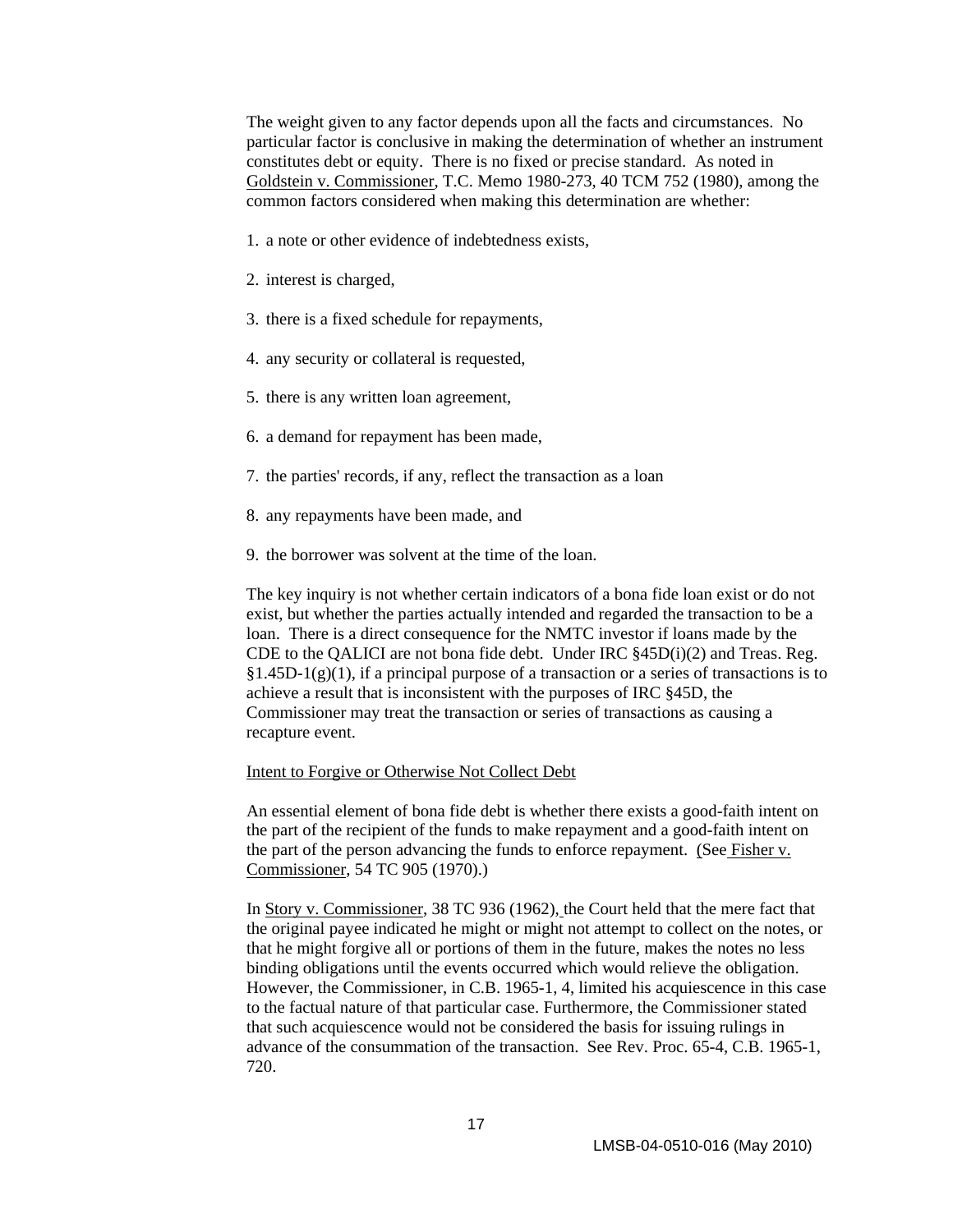The Court relied upon Story v. Commissioner, supra, in Haygood v. Commissioner, 42 TC 936 (1964) in concluding that notes created enforceable indebtedness even though petitioner had no intention of collecting the debts but did intend to forgive each payment as it became due. In an Action on Decision, the Commissioner stated that it will "continue to challenge transfers of property where the vendor had no intention of enforcing the notes given in exchange for the interest transferred but instead intended to forgive them as they became due. The [Commissioner] believes the intent to forgive the notes is the determinative factor…..where the facts indicate that the vendor as part of a prearranged scheme or plan intended to forgive the notes he received for the transfer of his land, so valuable consideration will be deemed received…" Action on Decision, 1976 A.O.D. LEXIS 364

In some instances, as an exit strategy, the CDE may intend to eventually forgive or otherwise not collect on the debt after the end of the 7-year credit period. If such an intention is reflected in a pre-arranged feature; i.e., a statement in the loan documents that the lender will forgive the loan, the loan is not bona fide debt for federal income tax purposes.

#### Transfer of Funds is Considered a Capital or Equity Investment

If a loan is not bona fide debt, it may be appropriate to treat what appears to be a loan as an equity investment (either in whole or in part). However, the CDE must demonstrate that (1) it held a partnership interest (capital investment) in a partnership or stock (equity investment) in a corporation that is a QALICB, and (2) all requirements for such investment were timely met. As noted in Internal Revenue Manual (IRM) 4.10.7.3.9, Documentary Evidence, "… writings made contemporaneously with the happenings of an event generally reflect the actual facts and show what was on the minds of the parties…While documentary evidence has great value, it should not be relied upon to the exclusion of other facts."

#### Discharge of Bona Fide Indebtedness/Income to QALICB

If the loan does represent bona fide debt, then the loan amount is considered for purposes of the substantially-all requirement under IRC §45D(b)(1)(B). Should the loan be forgiven, the CDE would have an ordinary loss (deduction) in the amount of the discharged debt under IRC §165.

If the debt is forgiven, the QALICB may be subject to IRC §§ 61(a)(12), 108, and 1017:

- The discharged indebtedness may be included gross income. IRC  $§61(a)$  defines gross income to mean all income from whatever source derived except as otherwise provided by law. IRC  $§61(a)(12)$  specifically includes income from the discharge of indebtedness in gross income. See also Treas. Reg. 1.61-12(a).
- IRC §108 provides that gross income does not include any amount which would be includible in gross income by reason of the discharge of a taxpayer's indebtedness if (1) the discharge occurs in a title 11 bankruptcy case, (2) the discharge occurs when the taxpayer is insolvent, (3) the indebtedness discharged is qualified farm indebtedness, or (4) in the case of a taxpayer other than a C corporation, the indebtedness is qualified real property business indebtedness.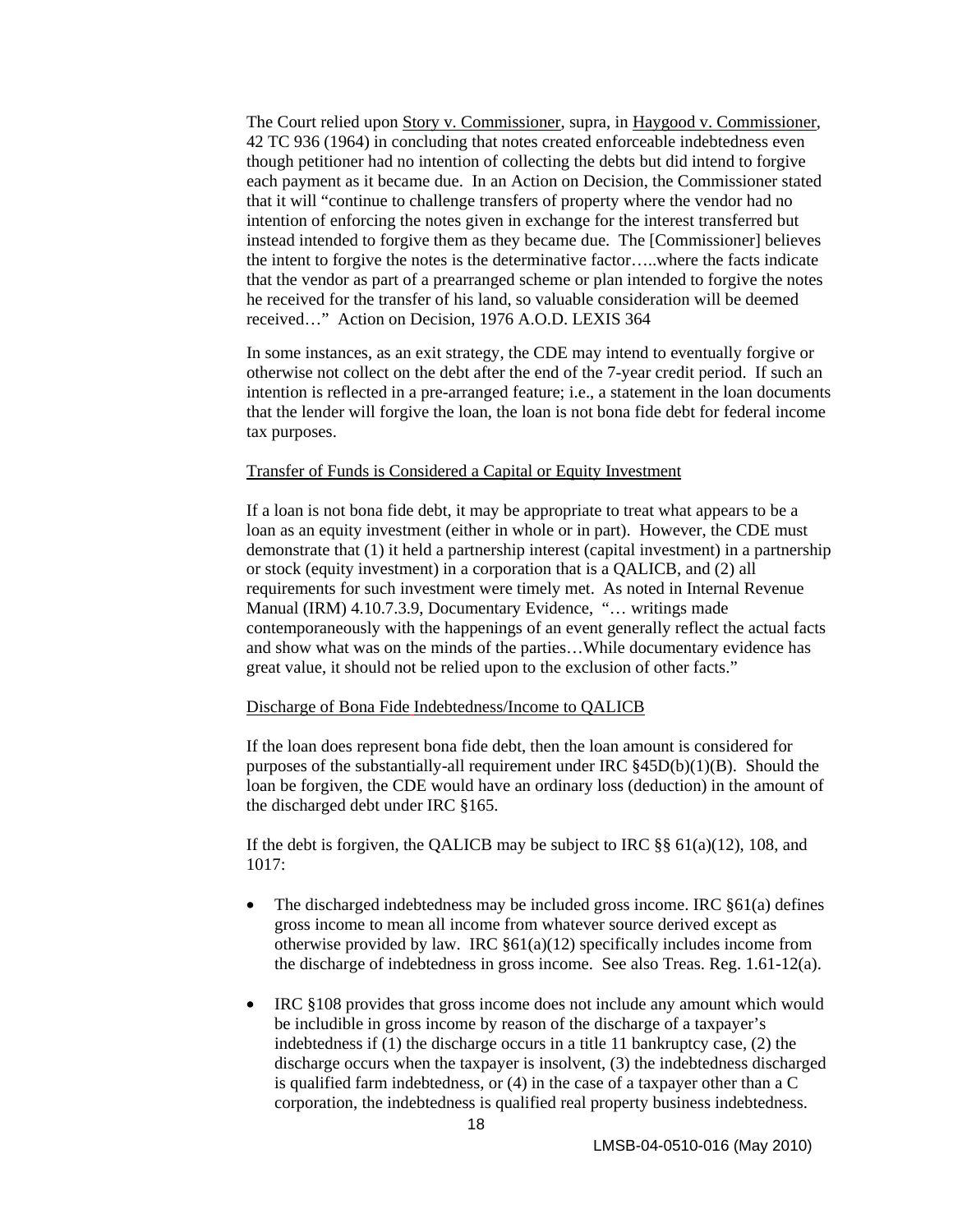• IRC §1017 provides that if an amount is excluded from gross income under IRC §108, and any portion of such amount is to be applied to reduce basis, then such portion shall be applied in reduction of the basis of the property held by the taxpayer at the beginning of the taxable year following the taxable year in which the discharge occurs.

#### Loan is Not Bona Fide Debt or Equity

If it is determined that the loan does not represent bona fide debt or equity**,** then the loan is treated as a grant. The grant does not qualify as a QLICI under IRC  $§45D(d)(1)$  and the loan amount will not be considered for purposes of the substantially-all requirement under IRC §45D(b)(1)(B), which will be discussed later.

#### Transfer of Funds Not Considered a Gift

The QALICB may wish to treat the discharged loan amount or contribution of equity as a gift since IRC §102(a) provides that gross income does not include the value of property acquired by gift, bequest, devise, or inheritance. However, neither the Code nor the legislative history accompanying IRC §102 defines "gift." In Commissioner v. Duberstein, 363 U.S. 278 (1960), 1960-2 C.B. 428, the Supreme Court ruled that a gift proceeds from a "detached and disinterested generosity …out of affection, respect, admiration, charity or like impulses." In this respect, the most critical consideration is the transferor's intent. If a payment proceeds primarily from "the constraining force of any moral or legal duty" or from "the incentive of anticipated benefit" of an economic nature, it is not a gift. However, the mere absence of a legal or moral obligation to make the payment is not sufficient to render it a gift.

The Court further stated that the determination of whether a specific transfer is a gift for income tax purposes is one that must be reached on consideration of all factors. In this case, since the loan was made with the expressed purpose of making a QLICI under IRC §45D that would qualify to the NMTC, the transfer of funds would not be considered a gift.

#### Transfer of Funds Not Considered a Charitable Contribution

The CDE may wish to treat the discharged loan amount or contribution of equity as a deductible charitable contribution. IRC §170 generally allows as a deduction, subject to certain limitations and restrictions, any charitable contribution (as defined in IRC  $\S 170(c)$ , payment of which is made within the taxable year. To be deductible as a charitable contribution under IRC §170, a transfer must be a gift to, or for the use of, an organization described in IRC §170(c). A gift for purposes of IRC §170 is a voluntary transfer of money or property *without receipt or expectation of receipt of adequate consideration*. See United States v. American Bar Endowment, 477 U.S. 105, 117-18 (1986) and Treas. Reg. §1.70A-1(h).

As there are many requirements that must be met in order for a deduction to be allowable under IRC §170, whether and to what extent a deduction is allowable under IRC §170 will depend on the specific facts of a particular case. Addition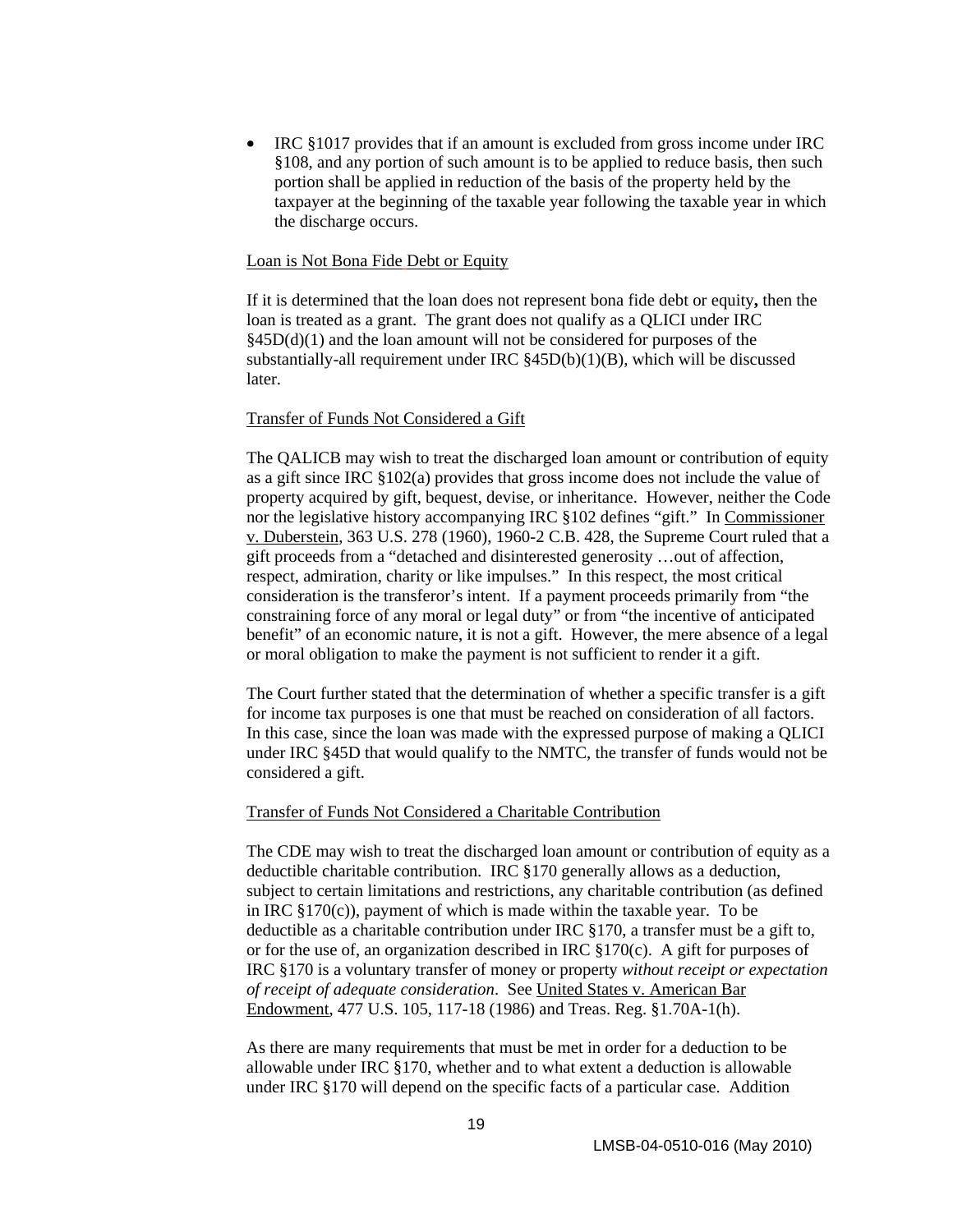technical guidance should be requested if it is discovered that a CDE has forgiven a loan and claimed a charitable contribution deduction for the amount of the discharged indebtedness.

## <span id="page-24-0"></span>**Qualified Active Low-Income Community Businesses (QALICB)**

| <b>Qualified Active</b><br>Low-Income<br><b>Community</b><br><b>Business</b><br><b>Defined</b>                                              | Under IRC $\S$ 45D(d)(1)(A), a CDE may invest in a QALICB as defined in IRC<br>§45(d)(2). See also Treas. Reg. §1.45D-1(d)(4)(i) and Notice 2006-60.                                                                                                                                                                                                                                                                                                                                                                                                                                                                          |
|---------------------------------------------------------------------------------------------------------------------------------------------|-------------------------------------------------------------------------------------------------------------------------------------------------------------------------------------------------------------------------------------------------------------------------------------------------------------------------------------------------------------------------------------------------------------------------------------------------------------------------------------------------------------------------------------------------------------------------------------------------------------------------------|
| Step 3:<br><b>Evaluate CDE's</b><br><b>Investments in</b><br><b>Qualified Active</b><br>Low-Income<br><b>Community</b><br><b>Businesses</b> | Now that the amount of equity available for investment in qualified investments has<br>been identified and traced to investments in low-income communities, the next step<br>is to determine whether the investments were made to QALICBs. Again, this will<br>require an investment-by-investment evaluation. There are four issues to consider:                                                                                                                                                                                                                                                                             |
|                                                                                                                                             | 1. Whether the investment was made to an <i>entity</i> that qualifies,<br>2. Whether the <i>business activity</i> qualifies,<br>3. Whether the entity is engaged in the <i>active conduct</i> of a qualified business, and<br>4. Whether the entity's <i>income</i> , <i>activities</i> , and <i>assets</i> qualify.                                                                                                                                                                                                                                                                                                          |
| <b>Issue 1:</b><br>Qualifying<br><b>Business</b><br><b>Entities</b>                                                                         | The business entity can be a corporation (including a nonprofit corporation) or a<br>partnership. A sole proprietorship can also qualify if the business would otherwise<br>meet the requirements if it were incorporated. See Treas. Reg. §1.45D-1(d)(4)(ii).                                                                                                                                                                                                                                                                                                                                                                |
|                                                                                                                                             | A CDE can treat any trade or business (or portion thereof) as a qualified active low-<br>income business if the entity would otherwise meet all the requirements if it were<br>separately incorporated and a separate set of books and records are maintained for<br>that trade or business (or portion thereof). The CDE's equity investment (or loan) is<br>a QLICI to the extent that the proceeds are used by the trade or business (or portion<br>thereof) that is treated as a qualified active low-income community business.                                                                                          |
|                                                                                                                                             | Generally, an entity is treated as a qualified active low-income community business<br>for the duration of the CDE's investment in the entity if the CDE reasonably expects,<br>at the time of the investment or loan, that the entity will satisfy all the requirements<br>to be a qualified active low-income community business throughout the entire period<br>of the investment or loan. In other words, the ultimate failure of a qualified active<br>low-income community business will not require recapture of the NMTC if the CDE<br>uses the reasonable expectation test. See Treas. Reg. $\S1.45(D)-1(d)(6)(i)$ . |
|                                                                                                                                             | If the CDE controls or obtains control of the entity at any time during the 7-year<br>credit period, then the entity will be treated as a qualified active low-income<br>community business only if the requirements of Treas. Reg. $$1.45D-1(d)(4)(i)$ are<br>met throughout the entire period the CDE controls the entity.                                                                                                                                                                                                                                                                                                  |
|                                                                                                                                             | • Control is defined as direct or indirect ownership (based on value) or control<br>(based on voting or management rights) of more than 50 percent of the entity.                                                                                                                                                                                                                                                                                                                                                                                                                                                             |
|                                                                                                                                             | Management rights are defined as the power to influence the management policies                                                                                                                                                                                                                                                                                                                                                                                                                                                                                                                                               |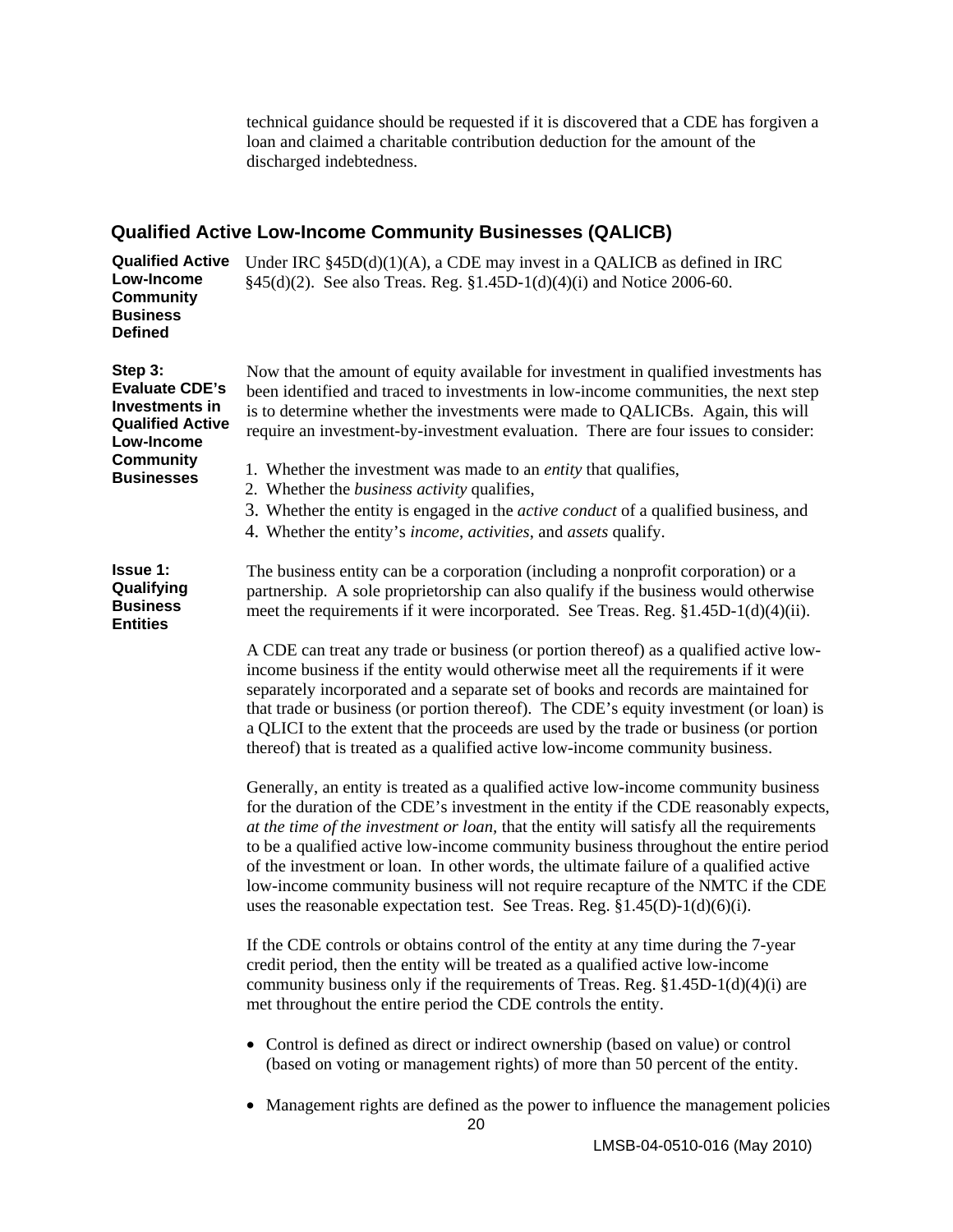or investment decisions of the entity. See Treas. Reg §1.45D-1(d)(6)(ii).

There is an exception under Treas. Reg.  $\S1.45D-1(d)(6)(ii)(C)$  for the first 12 months after acquiring control if the CDE acquires control due to financial difficulties that were unforeseen at the time of the investment and the acquisition of control occurs before the seventh year of the 7-year period; i.e., the CDE can step in to assist the entity. However, by the end of the 12-month period, the entity must again meet the requirements for QALICBs, or the CDE must sell or redeems the entire amount of the investment and reinvest the proceeds in a QLICI by the end of the 12-month period.

**Issue 2: Qualifying Business**  Generally, all business activities are acceptable, with the following qualifications and exceptions.

**Activities**

Rental of Real Property

The rental to others of real property located in a low-income community is acceptable if and only if:

1. The property is not residential rental property under IRC  $$168(e)(2)(A)$ , and

2. There are substantial improvements on the property.

Further, the CDE's investment or loan is not a QLICI to the extent that a lessee of the real property is an excluded business as described in 2 below.

#### Excluded Businesses

Specific business activities are excluded under Treas. Reg. §1.45D-1(d)(5)(ii) and are listed here:

- 1. Trades or businesses consisting predominantly of the development or holding of intangibles for sale or license.
- 2. Trades or businesses consisting of the operation of any private or commercial golf course, country club, massage parlor, hot tub facility, suntan facility, race track or other facility used for gambling, or any store the principal business of which is the sale of alcoholic beverages for consumption off the premises.
- 3. Farming (within the meaning of IRC  $\S2032A(e)(5)(A)$  or (B)) if, as of the close of the taxable year of the taxpayer conducting such trade or business, the sum of the aggregate unadjusted basis (or, if greater, the fair market value) of the assets owned by the taxpayer that are used in such trade or business, and the aggregate value of the assets leased by the taxpayer that are used in such trade or business, exceeds \$500,000. Two or more trades or businesses will be treated as a single trade or business under rules similar to the rules of IRC §52(a) and (b).

**Issue 3: Active Conduct of a Qualified Business**  The entity must be engaged in the active conduct of a qualified business, as defined in Treas. Reg.  $$1.45D-1(d)(4)(i)$ . The entity will be treated as engaged in the active conduct of a trade or business if, at the time the CDE makes the investment or loan, the CDE reasonably expects the entity to generate revenues within 3 years after the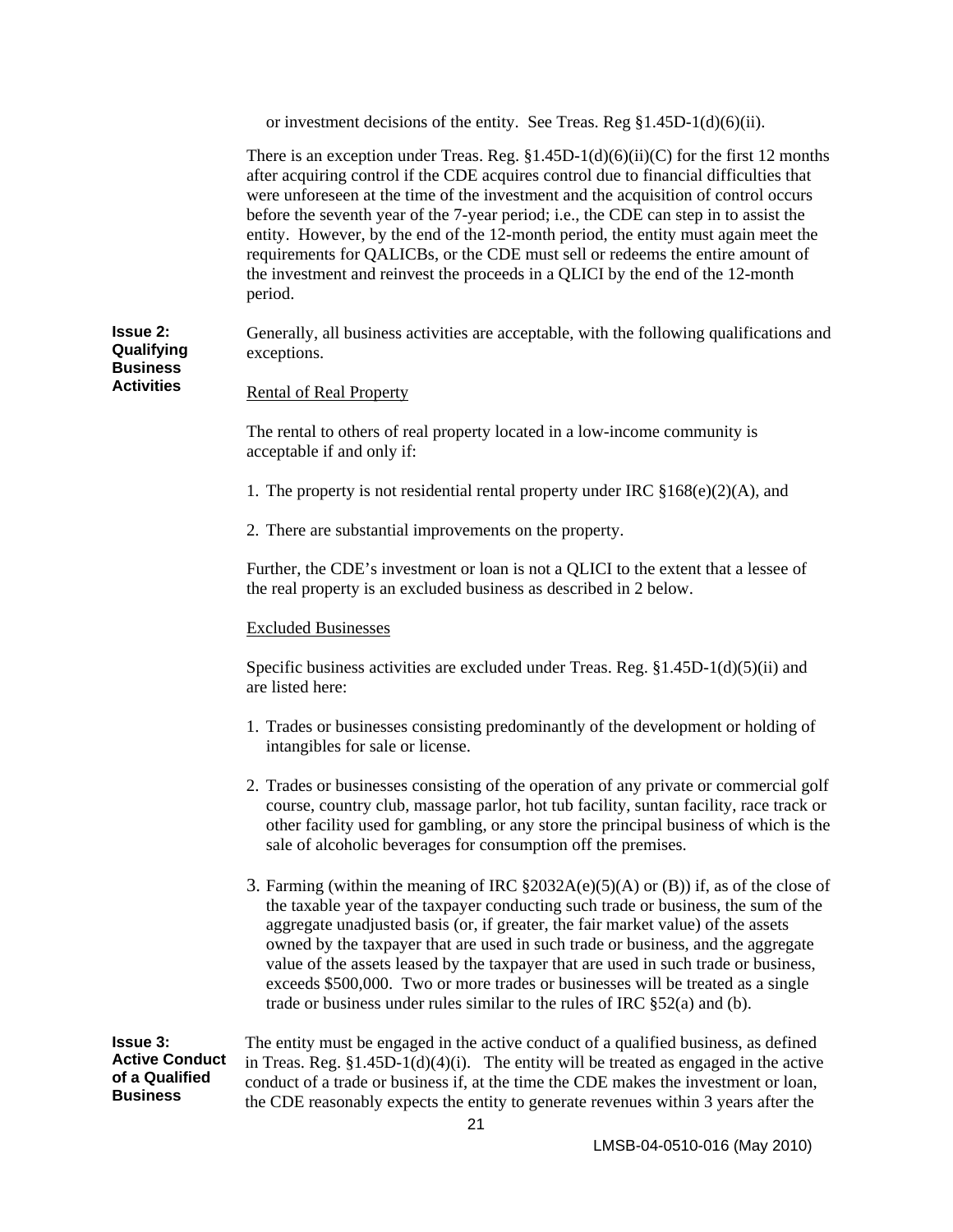investment or loan is made. In the case of a nonprofit corporation, the CDE expects the entity to engage in an activity that furthers its purposes as a nonprofit entity. (See Treas. Reg. §1.45D-1(d)(4)(iv).)

**Issue 4: Business Located in Low-Income Community** 

An entity must meet the following requirements to be a qualified active low-income community business. Different standards, as discussed later, are applied if the business is serving a targeted population.

- A. Gross-income requirement at least 50% of the total gross income of the entity is derived from the active conduct of a qualified business within a low-income community. Alternatively, this requirement is considered met if the requirement under B or C below is met when 40% is replaced with 50%. The requirement may be met based on consideration of all the facts and circumstances.
- B. Use of tangible property requirement at least 40% of the use of the tangible property of such entity (whether owned or leased) is within any low-income community. The percentage is determined based on the average value of the tangible property owned or leased by the entity that is used in a low-income community divided by the average value of all the property owned or leased by the entity and used during the year. Property owned by the entity is valued at its cost basis under IRC §1012 and property leased by the entity is valued at a reasonable amount established by the entity. See Treas. Reg. §1.45D- $1(d)(4)(B)(2)$  for an example.
- C. Services performed requirement at least 40% of the services performed for such entity by its employees are performed in a low-income community. The percentage is determined based on the amount paid to employees; i.e., the amount for services performed in low-income communities divided by the total amount paid. Note: employees need not live in the low-income community.

If the business has no employees, this requirement and the gross-income requirement are considered met if the use of tangible property requirement in B above is met using 85% instead of 40%.

- D. Collectibles Less than 5% of the average of the aggregate unadjusted basis of the entity's property is attributable to collectibles (defined under IRC §  $408(m)(2)$ ) other than collectibles that are held primarily for resale to customers in the ordinary course of business.
- E. Nonqualifying financial property Less than 5% of the average of the aggregate unadjusted bases of the entity's property is attributable to nonqualified financial property. The term nonqualified financial property means debt, stock, partnership interests, options, futures contracts, forward contracts, warrants, notional principal contracts, annuities and other similar property.

The definition does not include reasonable amounts of working capital held as cash, cash equivalents, or debt instruments with a term of 18 months or less. Further, proceeds of a capital or equity investment or loan by a CDE that will be expended for construction of real property within 12 months after the date the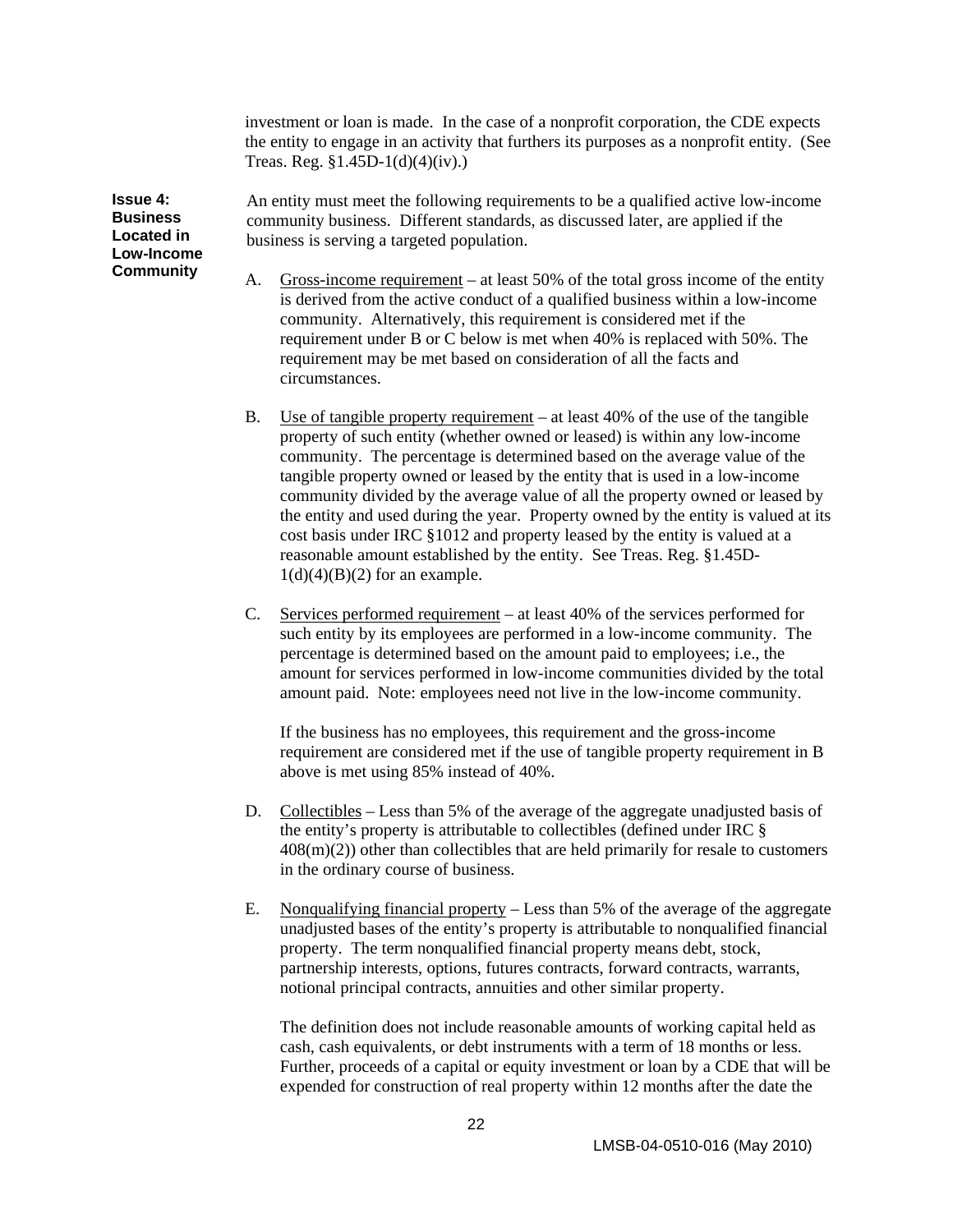investment or loan is made are treated as a reasonable amount of working capital.

Note: this requirement essentially eliminates banks, credit unions, and other financial institutions from the definition of a QALICB because debt instruments with a term longer than 18 months are nonqualified financial property.

#### **Entity Serving Low-Income Targeted Population**

An entity serving a low-income targeted population is considered to be engaged in the active conduct of a qualified business as defined in  $$1.45D-1(d)(5)$  if any one of the following standards is met:

- 1. At least 50 percent of the entity's total gross income for any taxable year is derived from sales, rentals, services, or other transactions with individuals who are low-income persons.
- 2. At least 40 percent of the entity's employees are individuals who are low-income persons. The determination of whether an employee is a low-income person must be made at the time the employee is hired. If the employee is a low-income person at the time of hire, that employee is considered a low-income person throughout the time of employment without regard to any increase in the employee's income after the time of hire.
- 3. At least 50 percent of the entity is owned by individuals who are low-income persons. The determination of whether an owner is a low-income person must be made at the time the QLICI is made. If an owner is a low-income person at the time the QLICI is made, that owner is considered a low-income person for purposes of §45D(e)(2) throughout the time the ownership interest is held by that owner.

#### See Notice 2006-60.

In addition, the rental to others of real property that otherwise satisfies the requirements to be a qualified business will be treated as located in a low-income community if at least 50 percent of the entity's total gross income is derived from rentals to individuals who are low-income persons for purposes of IRC  $§45D(e)(2)$ and/or to a QALICB that meets the requirements for low-income targeted populations.

Notwithstanding meeting one of the above standards, an entity will not be treated as a QALICB if the entity is located in a population census tract for which the median family income exceeds 120 percent of:

- 1. in the case of a tract not located within a metropolitan area, the statewide median family income, or
- 2. in the case of a tract located within a metropolitan area, the greater of statewide median family income or metropolitan area median family income.

An entity will also be considered to be located in a population census tract for which the median family income exceeds 120 percent of the applicable median family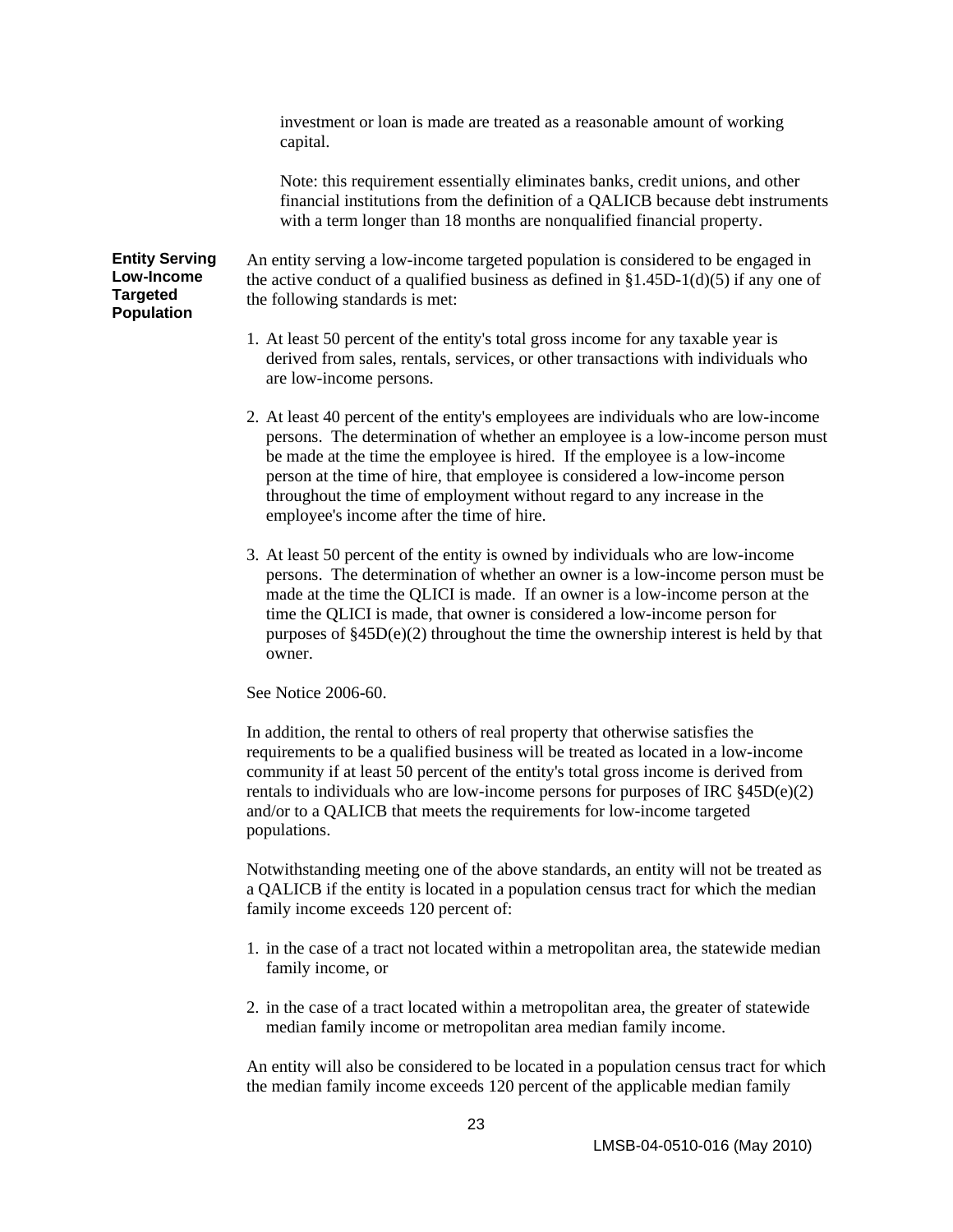income if all three of the following conditions are met:

- 1. At least 50 percent of the total gross income of the entity is derived from the active conduct of a qualified business within one or more non-qualifying population census tracts (non-qualifying gross income amount);
- 2. At least 40 percent of the use of the tangible property of the entity (whether owned or leased) is within one or more non-qualifying population census tracts (non-qualifying tangible property usage); and
- 3. At least 40 percent of the services performed for the entity by its employees are performed in one or more non-qualifying population census tracts (non-qualifying services performance).

There are two possible modifications:

- 1. The entity is considered to have the non-qualifying gross income amount if the entity has non-qualifying tangible property usage or non-qualifying services performance of at least 50 percent instead of 40 percent.
- 2. If the entity has no employees, the entity is considered to have the non-qualifying gross income amount as well as non-qualifying services performance if at least 85 percent of the use of the tangible property of the entity (whether owned or leased) is within one or more non-qualifying population census tracts.

The 120-percent-income restriction shall not apply to an entity located within a population census tract with a population of less than 2,000 if such tract is not located in a metropolitan area. Nor will it apply to an entity located within a population census tract with a population of less than 2,000 if such tract is located in a metropolitan area and more than 75 percent of the tract is zoned for commercial or industrial use.

| Inadequate             | The Hurricane Katrina GO Zone targeted population rules only apply to New         |  |  |  |  |
|------------------------|-----------------------------------------------------------------------------------|--|--|--|--|
| Access to              | Markets Credit allocations under IRC $$1400N(m)(2)$ . An entity serving the       |  |  |  |  |
| <b>Loans or Equity</b> | Hurricane Katrina GO Zone targeted population is considered engaged in the active |  |  |  |  |
| Investments            | conduct of a qualified business if:                                               |  |  |  |  |

- 1. at least 50 percent of the entity's total gross income for any taxable year is derived from sales, rentals, services, or other transactions with the Hurricane Katrina GO Zone targeted population, low-income persons , or some combination thereof;
- 2. at least 40 percent of the entity's employees consist of the Hurricane Katrina GO Zone targeted population, low-income persons, or some combination thereof; or
- 3. at least 50 percent of the entity is owned by the Hurricane Katrina GO Zone targeted population, low-income persons, or some combination thereof.

See Section 3.04 of Notice 2006-60.

In addition, the rental to others of real property for the Hurricane Katrina GO Zone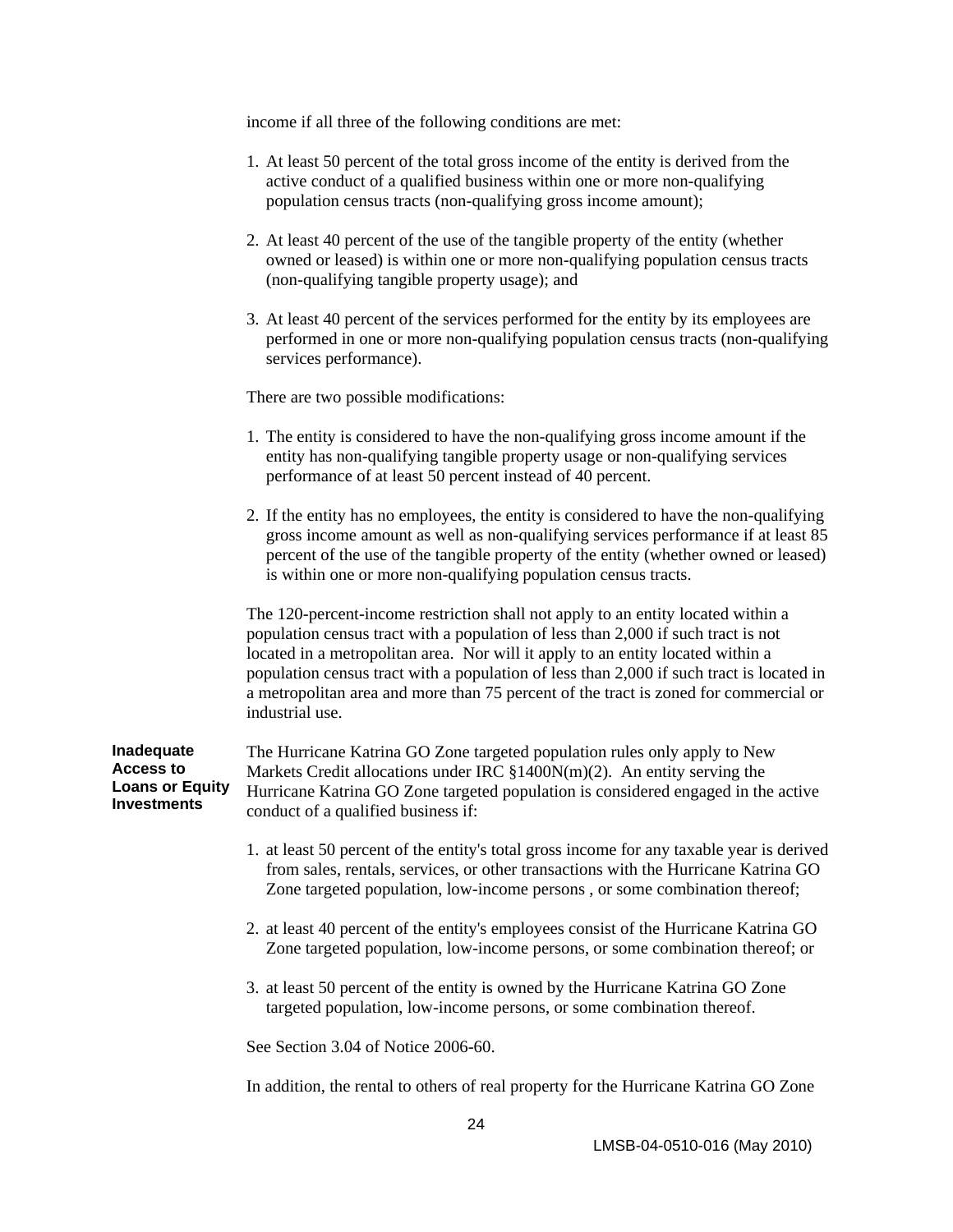targeted population that otherwise satisfies the requirements to be a qualified business will be treated as located in a low-income community if at least 50 percent of the entity's total gross income is derived from rentals to the Hurricane Katrina GO Zone targeted population, low-income persons, or some combination thereof and/or to a QALICB that meets the requirements for the Hurricane Katrina GO Zone targeted population.

To be a QALICB, the entity must be located in a population census tract within the Hurricane Katrina GO Zone that contains one or more areas designated by FEMA as flooded, having sustained extensive damage, or having sustained catastrophic damage as a result of Hurricane Katrina (qualifying population census tract). An entity will be considered to be located in a qualifying population census tract if:

- 1. at least 50 percent of the total gross income of the entity is derived from the active conduct of a qualified business within one or more qualifying population census tracts (gross income requirement);
- 2. at least 40 percent of the use of the tangible property of the entity (whether owned or leased) is within one or more qualifying population census tracts (use of tangible property requirement); and
- 3. at least 40 percent of the services performed for the entity by its employees are performed in one or more qualifying population census tracts (services performed requirement). If the entity has no employees, the entity is deemed to satisfy the services performed requirement as well as the gross income requirement if at least 85 percent of the use of the tangible property of the entity (whether owned or leased) is within one or more qualifying population census tracts.

The entity is deemed to satisfy the gross income requirement if the entity meets either the use of tangible property requirement or the services performed requirement of at least 50 percent instead of 40 percent.

Notwithstanding meeting the requirements above, an entity will not be treated as a QALICB if the entity is located in a population census tract for which the median family income exceeds 200 percent of:

- 1. in the case of a tract not located within a metropolitan area, the statewide median family income, or
- 2. in the case of a tract located within a metropolitan area, the greater of statewide median family income or metropolitan area median family income (200-percentincome restriction).

The 200-percent-income restriction shall not apply to an entity located within a population census tract with a population of less than 2,000 if such tract is not located in a metropolitan area. Neither will the 200-percent income restriction apply to an entity located within a population census tract with a population of less than 2,000 if such tract is located in a metropolitan area and more than 75 percent of the tract is zoned for commercial or industrial use.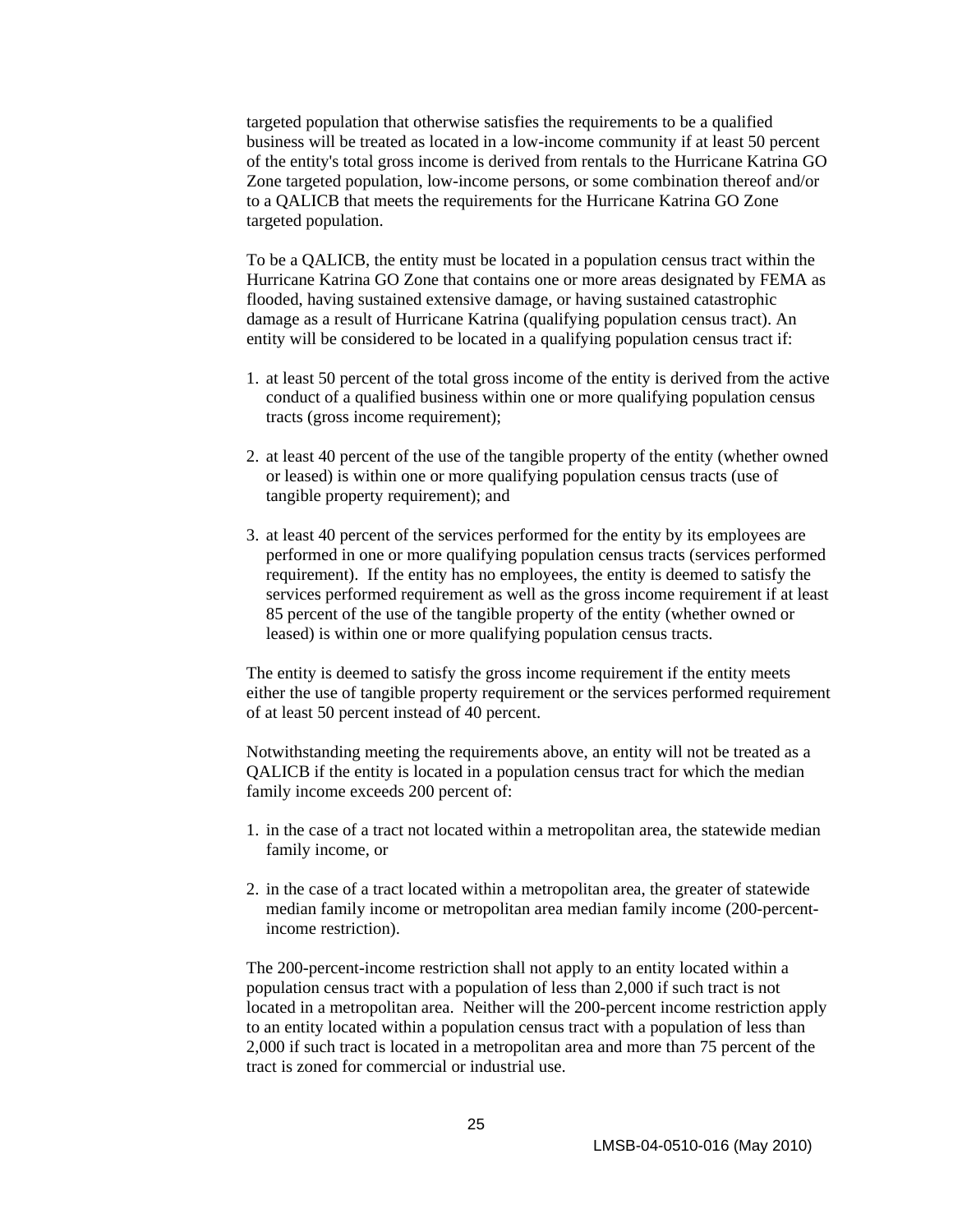<span id="page-30-0"></span>For purposes of the 200-percent-income restriction, an entity will be considered to be located in a population census tract for which the median family income exceeds 200 percent of the applicable median family income (non-qualifying population census tract) if:

- 1. at least 50 percent of the total gross income of the entity is derived from the active conduct of a qualified business within one or more nonqualifying population census tracts (non-qualifying gross income amount);
- 2. at least 40 percent of the use of the tangible property of the entity (whether owned or leased) is within one or more nonqualifying population census tracts (nonqualifying tangible property usage); and
- 3. at least 40 percent of the services performed for the entity by its employees are performed in one or more non-qualifying population census tracts (non-qualifying services performance). If the entity has no employees, the entity is considered to have the non-qualifying gross income amount as well as non-qualifying services performance if at least 85 percent of the use of the tangible property of the entity (whether owned or leased) is within one or more non-qualifying population census tracts.

For 1, 2, and 3 above, the entity is considered to have the non-qualifying gross income amount if the entity has nonqualifying tangible property usage or nonqualifying services performance of at least 50 percent instead of 40 percent.

#### Rental of Real Property for the GO Zone Targeted Population.

In addition, the rental to others of real property for the GO Zone Targeted Population that otherwise satisfies the requirements to be a qualified business will be treated as located in a low-income community if at least 50 percent of the entity's total gross income is derived from rentals to the GO Zone Targeted Population, lowincome persons, or some combination thereof and/or to a QALICB that meets the requirements for the GO Zone Targeted Population.

#### **Substantially-All Requirement under Treas. Reg. §1.45D-1(c)(5)**

**Substantially-All Requirement**  Substantially all the investors' equity investment in a CDE must be invested by the CDE in QLICIs. Treas. Reg.  $$1.45D-1(c)(5)(i)$ , defines substantially all to mean at least 85 percent and provides two alternative methods for meeting the substantiallyall requirement. The next step of the review will be to determine whether the CDE has complied with this requirement.

**Step 4: Determine Whether the CDE Satisfied the Substantially-All Requirement** The substantially-all requirement must be satisfied for each annual period in the 7 year credit period. For the first annual period, the requirement is considered met if the calculation is performed on a single testing date and the result is at least 85%. For all subsequent annual periods, the substantially-all requirement is considered met if the calculation is performed every six months and the average of the two computations for the annual period is at least 85%. In the seventh year of the 7-year credit period, 85% is reduced to 75%.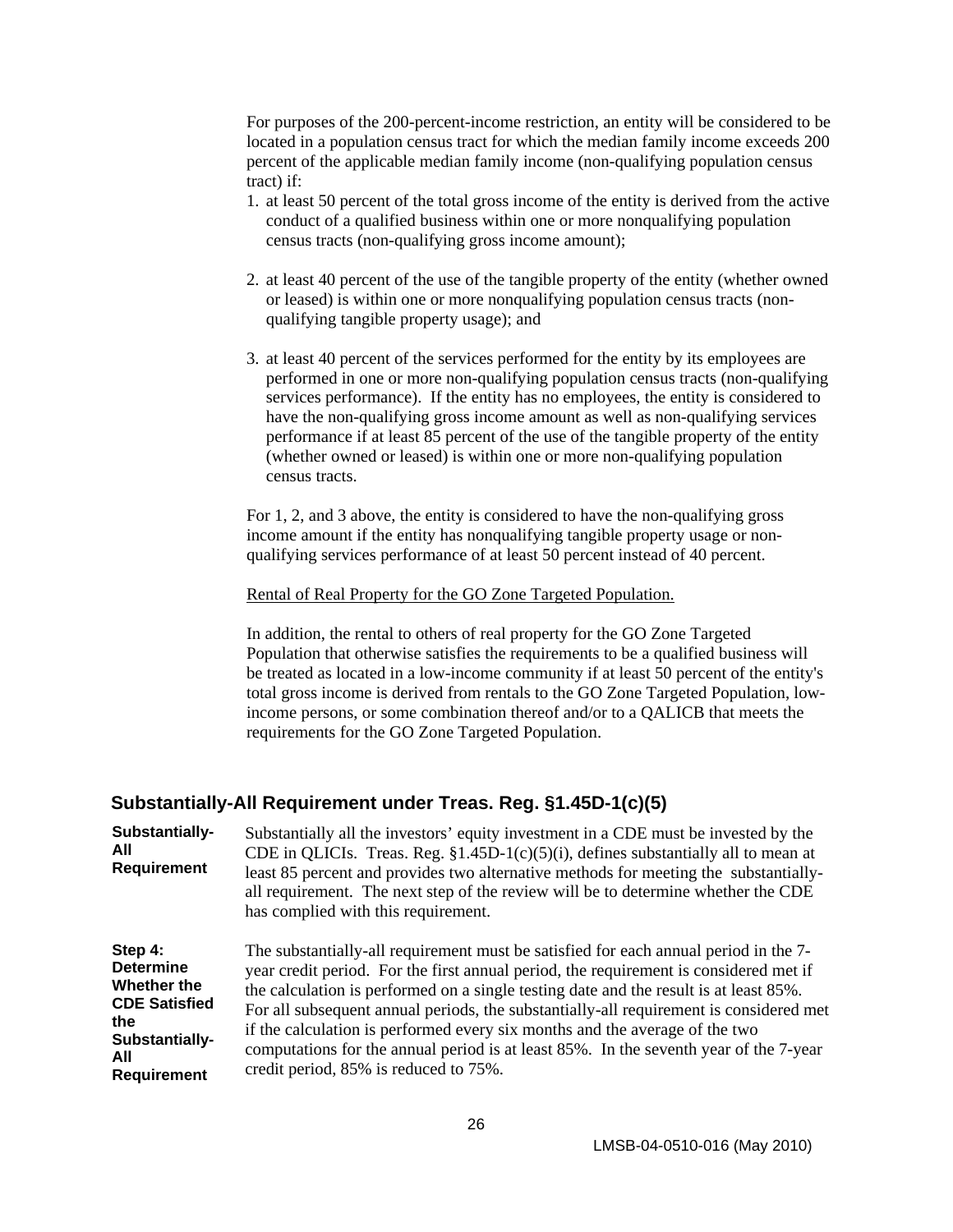<span id="page-31-0"></span>

|                                                                                 | The CDE may choose the same testing date for all QEIs without regard to the actual<br>date of investment, providing the testing dates are six months apart.<br>The two methods for determining compliance with the substantially-all requirement<br>are:                                                                                                                                                                                                                                                                                                                                                                                                                                                                                                                                                                                                                                                                                                                                                                                                                                                              |  |  |
|---------------------------------------------------------------------------------|-----------------------------------------------------------------------------------------------------------------------------------------------------------------------------------------------------------------------------------------------------------------------------------------------------------------------------------------------------------------------------------------------------------------------------------------------------------------------------------------------------------------------------------------------------------------------------------------------------------------------------------------------------------------------------------------------------------------------------------------------------------------------------------------------------------------------------------------------------------------------------------------------------------------------------------------------------------------------------------------------------------------------------------------------------------------------------------------------------------------------|--|--|
|                                                                                 | Direct-Tracing Calculation                                                                                                                                                                                                                                                                                                                                                                                                                                                                                                                                                                                                                                                                                                                                                                                                                                                                                                                                                                                                                                                                                            |  |  |
|                                                                                 | Safe Harbor Calculation                                                                                                                                                                                                                                                                                                                                                                                                                                                                                                                                                                                                                                                                                                                                                                                                                                                                                                                                                                                                                                                                                               |  |  |
|                                                                                 | The CDE can use either method for any annual period.                                                                                                                                                                                                                                                                                                                                                                                                                                                                                                                                                                                                                                                                                                                                                                                                                                                                                                                                                                                                                                                                  |  |  |
| <b>Direct Tracing</b><br><b>Calculation</b>                                     | The substantially-all requirement is satisfied if at least 85% of the investor's<br>investment in the CDE is directly traceable to QLICIs. The fraction is the CDE's<br>aggregate cost basis in QLICIs directly traceable to the investor's cash investment<br>divided by the investor's qualified equity investment. For purposes of this<br>computation, cost basis includes the cost basis in any QLICI that becomes worthless.                                                                                                                                                                                                                                                                                                                                                                                                                                                                                                                                                                                                                                                                                    |  |  |
| Safe Harbor<br><b>Calculation</b>                                               | The safe harbor is satisfied if the CDE's aggregate cost basis in all of its QLICIs<br>divided by the CDE's aggregate cost basis of all its assets is at least 85 percent. For<br>purposes of this computation, cost basis includes the cost basis in any QLICI that<br>becomes worthless.                                                                                                                                                                                                                                                                                                                                                                                                                                                                                                                                                                                                                                                                                                                                                                                                                            |  |  |
| <b>Failure to</b><br><b>Satisfy the</b><br>Substantially-<br>All<br>Requirement | Under Treas. Reg. $$1.45D-1(e)(6)$ , if a QEI fails the substantially-all requirement,<br>the failure is not a recapture event if the CDE corrects the failure within 6 months<br>after the date the CDE becomes aware (or reasonably should have become aware) of<br>the failure (the cure period). "Reasonably should have become aware" is limited<br>because the CDE should have been aware of the failure on at least one of the two 6-<br>month testing dates for each annual period other than the first annual period. For the<br>first annual period, the 6-month cure period begins when the CDE becomes aware<br>(or reasonably should have become aware) of the failure to invest the investor's cash<br>in order to satisfy the substantially-all requirement. See Treas. Reg. §1.45D-<br>$1(c)(5)(iv)$ . Only one correction is permitted per qualified equity investment during<br>the 7-year credit period. See Treas. Reg. $$1.45D-1(e)(6)$ .<br>Failure to satisfy the substantially-all requirement is a recapture event under IRC<br>$\S45D(g)(3)(B)$ . NMTC recapture is discussed in Chapter 3. |  |  |
| Redemption of an Equity Investment by the CDE                                   |                                                                                                                                                                                                                                                                                                                                                                                                                                                                                                                                                                                                                                                                                                                                                                                                                                                                                                                                                                                                                                                                                                                       |  |  |
|                                                                                 |                                                                                                                                                                                                                                                                                                                                                                                                                                                                                                                                                                                                                                                                                                                                                                                                                                                                                                                                                                                                                                                                                                                       |  |  |

| The Investment<br>is Redeemed or<br><b>Cashed Out by</b><br>the CDE | There is a recapture event with respect to an equity investment in a CDE if the<br>investment is redeemed or otherwise cashed out by the CDE. See Treas. Reg.<br>$$1.45D-1(e)(2)(iii)$ .                                                                            |
|---------------------------------------------------------------------|---------------------------------------------------------------------------------------------------------------------------------------------------------------------------------------------------------------------------------------------------------------------|
| Step 5: Analyze<br><b>Distributions to</b><br><b>Equity Holders</b> | The final step of the audit is an analysis of the distributions made by the CDE to its<br>equity investors. Redemptions and distributions can be identified through a review<br>of the balance sheet equity accounts. Key accounts that should be reviewed include: |
|                                                                     | 1. Investments – Obtain a schedule of investments on hand at the beginning of the<br>year and the end of the year and analyze credit entries to identify dispositions of<br>investments.                                                                            |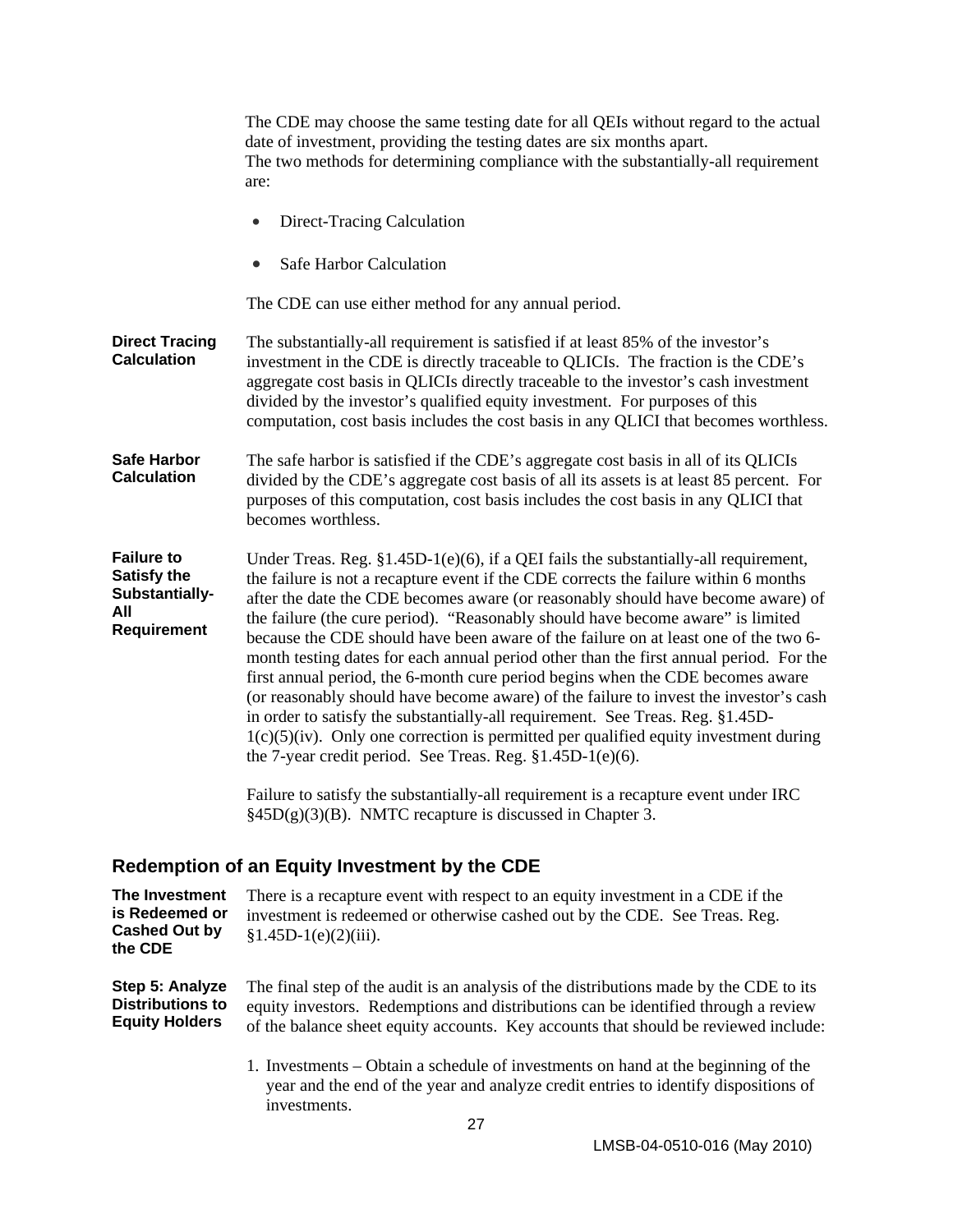- 2. Loans to Shareholders Determine whether the amounts advanced to the shareholder or partner are bona fide loans or distributions of a different character. (See IRM 4.10.3.8.4.5)
- 3. Capital Stock Verify all debit entries to determine the nature of the transaction. (See IRM 4.10.3.8.4.19)
- 4. Treasury Stock Review any changes in the account, particularly increases, which indicate redemptions of stock.

#### CDE is a Corporation (C or S)

If the CDE is a C or S corporation for Federal tax purposes, an equity investment is *redeemed* when IRC §302(a) applies to amounts *received by the equity holder from the CDE.* Under IRC §302(a), if a corporation redeems its stock within the meaning of IRC §317(b) and if IRC §302(b)(1), (b)(2), (b)(3), or (b)(4) applies, the redemption will be treated as a distribution in part or full payment in exchange for the stock. Paragraph  $(b)(1)$  through  $(b)(4)$  of IRC §302 are outlined below.

- 1. The redemption is not essentially equivalent to a dividend,
- 2. The distribution is substantially disproportionate,
- 3. The redemption is in complete redemption, with respect to the shareholder, of all stock of the corporation owned by the shareholder, or
- 4. The distribution is in redemption of stock held by a shareholder who is not a corporation and the distribution is in partial liquidation of the distributing corporation.

For a C corporation, an equity investment is treated as *cashed out* if IRC §301(c)(2) or (3) applies to amounts received by the equity holder. Under these sections, the distribution amount that is not a dividend is applied against the adjusted basis of the stock. In general, that portion of the distribution which is not a dividend, to the extent that it exceeds the adjusted basis of the stock, is treated as a gain on the sale or exchange of property. The equity investment is not considered cashed out if only IRC §301(c)(1) applies; i.e., the distribution is treated as a dividend as defined in IRC §316.

For an S corporation, an equity investment is treated as *cashed out* when a distribution to a shareholder described in IRC §1368(a) exceeds the accumulated adjustments account determined under Treas. Reg. §1.1368-2 and any accumulated earnings and profits of the S corporation.

#### CDE is a Partnership

Under Treas. Reg.  $\S1.45D-1(e)((3)(iii))$ , if the CDE is a partnership for federal tax purposes, a pro rata cash distribution by the CDE to its partners based on each partner's capital interest in the CDE during the taxable year will not be treated as a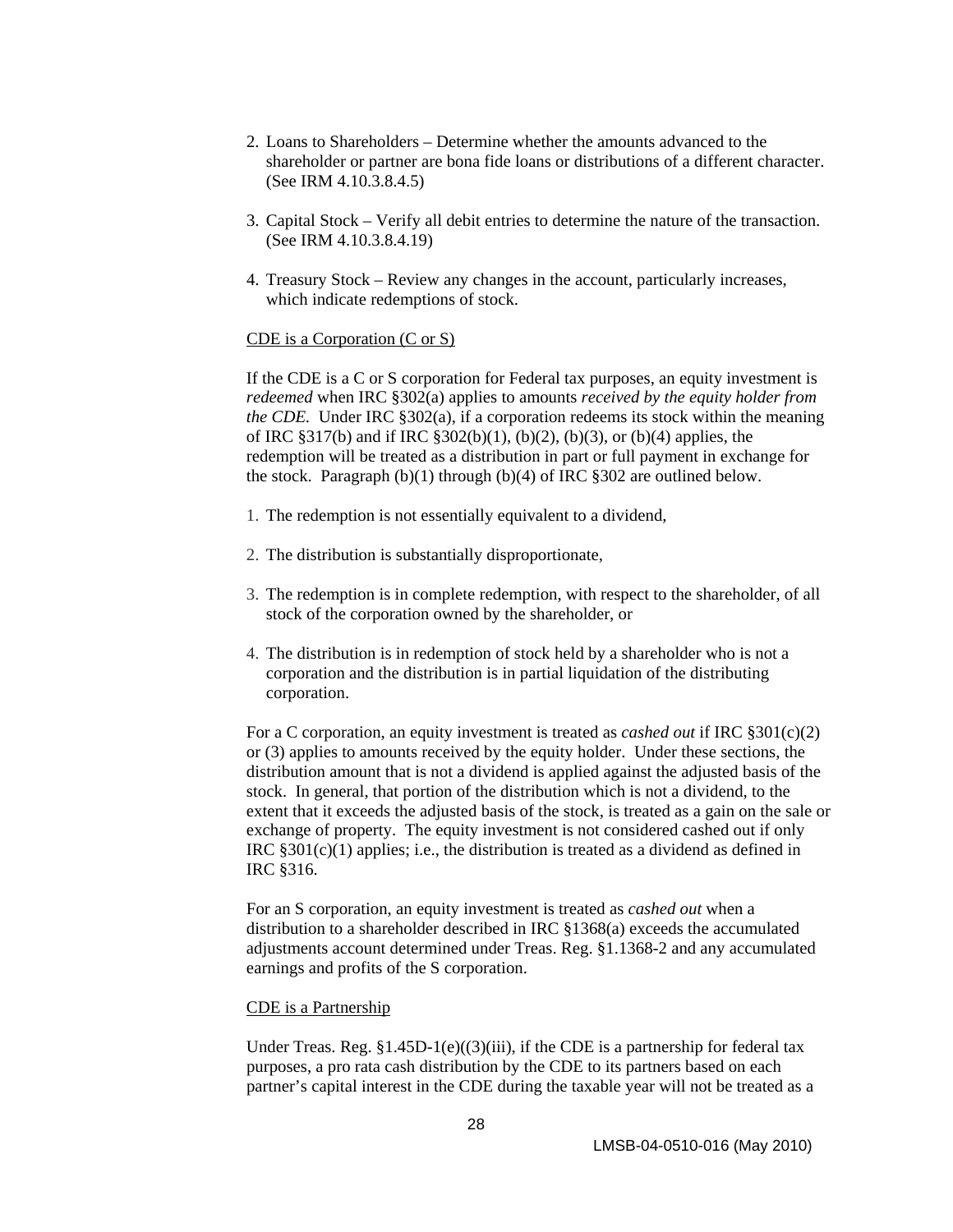<span id="page-33-0"></span>redemption if the distribution does not exceed the "operating income" for the year. Operating income is calculated as the sum of:

- 1. The CDE's taxable income as determined under IRC §703, except that:
	- The items described in IRC  $\S703(a)(1)$  shall be aggregated with the nonseparately stated tax items of the partnership, and
	- Any gain resulting for the sale of a capital asset under IRC §1221(a) or IRC §1231 property shall be excluded.
- 2. Loss deductions under IRC §165, but only to the extent the losses were realized from QLICIs under Treas. Reg. §1.45D-(d)(1),
- 3. Deductions under IRC §§167 and 168, including the additional first year depreciation under IRC §168(k),
- 4. Start-up expenditures amortized under IRC §195, and
- 5. Organizational expenses amortized under IRC §709.

A non-pro rata *de minimis* cash distribution by the CDE to one or more partners during the taxable year will not be treated as a redemption. A non-pro rata *de minimis* distribution is the lesser of 5 percent of the CDE's operating income for that taxable year (as defined above) or 10 percent of the partner's capital interest in the CDE.

#### **Conclusion**

Once a determination of whether the CDE's investments are QLICIs, a final report will be prepared reflecting the results. See chapter 6 for instructions.

If an adjustment to the NMTC has been identified, an audit of the investor's tax return will be required. The adjustment will be made as a flow-through adjustment if the CDE is a partnership. If the CDE is a corporation, procedures outlined in IRM 4.10.5.4 for Related Returns should be followed to make adjustments to the investor's tax return. See chapter 3 for details.

#### **Summary**

1. CDEs can make investments (equity or loans) directly to QALICBs, purchase any loan that is a QLICI from another CDE, provide loans to or investments in other CDEs, or provide financial counseling and other services to businesses or residents of low-income communities.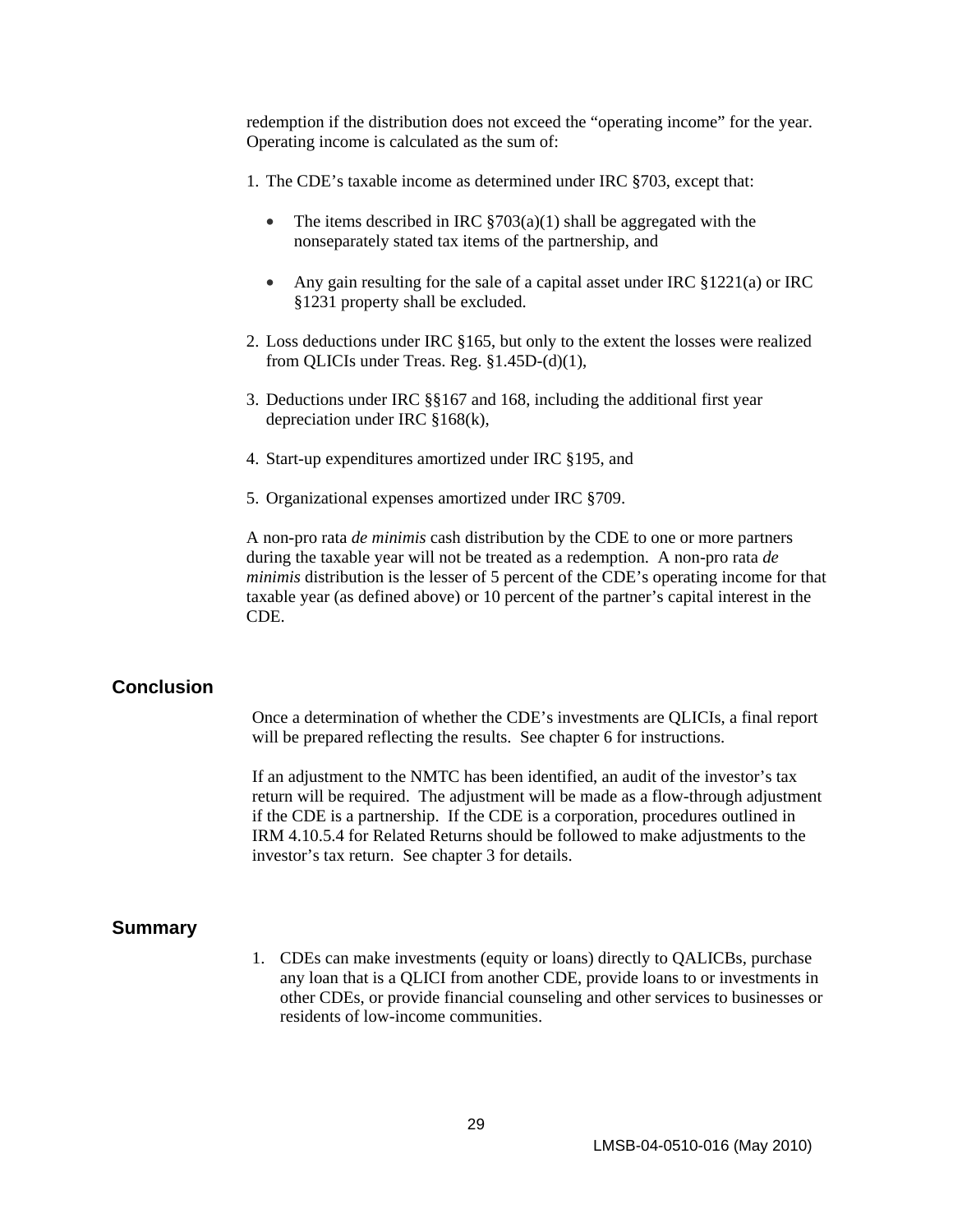- 2. For purposes of determining the amount of allowable NMTC at the CDE level, there are three basic issues to address:
	- Whether the investors' cash investments were properly handled by the CDE. Substantially all (85%) of an investor's cash must be invested in QLICIs by the CDE within 12 months. In year 7 the percentage drops to 75%.
	- Whether the cash investments were timely invested in low-income communities (including targeted populations) throughout the 7-year credit period. If the investment is returned to the CDE, it must be reinvested within 12 months. If the CDE is receiving periodic loan repayments, the payments must be reinvested in another QLICI by the end of the following calendar year. No reinvestment is required in year 7.
	- Whether the entities in which the CDE invested in were QALICBs. QALICBs must meet the requirements for gross income generated from conducting business in a low-income community, the use of tangible property in a low-income community, and performing services within a low-income community. Targeted populations are also treated as lowincome communities, but have different QALICB requirements as outlined in Notice 2006-60. Not all business activities are qualified businesses; e.g., residential rental property, the development or holding of intangibles, golf courses, race tracks, gambling facilities, certain farming businesses, liquor stores, and suntan or hot tub facilities.
- 3. Three events will trigger the recapture of the NMTC under IRC §45D(g):
	- The CDE ceases to qualify as a CDE,
	- The substantially-all requirement is not satisfied, or
	- The equity investment is redeemed or otherwise cashed out by the CDE.
- 4. Adjustments to the NMTC at the investor level are discussed in chapter 3.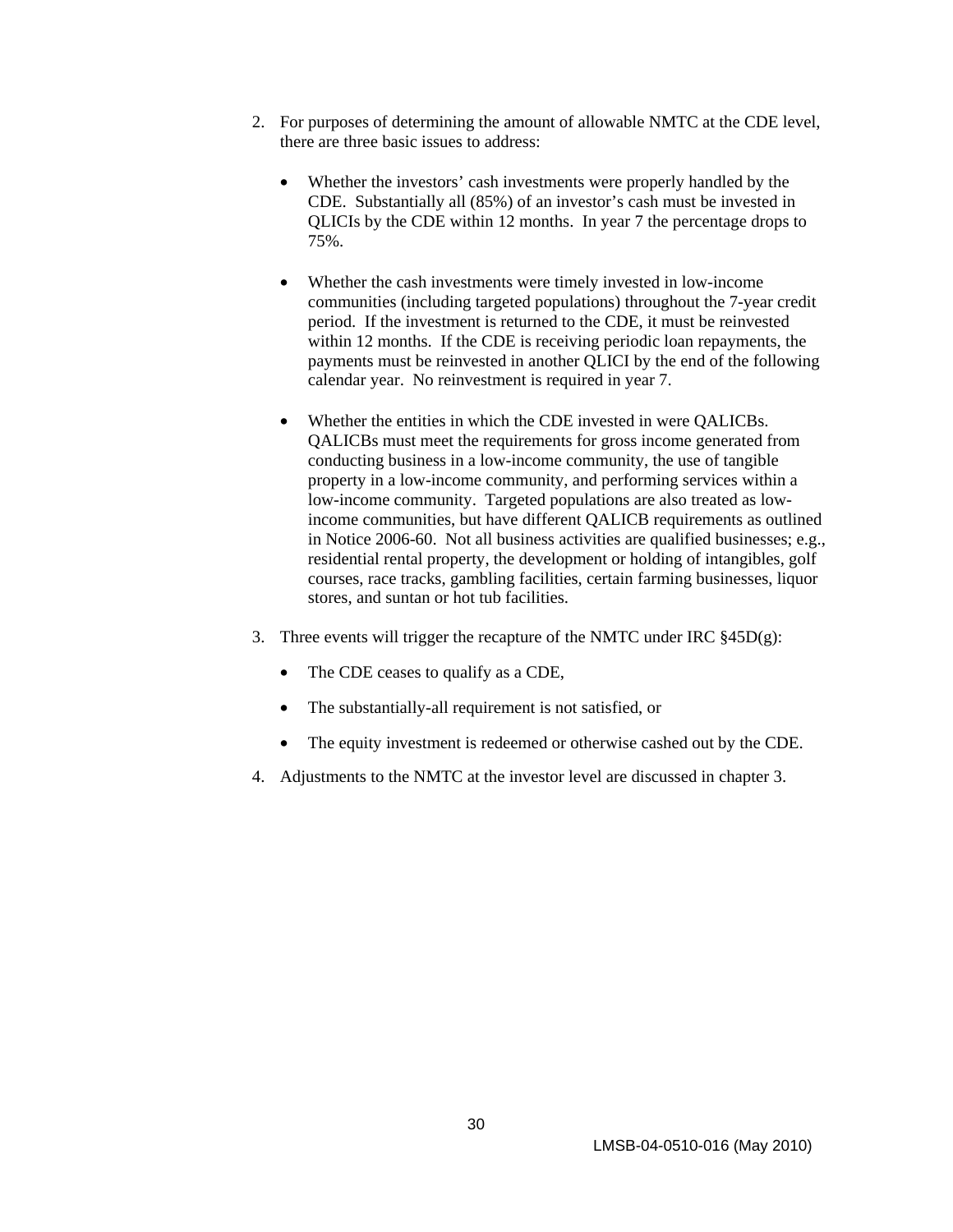### **Chapter 3 Issues at the Investor Level**

<span id="page-35-0"></span>

| <b>Introduction</b> |                                                                                                                                                                                                                                                                                                                                                                              |
|---------------------|------------------------------------------------------------------------------------------------------------------------------------------------------------------------------------------------------------------------------------------------------------------------------------------------------------------------------------------------------------------------------|
|                     | This chapter outlines the issues and audit techniques for determining whether the<br>investor has correctly computed the allowable New Markets Tax Credit (NMTC),<br>made the required adjustments to the basis of the investment, and if a recapture event<br>has occurred, correctly computed the NMTC recapture amount. Report writing will<br>be addressed in chapter 6. |
| <b>Background</b>   | The NMTC is claimed using Form 8874, New Markets Credit. The credit results<br>from an investment made directly with a qualified community development entity<br>(CDE) or from an investment made through a pass-through entity. If the taxpayer<br>can claim more than one credit under IRC §38, the credit will be included on Form<br>3800, General Business Credit.      |
|                     | An investor's return may be audited as a related return under IRM 4.10.5.3, because<br>an adjustment was identified at the CDE level. In addition, the NMTC may be<br>independently classified as an audit issue of the investor's tax return.                                                                                                                               |
| <b>References</b>   | • IRC $§45D$<br>• Treas. Reg. $§1.45D-1$                                                                                                                                                                                                                                                                                                                                     |

# **Current Year NMTC Adjustments**

| <b>Adjustment</b><br>to the Current<br><b>Year NMTC</b>         | Adjustment to the current year NMTC will be needed if the taxpayer has incorrectly<br>computed the credit amount.                                                                                                                                                                                                     |  |  |  |
|-----------------------------------------------------------------|-----------------------------------------------------------------------------------------------------------------------------------------------------------------------------------------------------------------------------------------------------------------------------------------------------------------------|--|--|--|
|                                                                 | The amount of the investment is incorrect – the amount paid to the CDE for the<br>$\bullet$<br>investment at the <i>original</i> issue that is designated as a qualified equity investment<br>is the basis for computing the credit.                                                                                  |  |  |  |
|                                                                 | The Credit Allowance date is incorrect – the date the investment with the CDE<br>was originally made, and each of the six anniversary dates thereafter.                                                                                                                                                               |  |  |  |
|                                                                 | The Applicable Percentage is incorrect $-5$ percent for the first 3 credit allowance<br>$\bullet$<br>dates, and 6 percent for the remaining 4 credit allowance dates.                                                                                                                                                 |  |  |  |
| <b>Adjustment</b><br><b>Limited to</b><br><b>Open Tax Years</b> | Adjustment can be made to the current year credit on any tax return open by statute.<br>However, an adjustment to the current year credit is not a recapture event (discussed<br>later in this chapter), and the recapture provisions cannot be used to correct errors on<br>tax returns otherwise closed by statute. |  |  |  |
| <b>Audit</b><br><b>Techniques</b>                               | As a starting point, the original documentation for the original investment should be<br>reviewed to determine whether the credit was correctly computed.                                                                                                                                                             |  |  |  |
|                                                                 | Review the documentation for the transfer of funds (check, wire transfer, etc.).<br>$\bullet$<br>IRC §45D does not prohibit a taxpayer (including any taxpayer who is a person                                                                                                                                        |  |  |  |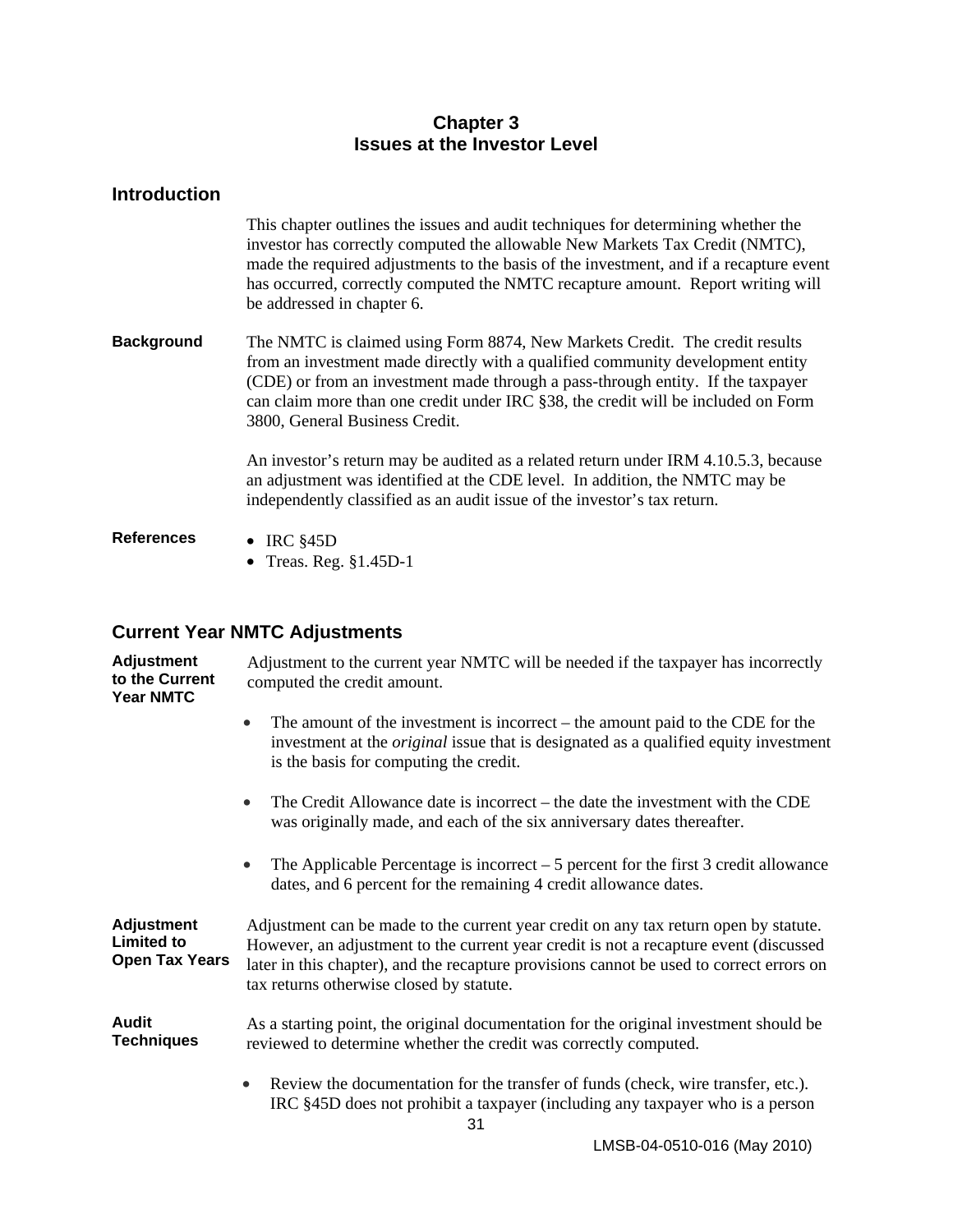<span id="page-36-0"></span>as defined under IRC  $\S7701(a)(1)$  from using cash derived from a borrowing, including nonrecourse borrowing, to make a qualified equity investment in a qualified CDE if (1) the loan is from an unrelated third party, (2) the loan is not secured by any assets of the CDE, and (3) the loan is not convertible into an equity interest in the investor (partnership or corporation). See Rev. Rul. 2003- 20, 2003-1 C.B. 465, for complete discussion.

• Review the notice provided by the CDE on Form 8874-A, Notice of Qualified Equity Investment for New Markets Credit or, for periods before March 2007, the written notification prepared by the CDE. Under Treas. Reg. §1.45D- $1(g)(2)(i)(A)$ , the CDE must provide the investor notice that the equity investment is a qualified equity investment entitling the investor to claim the NMTC. The notice must be provided within 60 day of the investment, and identify both the amount of the investment and the CDE's taxpayer identification number (TIN).

#### **Annual Adjustment to Basis**

| <b>Introduction</b>   | Under IRC §45D(h), the basis of any qualified equity investment shall be reduced by<br>the amount of any NMTC associated with the investment.                                                                                                                                                                                                                                                                                                         |  |  |  |  |
|-----------------------|-------------------------------------------------------------------------------------------------------------------------------------------------------------------------------------------------------------------------------------------------------------------------------------------------------------------------------------------------------------------------------------------------------------------------------------------------------|--|--|--|--|
|                       | For investments made as ownership interests in partnerships and S corporations, this<br>reduction may affect the amount of loss the taxpayer may claim in any one given<br>year. This reduction will also impact the computation of the gain or loss at the time<br>the taxpayer disposes of the investment. See Treas. Reg. §1.45D-1(f).                                                                                                             |  |  |  |  |
| <b>Partnerships</b>   | Under IRC §752, a partner's share of liabilities is included in the adjusted basis of<br>$\bullet$<br>the partner's interest in the partnership.                                                                                                                                                                                                                                                                                                      |  |  |  |  |
|                       | Under IRC §704(d), a partner's share of partnership loss (including capital loss)<br>$\bullet$<br>shall be allowed only to the extent of the adjusted basis of such partner's interest<br>in the partnership at the end of the partnership year in which such loss occurred.<br>Any excess of such loss over such basis shall be allowed as a deduction at the end<br>of the partnership year in which such excess loss is repaid to the partnership. |  |  |  |  |
| <b>S Corporations</b> | Under IRC $\S 1366(d)(1)$ , a shareholder's share of the S corporation's loss that can<br>be used to determine the shareholder's tax liability cannot exceed the sum of the<br>adjusted basis of the shareholder's stock in the S corporation and the<br>shareholder's adjusted basis of any indebtedness of the S corporation to the<br>shareholder.                                                                                                 |  |  |  |  |
|                       | Under IRC $$1366(d)(2)$ , any loss or deduction, which is disallowed because it<br>$\bullet$<br>exceeds the shareholder's basis, shall be treated as incurred by the corporation in<br>the succeeding taxable year with respect to that taxpayer. As explained in PLR<br>9304004, such losses are treated as "suspended loss" until such time as the<br>shareholder has basis against which the loss can be applied.                                  |  |  |  |  |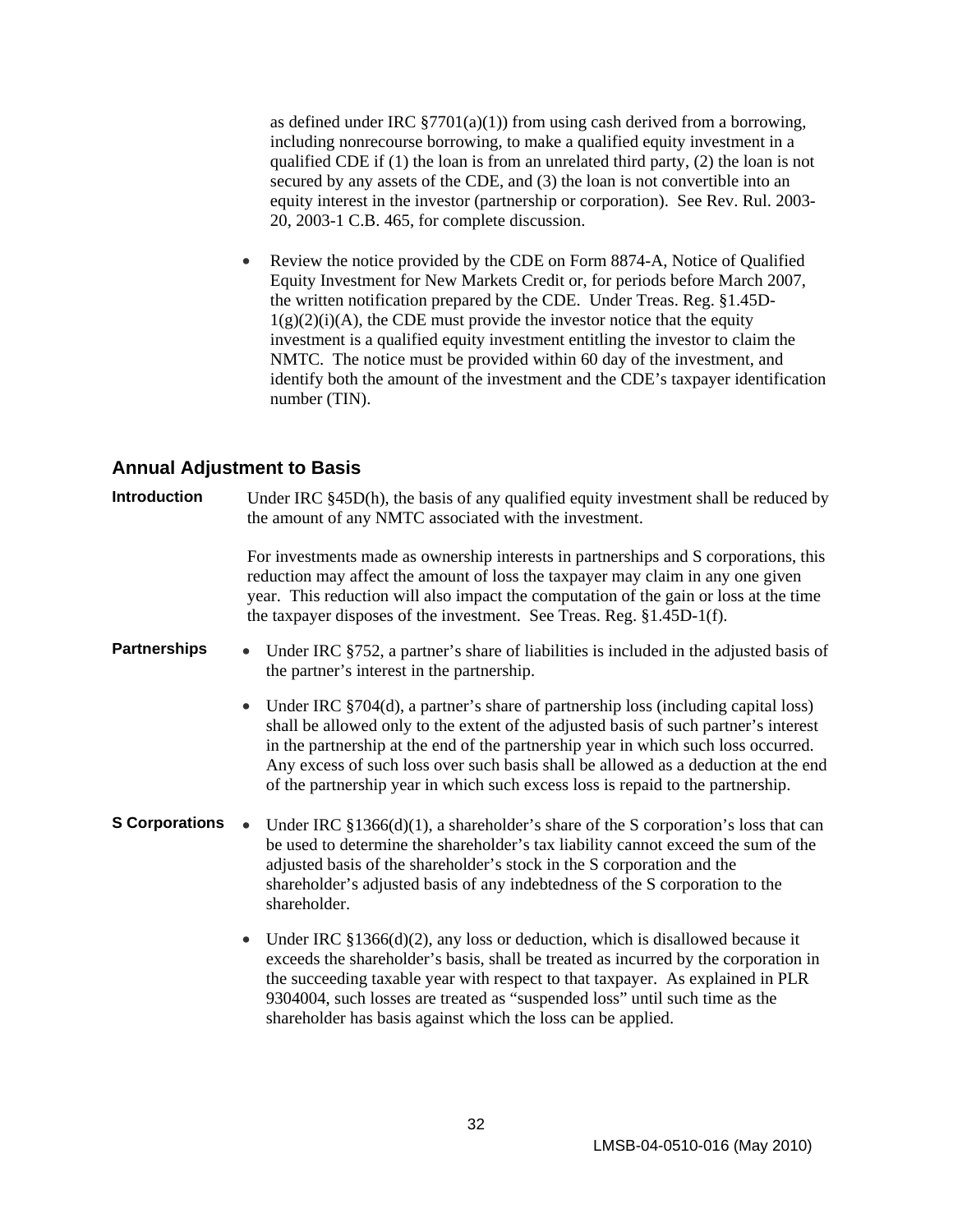# <span id="page-37-0"></span>**Disposition of Investor's Holding**

| <b>Dispositions of</b><br><b>Interest</b>                                         | Under IRC $\S$ 45D(a)(1), an investor is entitled to claim the NMTC if the investor<br>holds a qualified equity investment on the credit allowance date for such investment<br>during the investor's taxable year. Disposition of a holding in a qualified equity<br>investment is not a recapture event under IRC $\S 45D(g)$ . However, the timing of the<br>disposition will determine the tax impact for the investor.                                                                                                                                     |  |  |  |  |
|-----------------------------------------------------------------------------------|----------------------------------------------------------------------------------------------------------------------------------------------------------------------------------------------------------------------------------------------------------------------------------------------------------------------------------------------------------------------------------------------------------------------------------------------------------------------------------------------------------------------------------------------------------------|--|--|--|--|
| <b>Disposition</b><br><b>Before the</b><br><b>Credit</b><br><b>Allowance Date</b> | If the investor disposes of its qualified equity investment <i>before</i> the credit allowance<br>date for the taxable year, the investor will not be entitled to the NMTC for that<br>taxable year and no adjustment under IRC §45D(h) would be required for the year of<br>sale. Gain or loss upon disposition of the qualified equity investment is computed<br>using the adjusted basis of the investment reflecting the annual adjustments required<br>under IRC §45D(h) for all prior years.                                                             |  |  |  |  |
| <b>Disposition</b><br><b>After the Credit</b><br><b>Allowance Date</b>            | If the investor disposes of its qualified equity investment <i>after</i> the credit allowance<br>date for the taxable year, the investor will be entitled to the NMTC for the taxable<br>year and the adjusted basis of the qualified equity investment would be reduced as<br>required under IRC §45D(h). Gain or loss upon disposition of the qualified equity<br>investment is computed using the adjusted basis of the investment reflecting the<br>annual adjustments required under IRC §45D(h) for all years, including the current<br>year adjustment. |  |  |  |  |
| <b>Treatment of</b><br><b>Carry Forwards</b><br>of Unused<br><b>NMTC</b>          | The investor is entitled to claim carryforwards of unused NMTC from prior tax years<br>to reduce federal income tax liabilities in years subsequent to the disposition. The<br>investor cannot transfer the unused NMTC to the new owner of the qualified equity<br>investment.                                                                                                                                                                                                                                                                                |  |  |  |  |
| <b>Treatment of</b><br><b>Subsequent</b><br><b>Holders</b>                        | Under IRC $§45D(b)(4)$ , the subsequent holder of the qualified equity investment is<br>entitled to claim the NMTC for the remainder of the seven-year credit period; i.e.,<br>the new holder steps into the former owner's position. The credit allowance date<br>continues to be the date of the original investment (not the date the subsequent<br>holder purchased the investment).                                                                                                                                                                       |  |  |  |  |

# **NMTC Recapture Events**

| <b>NMTC</b><br>Recapture<br><b>Events Defined</b> | As discussed in Chapter 1, Under IRC $\S 45D(g)(3)$ , there are three events that can<br>result in the recapture of NMTC at the investor level.                            |  |  |  |  |
|---------------------------------------------------|----------------------------------------------------------------------------------------------------------------------------------------------------------------------------|--|--|--|--|
|                                                   | The CDE ceases to qualify as a community development entity,<br>$\bullet$                                                                                                  |  |  |  |  |
|                                                   | The substantially-all requirement is not satisfied, or<br>$\bullet$                                                                                                        |  |  |  |  |
|                                                   | The investment is redeemed or otherwise cashed out by the CDE and the CDE<br>$\bullet$                                                                                     |  |  |  |  |
|                                                   | distributes the funds to the equity holder. Both conditions must be met.                                                                                                   |  |  |  |  |
|                                                   | The above recapture events are discussed in detail in Chapter 2. Further, while it is<br>anticipated that redemptions will be identified at the CDE level, a review of the |  |  |  |  |
|                                                   | investor's accounts and records may also result in the identification of investment                                                                                        |  |  |  |  |
|                                                   | redemptions. Review schedules and documents related to investments on hand at                                                                                              |  |  |  |  |
|                                                   | both the beginning of the year and the end of the year. Analyze credit entries to                                                                                          |  |  |  |  |

identify dispositions of investments. See Chapter 2 for complete discussion.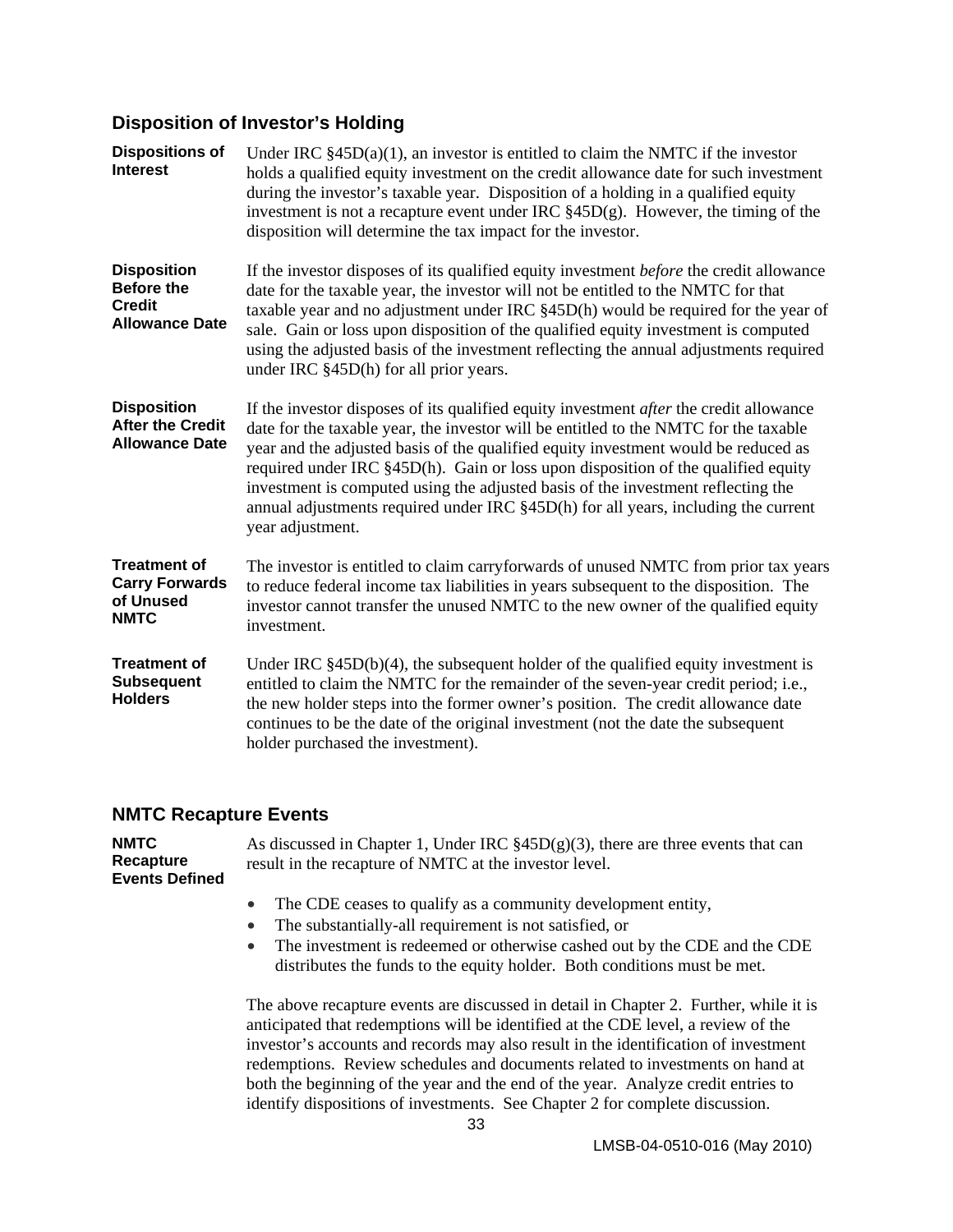<span id="page-38-0"></span>

|                                                     | If there is a recapture event at any time during the 7-year credit period, all holders of<br>the qualified equity investment (both prior and current holders) are subject to<br>recapture in the year of the recapture event. Further, the annual basis adjustment<br>under IRC §45D(h) is <i>not</i> reversed when an NMTC recapture amount is determined.                                                                                                                                                                                                                                |  |  |  |
|-----------------------------------------------------|--------------------------------------------------------------------------------------------------------------------------------------------------------------------------------------------------------------------------------------------------------------------------------------------------------------------------------------------------------------------------------------------------------------------------------------------------------------------------------------------------------------------------------------------------------------------------------------------|--|--|--|
| <b>Notification of</b><br>Recapture<br><b>Event</b> | If, at any time during the 7-year credit period, there is a recapture event with respect<br>to a qualified equity investment (QEI), the CDE must provide notice to each<br>investor, including all prior investors, that a recapture event has occurred. This<br>notice must be provided by the CDE using Form 8874-B, Notice of Recapture Event<br>for New Markets Credit, or, for periods before March 2007, a written notification<br>prepared by the CDE, no later than 60 days after the date the CDE becomes aware of<br>the recapture event. Treas. Reg. $\S 1.45D-1(g)(2)(i)(B)$ . |  |  |  |
| Recapture<br><b>Amount</b>                          | The credit recapture amount is the sum of:                                                                                                                                                                                                                                                                                                                                                                                                                                                                                                                                                 |  |  |  |
|                                                     | The aggregate decrease in the credits allowed to the taxpayer under IRC §38 for<br>1.<br>all prior taxable years which would have resulted if no credit had been<br>determined with respect to such investment, plus                                                                                                                                                                                                                                                                                                                                                                       |  |  |  |
|                                                     | Interest at the underpayment rate established under IRC §6621on the amount<br>2.<br>determined in 1. above for each prior taxable year for the period beginning on<br>the due date for filing the tax return for the prior taxable year involved.                                                                                                                                                                                                                                                                                                                                          |  |  |  |
| <b>Tax Benefit</b><br>Rule                          | The tax for the taxable year of the recapture event shall be increased only with<br>respect to credits allowed which were used to reduce tax liability. In the case of<br>credits not used to reduce tax liability, the carryforwards and carrybacks under IRC<br>§39 shall be appropriately adjusted.                                                                                                                                                                                                                                                                                     |  |  |  |

#### **Computing the Recapture Amount**

**NMTC Recapture Amount Defined**  The recapture amount is defined in IRC  $\S 45D(g)(2)$  as the decrease in NMTC allowed to the taxpayer, as if no credit had been allowable for the investment, plus interest (at the underpayment rate) beginning on the due date (without extensions) for the filing of the tax return on which the NMTC was originally claimed. Three issues must be considered:

- Application of the tax benefit rule,
- The General Business Credit ordering rules under IRC §38(d) if the taxpayer is claiming more than one credit under the General Business Credit, and
- The General Business Credit limitation under IRC §38(c). This limitation is noted here, but will not be discussed in depth.

The best method for consideration of these limitations is to work through the computation as presented on Form 8874 (claiming only NMTC) or Form 3800 if the taxpayer is claiming more than one credit under the General Business Credit.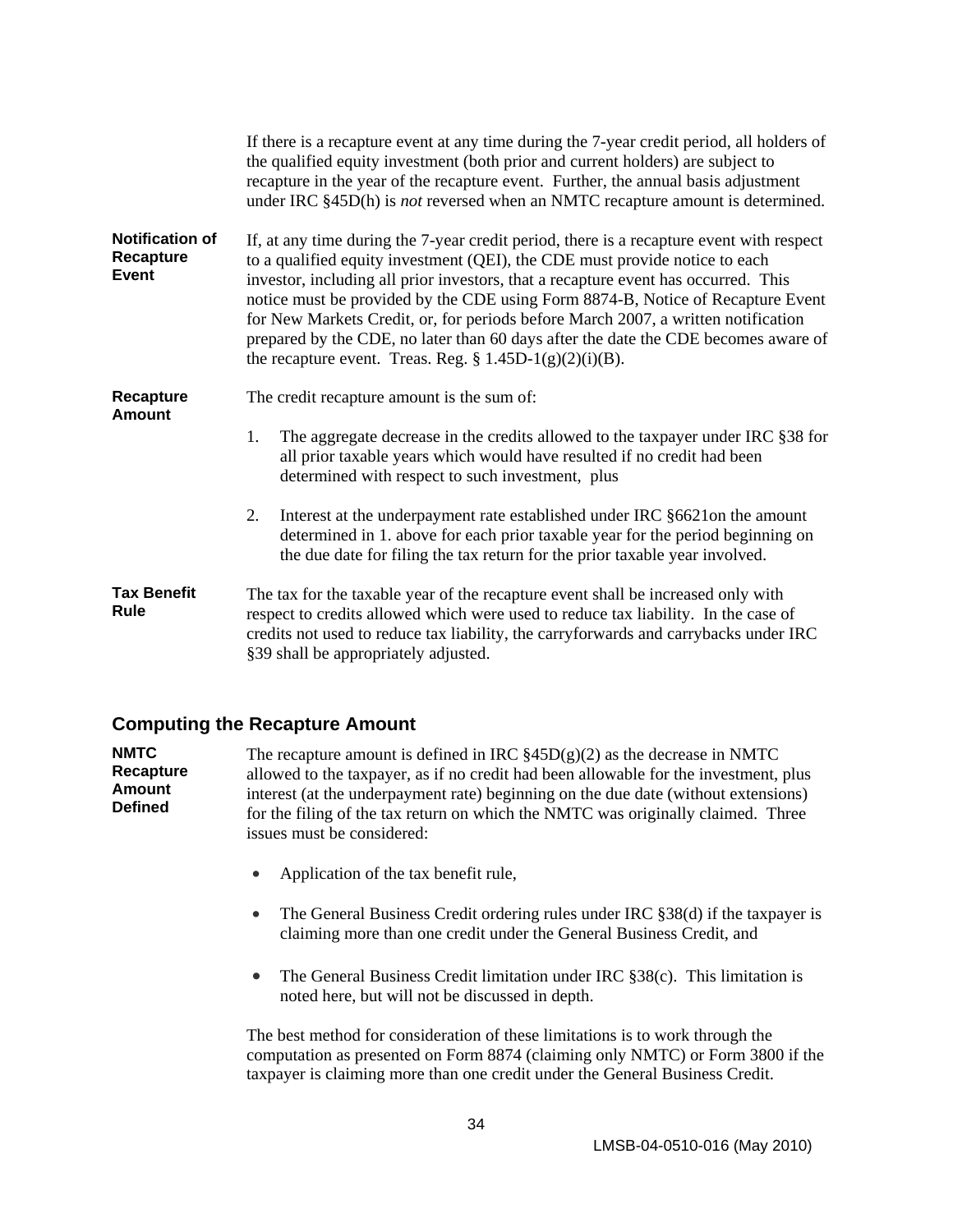| Step 1:             |
|---------------------|
| Determine the       |
| <b>Amount of</b>    |
| <b>NMTC Subject</b> |
| to Recapture        |

IRC  $\S 45D(g)(4)(A)$  provides for the application of the tax benefit rule, which is explained in Regulation §1.1016-3(e)(1).

> [T]here are situations in which it is necessary to determine…the extent to which the amount allowed…resulted in a reduction for any taxable year of the taxpayer's taxes….This amount, (amount allowed which resulted in a reduction of the taxpayer's taxes) is hereinafter referred to as the "*tax benefit amount allowed*." For purposes of determining whether the tax-benefit amount allowed exceeded the amount allowable, a determination must be made of that portion of the *excess of the amount allowed over the amount allowable* which, if disallowed, would not have resulted in an increase in any such tax previously determined. If the entire excess of the amount allowed over the amount allowable could be disallowed without any such increase in tax, the tax benefit amount shall not be considered to have exceeded the amount allowable.

Therefore, the first step in determining the recapture amount is identifying the actual amount of NMTC used to reduce the investor's tax liability which, when disallowed, will result in additional tax. At the same time, the carryforwards of unused NMTC will be identified.

#### Example 1: Applying the Tax Benefit Rule

An investor makes a valid \$1,000,000 qualified equity investment on July 2, 2004. The investor is a calendar year taxpayer and used NMTC equal to \$30,000, \$50,000, \$25,000 and \$52,000 to reduce federal income tax liabilities for tax years 2004, 2005, 2006, and 2007, respectively. An NMTC recapture event occurred in 2008.

The following table shows how the investor applied the credit against its tax liabilities. The allowable credit is determined as a percentage of the investment. The available credit is computed as the sum of the current year allowable credit and the carryforward of credit from the previous year. The credit claimed is the amount used to reduce the taxpayer's tax liability. The carryforward is the difference between the amount of credit available and the amount of credit claimed.

| (a)    | (b)         | (c)         | $\left( d\right)$ | (e)         | (f)      |
|--------|-------------|-------------|-------------------|-------------|----------|
| Credit | Allowable   | Available   | Tax               | <b>NMTC</b> | Carry    |
| Period | <b>NMTC</b> | <b>NMTC</b> | Liability         | Claimed     | Forward  |
| Year   |             |             |                   |             |          |
| 2004   | \$50,000    | \$50,000    | \$30,000          | \$30,000    | \$20,000 |
| 2005   | \$50,000    | \$70,000    | \$50,000          | \$50,000    | \$20,000 |
| 2006   | \$50,000    | \$70,000    | \$25,000          | \$25,000    | \$45,000 |
| 2007   | \$60,000    | \$105,000   | \$52,000          | \$52,000    | \$53,000 |
| Total  | \$210,000   |             |                   | \$157,000   |          |

The amount of NMTC subject to recapture under IRC  $\S 45D(g)(2)(A)$  is \$157,000. In addition, the carryforward of \$53,000 at the end of 2007 is reduced to zero.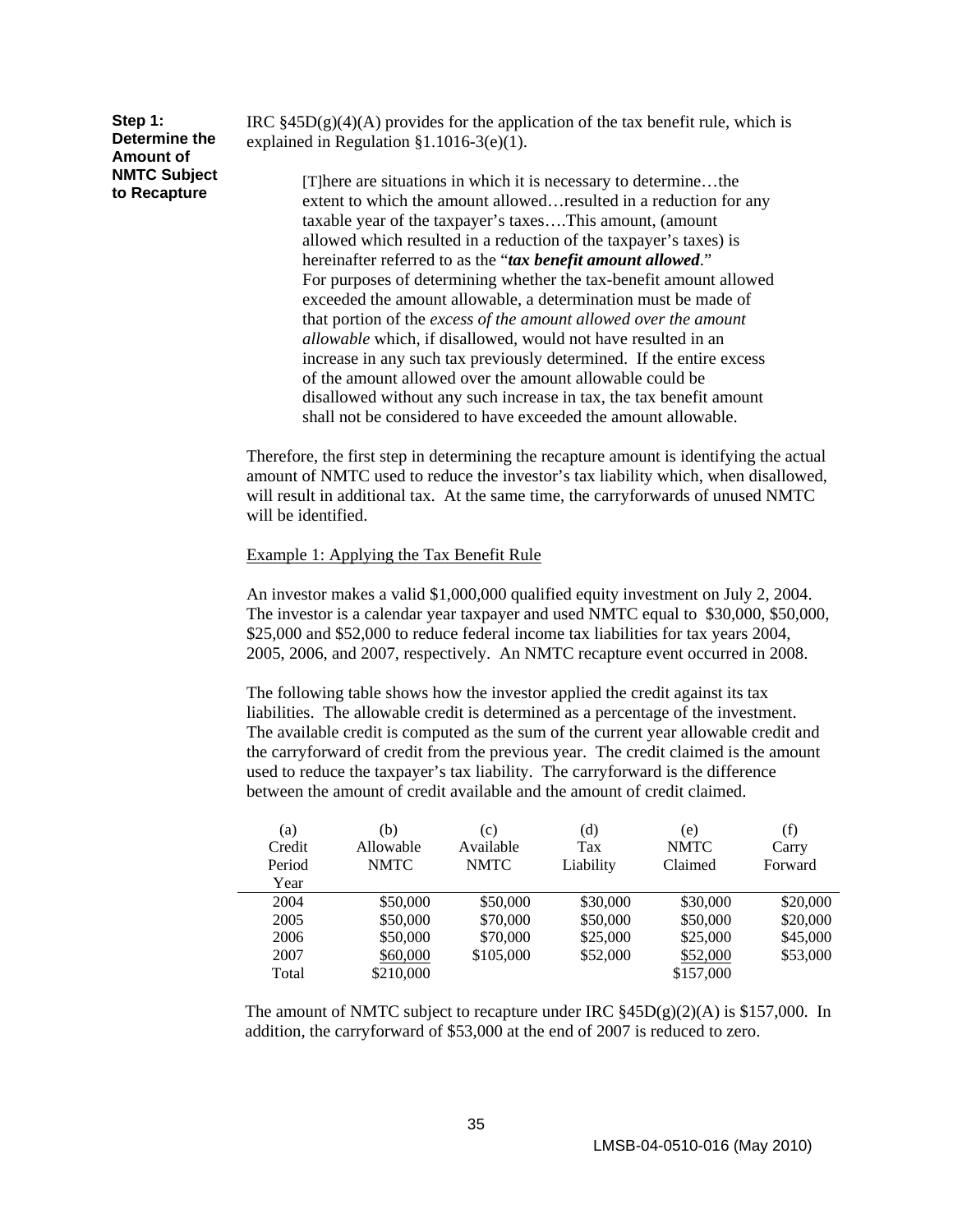#### Example 2: Applying the Ordering Rules under IRC §38(d)

The NMTC is included under IRC §38 as a general business credit. Therefore, the ordering rules under IRC §38(d) must also be applied. This is important because taxpayers who invest in low-income communities through the NMTC are likely to invest in low-income communities through the Rehabilitation Credit (IRC §47) and the Low-Income Housing Credit (IRC §42). Both of these credits must be exhausted before the NMTC is applied against the investor's tax liability (see IRC §§46(a) and 38(b)).

The facts are the same as in Example 1, except that the taxpayer has \$15,000 of lowincome housing credits under IRC §42 for tax years 2004 and 2005.

The following table shows how the investor applied the credit against its tax liabilities. In this case, the LIHC must be applied to the liability before the NMTC is considered. This is accomplished in columns (b)-(e), with column (e) indicating the tax liability against which the NMTC is to be applied.

| (a)    | (b)         | (c)       | (d)      | (e)       | (f)         | (g)         | (h)         | $\left( 1\right)$ |
|--------|-------------|-----------|----------|-----------|-------------|-------------|-------------|-------------------|
| Credit | Allowable   | Tax       | LIHC     | Reduced   | <b>NMTC</b> | <b>NMTC</b> | <b>NMTC</b> | <b>NMTC</b>       |
| Period | <b>LIHC</b> | Liability | Claimed  | Tax       | Allowable   | Available   | Claimed     | C/F               |
| Year   |             |           |          | Liability |             |             |             |                   |
| 2004   | \$15,000    | \$30,000  | \$15,000 | \$15,000  | \$50,000    | \$50,000    | \$15,000    | \$35,000          |
| 2005   | \$15,000    | \$50,000  | \$15,000 | \$35,000  | \$50,000    | \$85,000    | \$35,000    | \$50,000          |
| 2006   |             | \$25,000  |          | \$25,000  | \$50,000    | \$100,000   | \$25,000    | \$75,000          |
| 2007   |             | \$52,000  |          | \$52,000  | \$60,000    | \$135,000   | \$52,000    | \$83,000          |
| Total  |             |           |          |           | \$210,000   |             | \$127,000   |                   |

The amount of NMTC subject to recapture IRC  $\frac{245D(g)(2)(A)}{2545D(g)(2)(A)}$  is \$127,000. In addition, the carryforward of \$83,000 at the end of 2007 is reduced to zero.

**Step 2: Determine the Amount of Interest**  IRC  $\S 45D(g)(2)(B)$  states that the recapture amount will include the interest on the amount of NMTC used to reduce the tax liability for each prior taxable year. Interest will be calculated using the underpayment rate established under IRC §6621, beginning on the due date for filing the return for the prior taxable year involved and ending (though not stated in the statute) on the due date for filing the return for the taxable year in which the recapture amount occurs.

#### Example 3: Computing Interest under IRC §6621

Continuing with the fact pattern in Example 2, the following chart shows the interest computed based on the NMTC used to reduce the tax liability.

| (a)    | (b)         | (c)                              | (d)                   |
|--------|-------------|----------------------------------|-----------------------|
| Credit | <b>NMTC</b> | Interest                         | Interest              |
| Period | Claimed     | Computation                      | under                 |
| Year   |             | Dates                            | $IRC \S 45D(g)(2)(B)$ |
| 2004   | \$15,000    | April 15, 2005 to April 15, 2009 | \$4,469               |
| 2005   | \$35,000    | April 15, 2006 to April 15, 2009 | \$6.544               |
| 2006   | \$25,000    | April 15, 2007 to April 15, 2009 | \$2,690               |
| 2007   | \$52,000    | April 15, 2008 to April 15, 2009 | \$2,398               |
| Total  | \$127,000   |                                  | \$16,101              |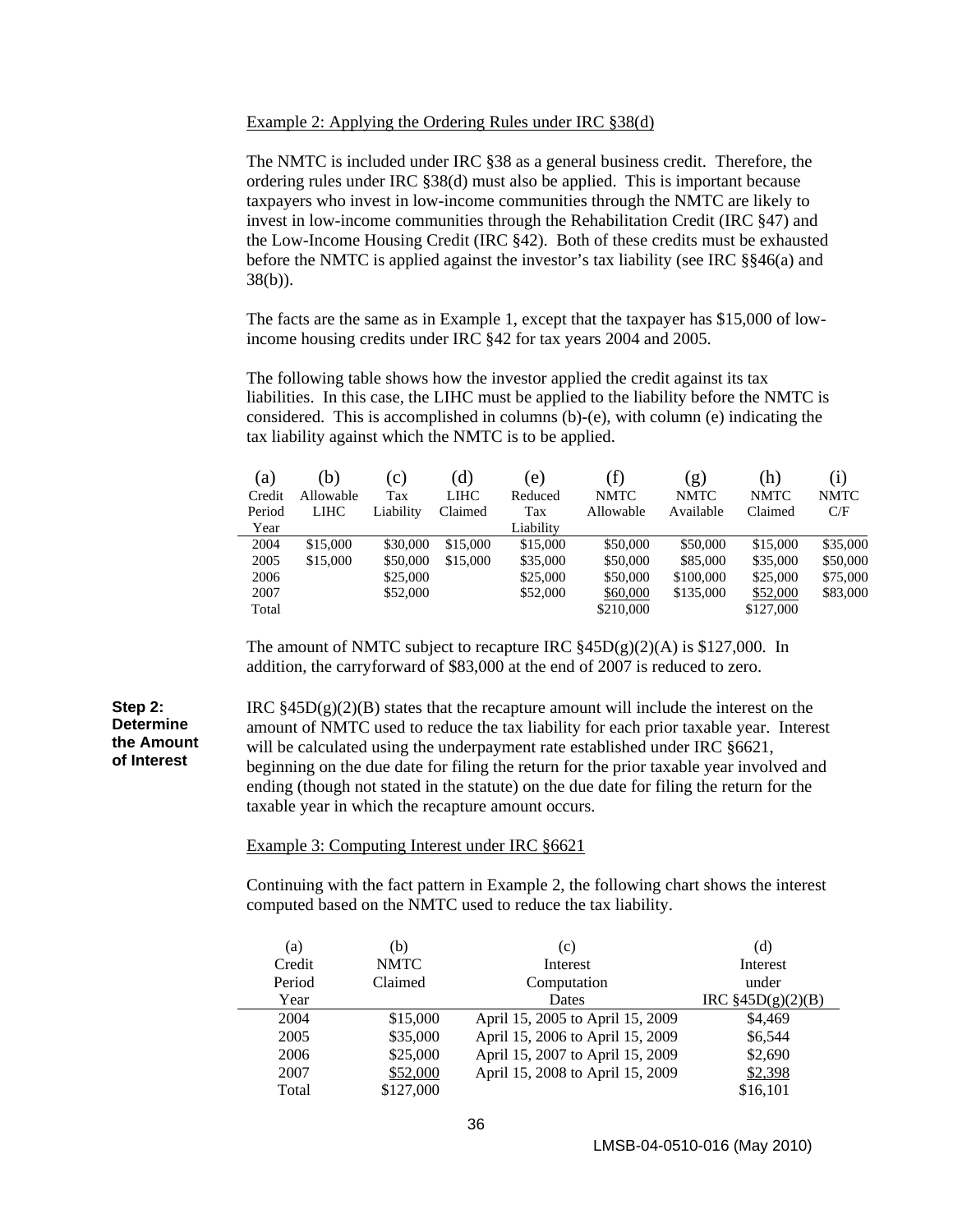The amount of interest under IRC  $\S 45D(g)(2)(B)$  to be included in the recapture amount is \$16,101.

<span id="page-41-0"></span>**Step 3: Compute the NMTC Recapture Amount** 

The final step is adding the aggregate decrease in NMTC identified in Step 1 and the total interest calculated in Step 2. The resulting recapture amount is an indivisible amount, and is neither tax credit nor interest. As a result:

- Under IRC  $\S$  45D(g)(2)(B), no deduction is allowable for the interest portion of the recapture amount, and
- The recapture amount cannot be reduced by any remaining General Business Credit generated from another source. Under IRC §38(a), the General Business Credit can only be applied against federal income tax liabilities.

Example 4: Computing the Recapture Amount

Following the fact pattern in Examples 2 and 3, the recapture amount is

 $$127,000 + $16,101 = $143,101$ 

Generally, the credit recapture amount reported on a tax return will be included on the line for "other taxes" or "total taxes" if the taxpayer correctly reports the credit recapture.

Chapter 6 will provide instructions for preparing the audit report reflecting an adjustment to the NMTC.

#### **Summary**

- 1. Adjustment to the current year credit is required if an investor incorrectly computed the credit.
- 2. An investor must reduce the adjusted basis of the investment each year for the NMTC amount. This adjustment is important for determining the amount of allowable loss from flow-through entities and calculating the gain or loss upon disposition.
- 3. There are three events that will trigger a recapture event at the investor level:
	- The CDE ceases to qualify as a community development entity,
	- The substantially-all requirement is not satisfied, or
	- The investment is redeemed or otherwise cashed out by the CDE and the CDE distributes the funds to the equity holder.
- 4. The NMTC recapture must be made for the year of the recapture event. The entire credit claimed in the years prior to the recapture event is recaptured, which requires consideration of the tax benefit rule, and both the General Business Credit ordering rules and limitations.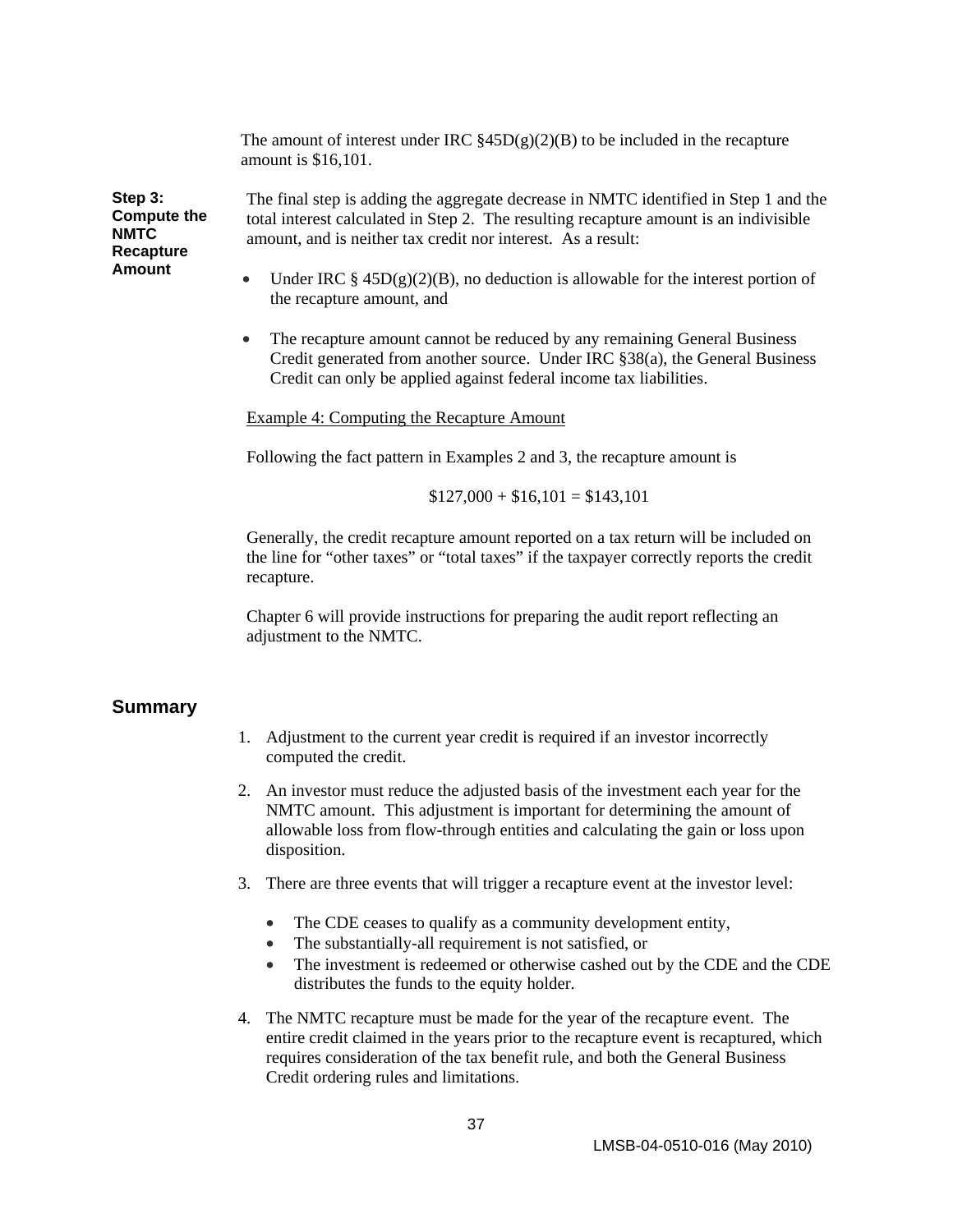#### **Chapter 4 Issues at the Exempt Organization Level**

#### <span id="page-42-0"></span>**Introduction**

The New Markets Tax Credit (NMTC) Program includes nonprofit organizations as possible recipients of credit allocations and cash proceeds from qualified equity investments. Although Congress did not require these organizations to be exempt from tax pursuant to IRC §501(a), there are nonprofit organizations that are taxexempt under IRC  $\S501(c)(3)$ , who have applied for, and received, a credit allocation from the Community Development Financial Institutions (CDFI) Fund or receive the cash proceeds from qualified equity investments. While not all nonprofit organizations are tax-exempt, all tax-exempt organizations are nonprofit. It should be noted that IRC §501(c)(4) organizations could also receive allocations**.** 

**Background** The IRS is responsible for the tax administration aspects of IRC §45D. This includes establishing procedures and processes to ensure taxpayers are in compliance with the Code.

> The procedures in this chapter will assist Exempt Organization (EO) examiners in determining whether an exempt organization is in compliance with the provisions of IRC §45D and ensuring that the funds allocated to the exempt organization are used for exempt purposes as contemplated under IRC §501(a).

#### **EO's Role in the NMTC Program**

Exempt organizations must operate under the subsection for which they were recognized as tax-exempt. Whether it is organized for charitable or social welfare purposes, the NMTC program's focus is to encourage investment in low-income communities by working primarily with for-profit entities. While the involvement of exempt organizations in this program may seem to be contradictory, the NMTC program actually carries out an exempt purpose; namely, relieving the distress of the poor and lessening the burdens of government by promoting investment in lowincome communities and businesses.

An exempt organization can apply for and receive a credit allocation from the CDFI Fund. Subsequently, an exempt organization may:

- 1. Set up a for-profit subsidiary (sub-allocatee) and sub**-**allocate the NMTC allocation to the sub-allocatee, which can raise money from investors;
- 2. The sub-allocatee can, in turn, set up portfolios that it can sell to raise money; and
- 3. The exempt organization can become the general partner in a partnership (or the managing member in a limited liability company) which can have agreements that determine how the credits will be used by partners in the partnership.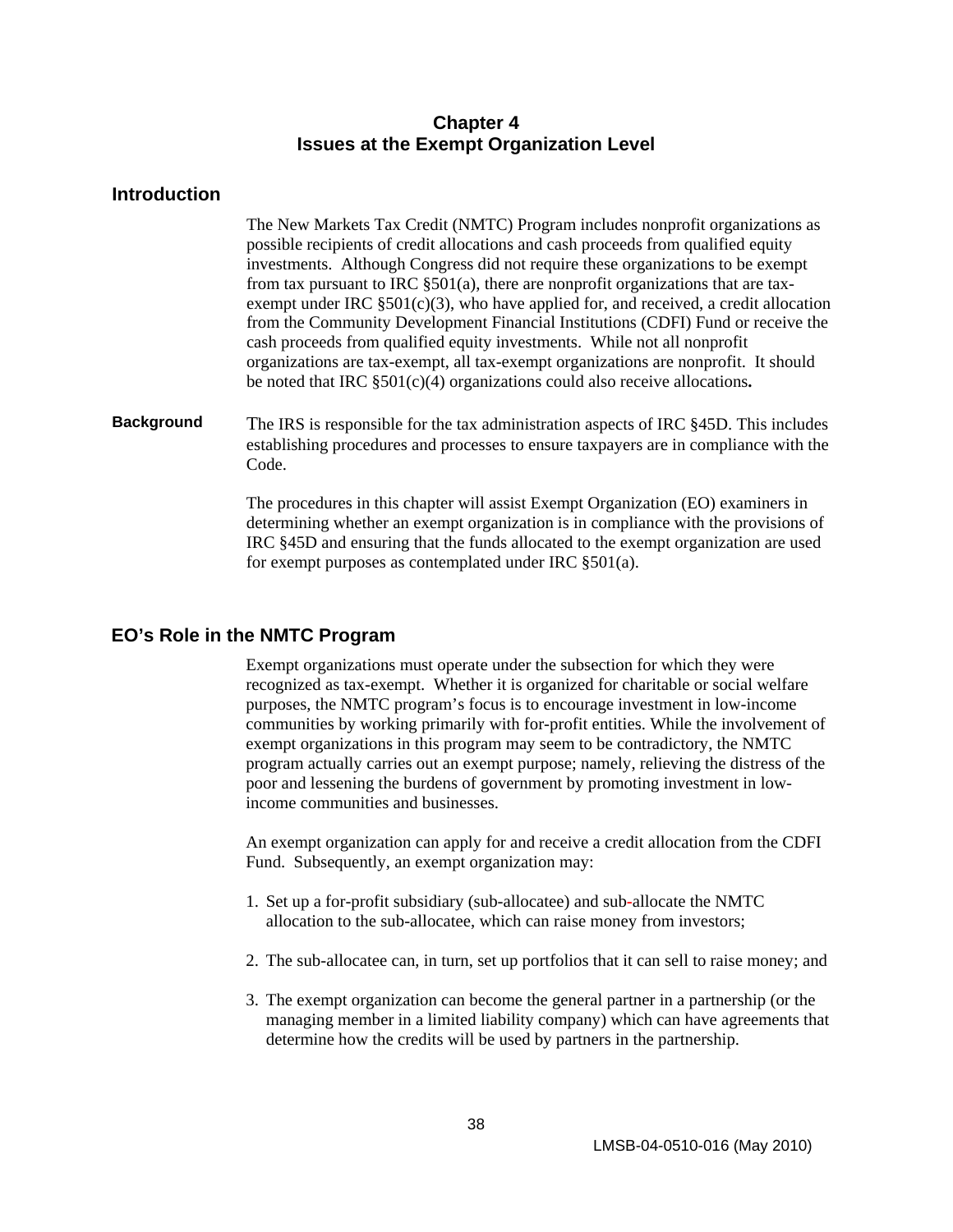#### <span id="page-43-0"></span>**EO Issues with Regard to the NMTC**

Because exempt organizations will work closely with for-profit organizations, the possibility for private benefit/inurement must be considered. These benefits can be derived from:

- 1. Favorable loans to for-profit subsidiaries or partners;
- 2. Loans to a for-profit entity owned by a member of the governing board of a CDE (an exempt organization) at less than fair market value;
- 3. Grants allocated specifically for a for-profit which is owned by an exempt organization governing board member; or
- 4. Excessive compensation granted to officers of the exempt organization. An officer or board member who receives an excess benefit from his position on the board of a CDE may be liable for taxes pursuant to IRC §4958.

There can also be issues with regard to the investments made to the sub-allocatees, or through nonprofit CDEs. Examiners should be alert to investments that do not accomplish the purpose of the NMTC Program. Specifically, examiners should be alert to investments which enrich the investor more than the community.

#### **Examination Procedures**

**Articles of Incorporation and By-Laws**  Review the incorporation documents and by-laws of the organization in order to determine the structure of the board of directors and the relationships between officers.

- 1. Review the annual minutes of the organization to determine if investments have been made to qualified active low-income businesses and how investments are selected.
- 2. Determine if there are any family or business relationships between the governing boards of the exempt organization and allocatee organizations.
	- a. Determine the reasonableness of total compensation paid or accrued to principal officers. Take into consideration any compensation claimed under a heading other than "Officers' Salaries," such as contributions to pension plans, payments of personal expenses, year-end bonuses, use of company car, etc.
	- b. Look for organization structures that include multiple entities, in which compensation can be split between two or more related corporations, making the aggregate amount paid excessive.
	- c. Review the minutes to determine if loans were made to any board members or officers. If so, secure a copy of the loan documents for review. Loans to officers, while not prohibited, could result in an excess benefit transaction pursuant to IRC §4958.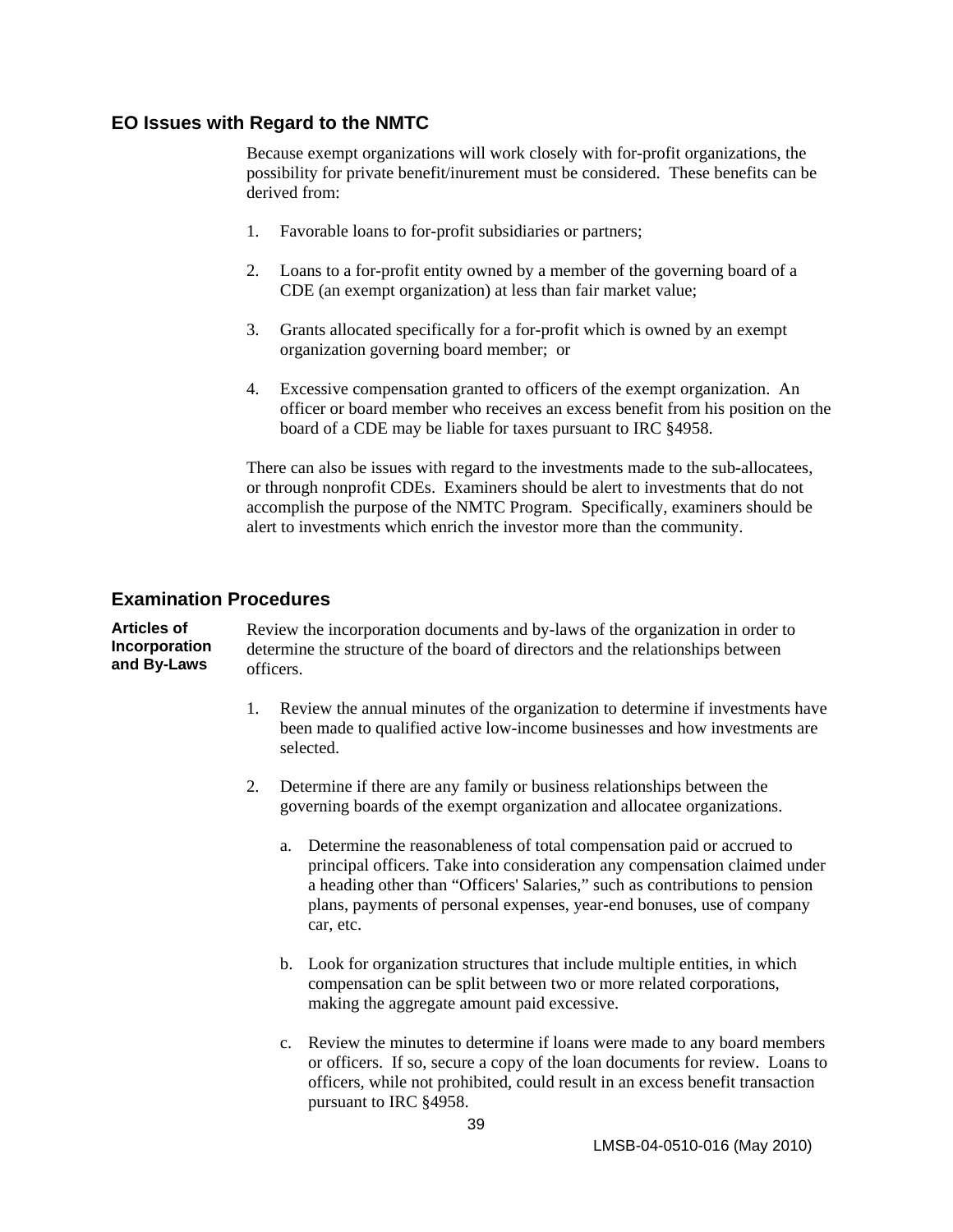|                                                       | d. Analyze any business relationships or other dealings between the<br>aforementioned individuals to determine if these individuals provided or<br>received inappropriate benefits. This is particularly important if the<br>organization has invested in qualified active low-income community<br>businesses in which these individuals have a financial interest.    |  |  |  |  |
|-------------------------------------------------------|------------------------------------------------------------------------------------------------------------------------------------------------------------------------------------------------------------------------------------------------------------------------------------------------------------------------------------------------------------------------|--|--|--|--|
| <b>Examination of</b><br><b>Investments</b>           | Examine each investment to determine if the funds were used for exempt purposes;<br>e.g., financial counseling to low income persons or businesses.                                                                                                                                                                                                                    |  |  |  |  |
|                                                       | 1. Review leases and other contracts, particularly transactions with officers or other<br>related parties. Determine whether private individuals are receiving any form of<br>inurement or whether the organization has executed any agreements not in<br>furtherance of its exempt purpose.                                                                           |  |  |  |  |
|                                                       | 2. Review copies of mortgages, contracts, agreements, etc. to determine if payments<br>represent fair rental value and whether the agreements are at arm's length.                                                                                                                                                                                                     |  |  |  |  |
| <b>Exempt</b>                                         | Review correspondence files, which usually fall into four categories:                                                                                                                                                                                                                                                                                                  |  |  |  |  |
| Organization<br><b>Communication</b><br>and Letters   | 1. Letters soliciting funds that identify the nature of projects to be financed or<br>supported;                                                                                                                                                                                                                                                                       |  |  |  |  |
|                                                       | 2. Correspondence relating to use of funds which identify the type of organizations<br>or activities being supported;                                                                                                                                                                                                                                                  |  |  |  |  |
|                                                       | 3. General correspondence which identify other activities carried on for, or on behalf<br>of, the organization or related parties; and                                                                                                                                                                                                                                 |  |  |  |  |
|                                                       | 4. Correspondence with the IRS.                                                                                                                                                                                                                                                                                                                                        |  |  |  |  |
| <b>Financial</b><br><b>Records</b>                    | Review financial information to identify important information about the<br>organization's activities. Additionally, verify that the information reported on the<br>return is correct. Examiners should complete the following audit techniques:                                                                                                                       |  |  |  |  |
|                                                       | 1. Reconcile the books to the return;<br>2. Compare prior and subsequent year income, expenses, assets, and liabilities;<br>3. Review chart of accounts;<br>4. Review year-end trial balance;<br>5. Review auditor's report;<br>6. Review audited financial statements and management reports;<br>7. Analyze income and expenses; and<br>8. Analyze the balance sheet. |  |  |  |  |
| Incomplete or<br><b>Unorganized</b><br><b>Records</b> | When a taxpayer submits unorganized records, the burden is on the taxpayer to<br>organize them and prepare summaries and reconciliations.                                                                                                                                                                                                                              |  |  |  |  |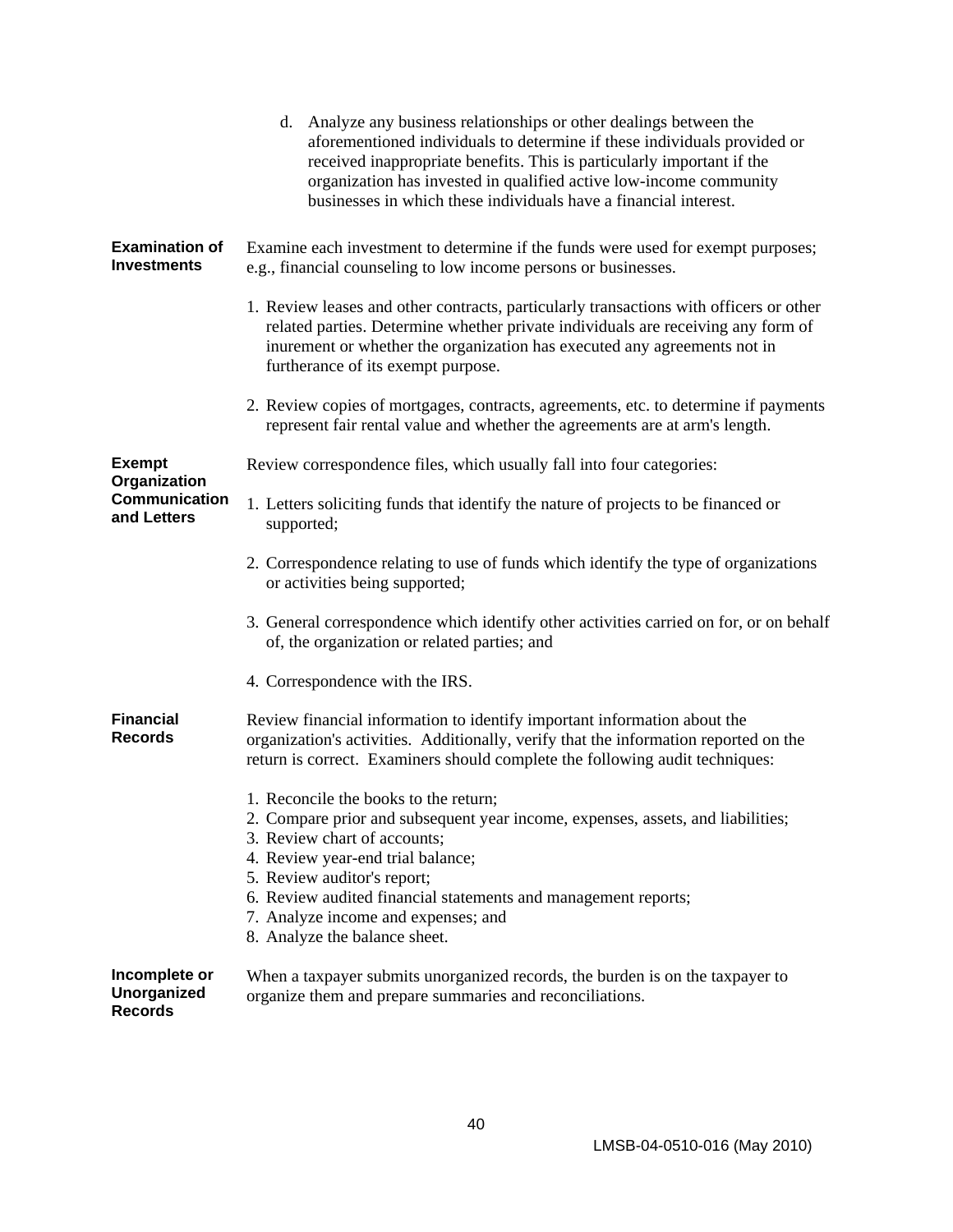#### <span id="page-45-0"></span>**Referral Procedures**

**Requesting Assistance** 

When needed, revenue agents conducting examination of a qualified CDE can request EO assistance. A referral to EO Examination may be needed in the following situations:

- 1. The tax entity under examination has a salaried exempt organization officer on its governing board.
- 2. An exempt organization is a general partner of a partnership under audit.
- 3. There are written agreements between the taxpayer under audit and an exempt organization's officer, and the officer received compensation.
- 4. The exempt organization officer is compensated as an employee by the entity under audit.
- 5. In a partnership arrangement, the investors have a larger percentage of ownership in the partnership than the exempt organization.

If any of the above stated scenarios are present in a case, the examiner should refer the organization to the EO Examination function at the following address:

> Internal Revenue Service EO Classification MC 4980 1100 Commerce Street Dallas, TX 75242

#### **Summary**

This chapter has discussed four topics:

- 1. EO Examination's role in the NMTC Program;
- 2. Issues specific to CDEs that are exempt organizations;
- 3. Examination procedures and audit techniques; and
- 4. Criteria for making referrals to EO Examination when the taxpayer is an exempt organization.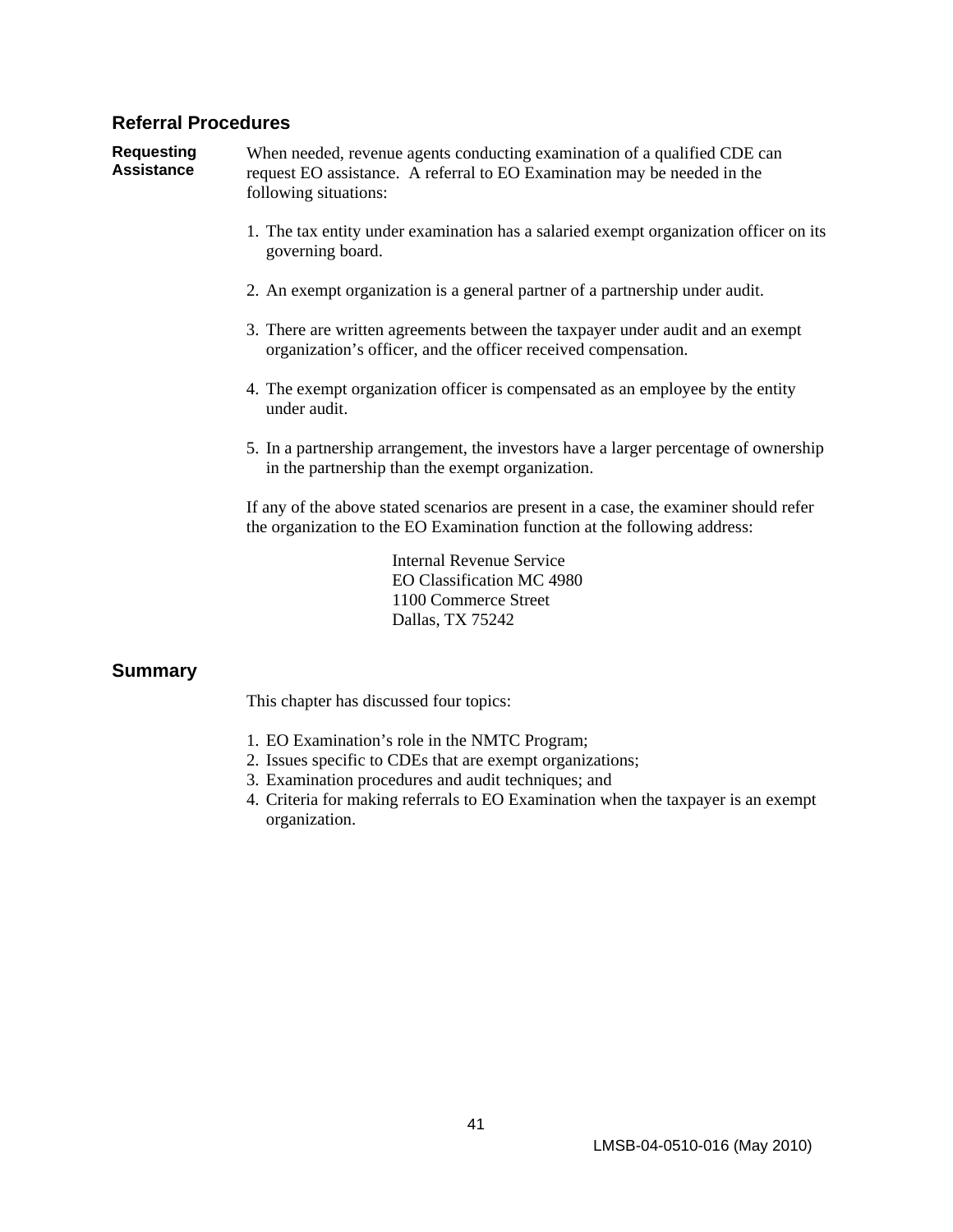#### **Chapter 5 Disclosure of Tax Information**

#### <span id="page-46-0"></span>**Introduction**

One of the most critical and sensitive responsibilities of every IRS employee is the proper handling of a taxpayer's confidential federal tax information. All tax returns and return information must be kept confidential. Except as noted in the Internal Revenue Code (IRC), IRS employees are prohibited from disclosing returns or return information to unauthorized persons. The term "disclosure" means making known to any person, in any manner whatsoever, a return or return information. Revealing tax information to persons who are not authorized to receive it is an unauthorized disclosure.

Persons who make unauthorized disclosures are subject to severe criminal penalties under IRC §7213 - a fine of as much as \$5,000 and/or up to 5 years in prison. In addition, they may be subject to disciplinary action by the Service. The government may also be subject to civil liability for unauthorized disclosure. All unauthorized disclosures should be reported promptly to the employee's manager.

This lesson is narrowly focused to awareness of disclosure topics associated with New Markets Tax Credit (NMTC) examinations and the disclosure of qualified community development entity (CDE) return and return information to related investors. Specifically, this lesson covers disclosure exceptions per IRC §6103(e) and IRC §6103(h) (4). Examiners needing additional information should refer to IRM 11.3, Disclosure of Official Information, or contact their local Disclosure Officer or staff.

#### **Authorized Disclosures**

**Material Interest**  Examiners may disclose tax returns and, unless otherwise instructed, return information to any person having a proper material interest in such information. IRC §6103(e) lists those individuals and/or entities that are entitled to such disclosure. The following apply to CDEs:

> In general – The return of a person, upon written request, shall be open to inspection by or disclosure to -

in the case of the return of a partnership, any person who was a member of such partnership during any part of the period covered by the return; in the case of the return of a corporation or a subsidiary thereof--

- (a) any person designated by resolution of its board of directors or other similar governing body,
- (b) any officer or employee of such corporation upon written request signed by any principal officer and attested to by the secretary or other officer,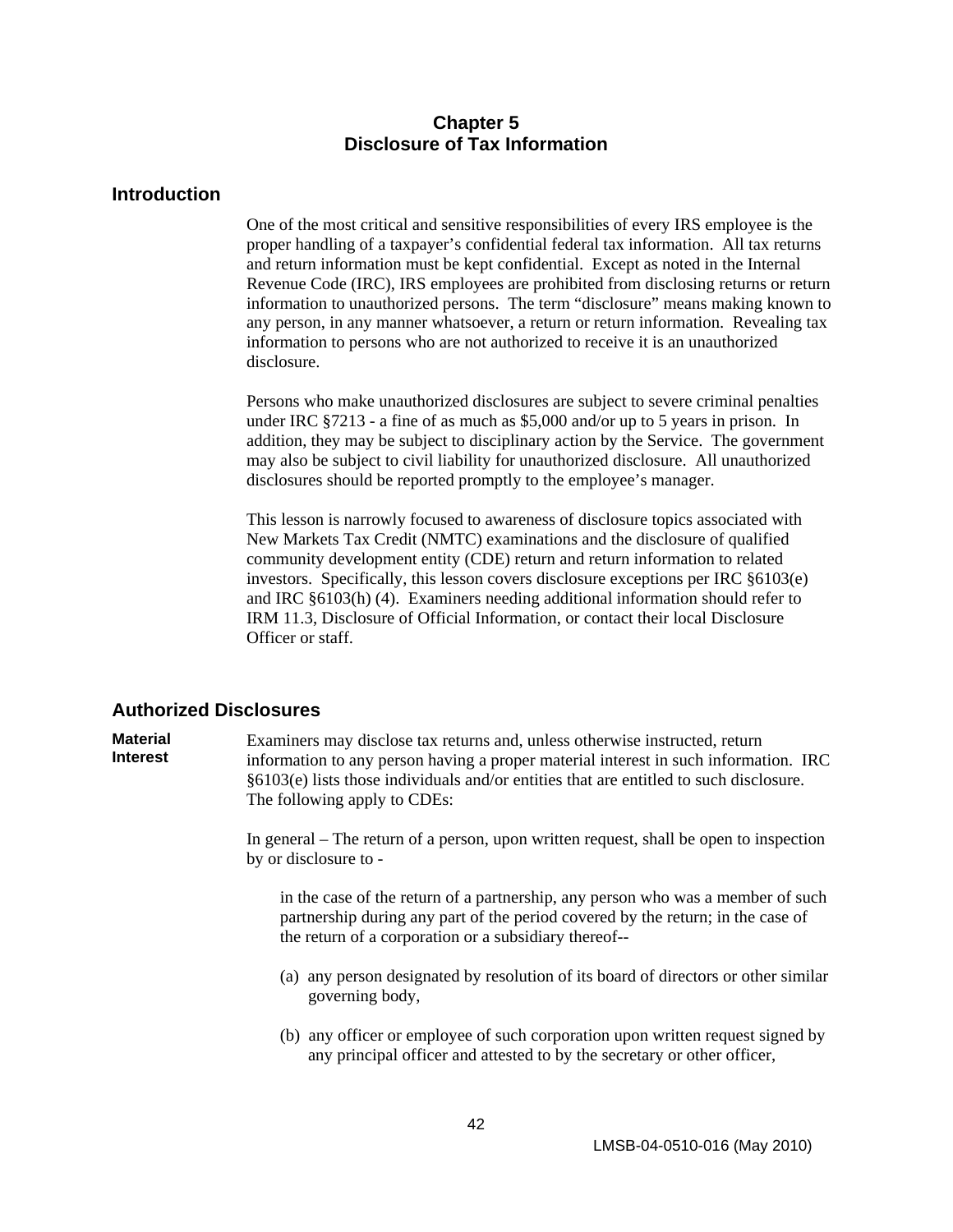- (c) any bona fide shareholder of record owning 1% or more of the outstanding stock of such corporation,
- (d) if the corporation was an S corporation, any person who was a shareholder during any part of the period covered by such return during which an election under IRC §1362(a) was in effect, or
- (e) if the corporation has been dissolved, any person authorized by applicable State law to act for the corporation or any person who the Secretary finds to have a material interest which will be affected by information contained therein.
- Example 1: Capital Interest

Upon formation of a CDE, an entity made a \$100,000 equity investment in the CDE. The CDE generated a total of \$1,000,000 cash in initial equity investments.

- a) If the CDE is a partnership and the investor entity is an individual, then return and return information can be disclosed to the individual upon written request if that person was a member of the CDE during any part of the period covered by the return.
- b) If the CDE was a subsidiary of a corporation and the investor entity is an individual, then the return and return information can be disclosed to the individual upon written request, since the investor was a bona fide shareholder of record owning 1% or more of the outstanding stock of such subsidiary.
- c) If the CDE was a corporation and the investor entity is a corporation, then the return and return information can be disclosed to the corporation upon written request, since the investor was a bona fide shareholder of record owning 1% or more of the outstanding stock of such subsidiary. However, the return information could not be disclosed to the shareholders of the investor, because there is not a direct ownership relationship to the CDE.

See IRM 11.3.2 for additional guidance on disclosures to persons with material interest.

**Disclosures of Third Party Tax Information in Administrative Proceedings**

IRC §6103(h)(4) permits the disclosure of returns and return information in federal and state judicial or administrative tax proceedings under specific conditions.

- IRC  $\S 6103(h)$  (4)(B)—permits the disclosure of items on a return where the treatment of an item reflected on such return is directly related to the resolution of an issue in the proceeding.
- IRC  $§6103(h) (4)(C)$  permits the disclosure of items on a return where such return or return information directly relates to a transactional relationship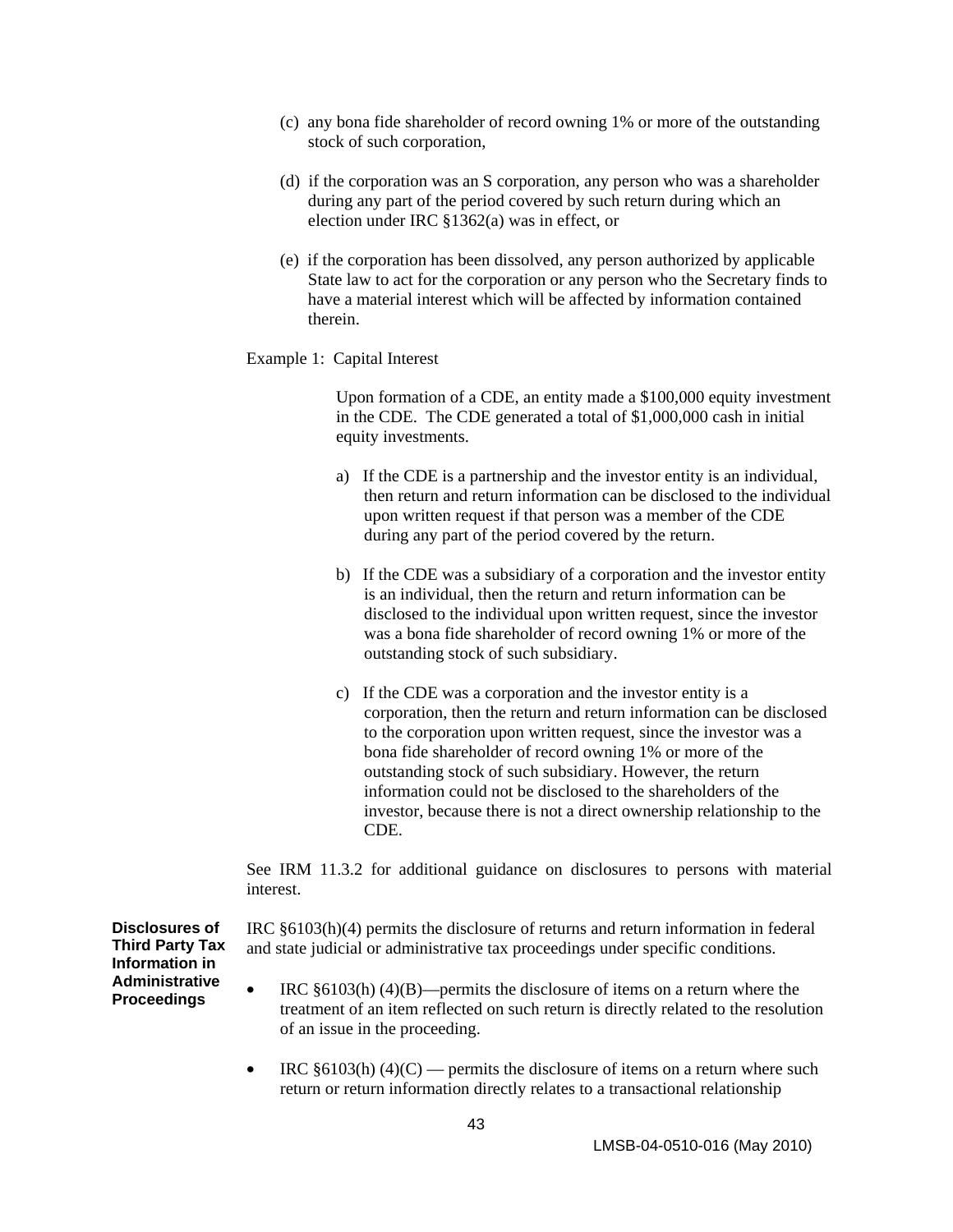between a person who is a party to the proceeding and the taxpayer which directly affects the resolution of an issue in the proceeding.

"Return information" is very broad term that includes any information that the IRS has obtained from any source, or developed through any means in connection with determining a liability or potential liability under the Code. The statute does not define "administrative proceeding." However, the term generally includes any proceedings regarding proposed or actual actions against a person(s) that are enforceable under agency laws or regulations.

The following is an example of disclosures of third party tax information in administrative proceedings which satisfy the conditions of IRC §6103(h)(4)(B) or  $(C)$ .

Example 1: Disclosure in an Administrative Procedure

It was determined in an IRS examination that Corporation XYZ's subsidiary, a CDE, failed to invest substantially all of its equity investment into a qualified active low-income community business. The CDE was aware of the problem and attempted to correct the error, but failed to do so within six months after the date of discovery.

IRC  $\S6103(h)(4)(B)$  and IRC  $\S6103(h)(4)(C)$  apply. In an examination of the investors returns (an administrative proceeding) the IRS can disclose the fact that the investor's equity investment in the CDE does not qualify for the NMTC because the CDE had failed to invest substantially all of its equity investment into a qualified active lowincome community business. The equity investment transaction between the CDE and the investors has an effect in the resolution of investor's examination.

See IRM 11.3.32 for additional guidance on disclosures in judicial and administrative tax proceedings.

**CDFI Fund Authorization** IRC §6103 provides that returns and return information may also be disclosed to officers and employees of Treasury, attorneys of the Department of Justice (including United States Attorneys), and state tax officials pursuant to IRC §6103(h)(1), (h)(2) and (d), respectively, in connection with tax administration, provided the requirements for disclosure under such provisions are met. See IRM 11.3.22 for disclosure to Treasury and Department of Justice for tax administration purposes and IRM 11.3.32 for tax administration purposes.

> Field examiners will not make any inquiries or disclosures to federal or state officials. Any requests for information to or from federal or state agencies are to be referred to the SBSE or LMSB program analysts assigned to the NMTC program. The program analyst is the liaison between the CDFI Fund and IRS personnel.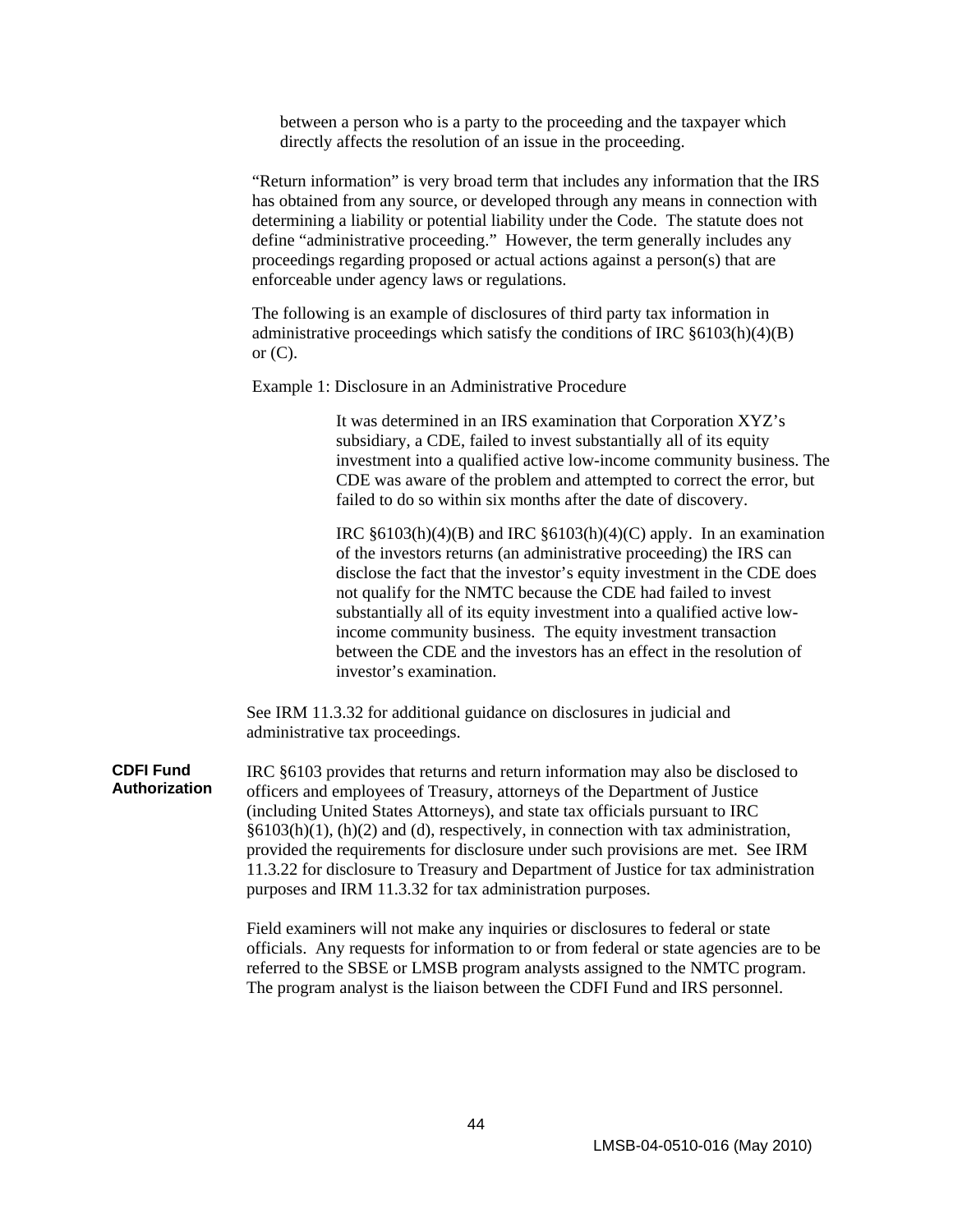#### <span id="page-49-0"></span>**Summary**

- 1. IRS employees are prohibited from disclosing returns or return information to unauthorized persons or in an unauthorized manner. Persons who make unauthorized disclosures are subject to severe penalties under IRC §7213 - a fine of as much as \$5,000 and/or up to 5 years in prison.
- 2. "Return information" is very broad term that includes any information that the IRS has obtained from any source, or developed through any means in connection with determining liabilities or potential liabilities under the Code.
- 3. The statute does not define "administrative proceeding." However, the term generally includes any proceedings regarding proposed or actual actions against a person(s) that are enforceable under agency laws or regulations.
- 4. Examiners may disclose tax returns and, in the absence of specific instructions, return information to any person having a proper material interest in such information. IRC §6103(e).
- 5. IRC §6103(h)(4)(B) authorizes disclosure of items on a return where the treatment of an item reflected on such return is directly related to the resolution of an issue in a judicial administrative tax proceeding.
- 6. IRC  $§6103(h)(4)(C)$  authorizes disclosure of items on a return information where such return or return information directly relates to a transactional relationship between a person who is a party to the proceeding and the taxpayer which directly affects the resolution of an issue in a judicial administrative tax proceeding.
- 7. Contact the LMSB or SBSE program analysts if contact with the CDFI Fund, or other federal and state agencies is needed.

#### **IRC §6103 Quick Reference Guide**

**6103(a)** General rule of confidentiality

**6103(b)** Definitions of key terms

**6103(c)** Taxpayer authorizations to third parties

**6103(d)** Disclosures to State tax agencies

#### **6103(e)** Material interest specifications

- Individuals
- Corporations
- Trusts
- Bankruptcy
- Attorney in Fact
- Etc.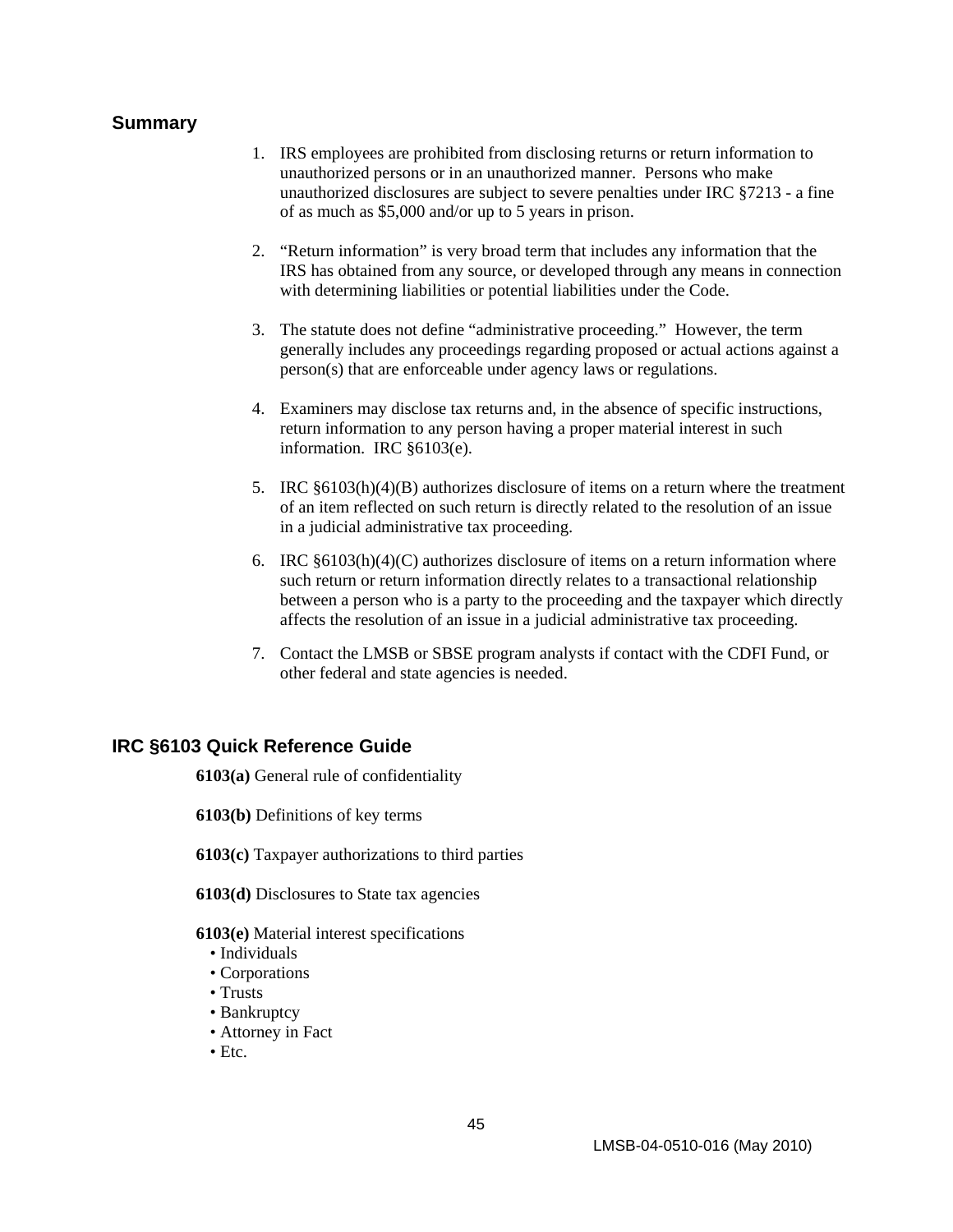**6103(f)** Disclosures to committees of Congress

**6103(g)** Disclosures to the President and certain other persons (as described in this section)

**6103(h)** Disclosures to certain Federal officers and employees for purposes of *tax administration.* 

**6103(i)** Disclosures to certain Federal officers and employees for administration of Federal criminal laws *NOT relating to tax administration.* 

- $\bullet$  (i)(1) & (i)(2) Criminal investigations
- (i)(3) Criminal or terrorist activities or emergency circumstances
- (i)(4) Judicial or administration proceedings
- (i)(5) Locating fugitives from justice
- (i)(6) Impairment provisions
- (i)(7) Terrorist activities
- (i)(8) Comptroller General issues

#### **6103(j)** Statistical use

**6103(k)** Disclosures for tax administration purposes — e.g., disclosure of:

- Accepted offers in compromise
- Amounts of outstanding liens
- State agencies regulating tax return preparers
- (k)(6) Investigative disclosures to third parties

**6103(l)** Disclosure for purposes other than tax administration — e.g., disclosures to/for:

- SSA Social Security Administration
- DOL Department of Labor
- Delinquent Federal loan accounts
- Personnel or Claimant Representative Matters
- Federal, state, local child support enforcement agencies
- Certain Welfare agencies
- Student loan verifications

**6103(m)** Disclosure of taxpayer identity information — e.g., for use of or in:

- Tax refund notification to media
- Certain Federal claims NIOSH National Institute for Occupational Safety and Health
- Pell Grants
- Default of student loans

**6103(n)** Disclosure to certain other persons (mostly to contractors)

**6103(o)** Disclosure with respect to wagering taxes and taxes on alcohol, tobacco, and firearms.

**6103(p)** Procedures and record keeping — e.g., safeguarding tax information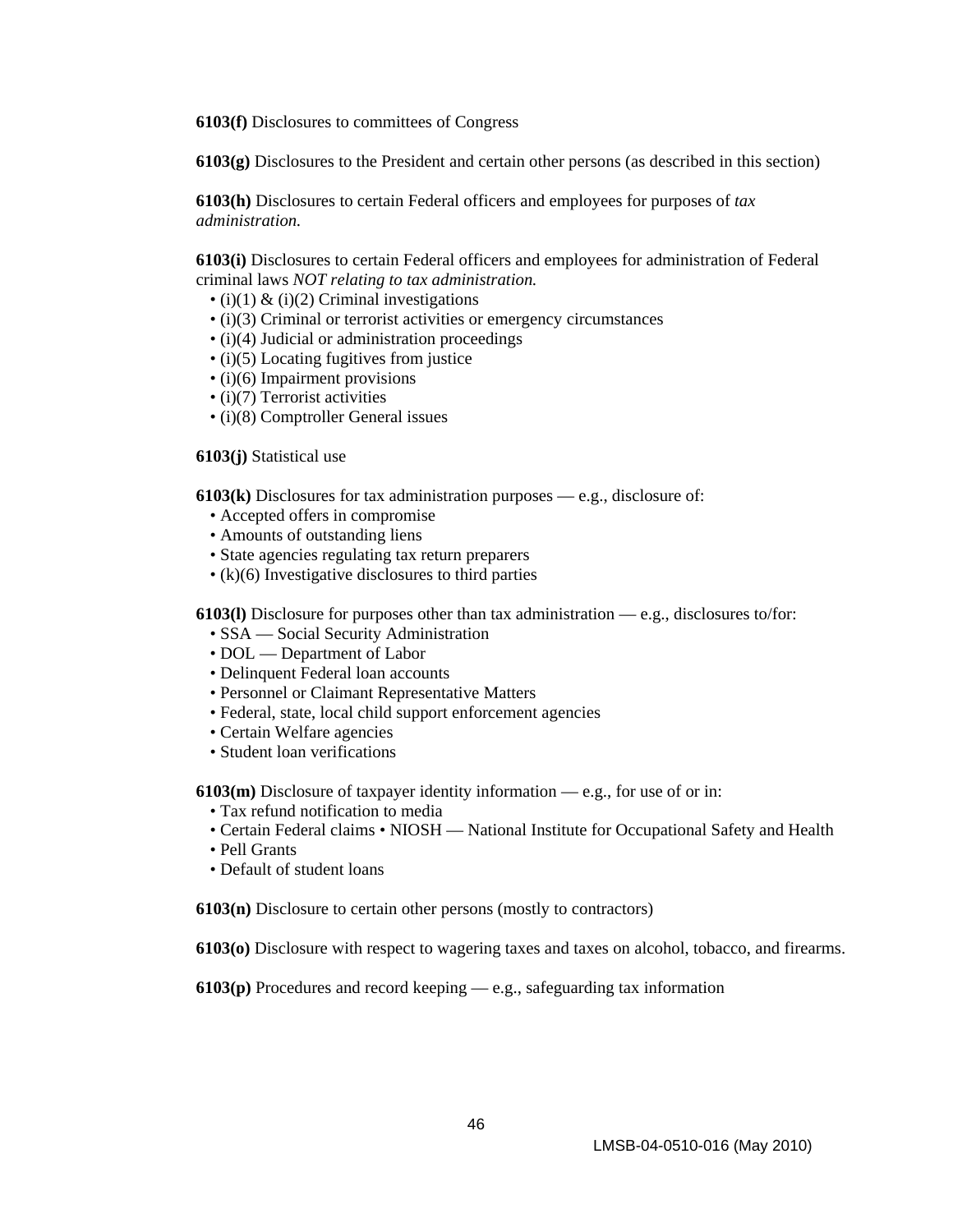## **Chapter 6 Audit Reports**

<span id="page-51-0"></span>

| <b>Introduction</b> |                                                                                                                                                                                                                                                                                                                                                                                                                                                                                                                                                                                  |  |  |  |
|---------------------|----------------------------------------------------------------------------------------------------------------------------------------------------------------------------------------------------------------------------------------------------------------------------------------------------------------------------------------------------------------------------------------------------------------------------------------------------------------------------------------------------------------------------------------------------------------------------------|--|--|--|
|                     | Examination reports (unlike workpapers) are legally binding documents and, when<br>executed, serve as the basis for assessment and collection action. Based on this<br>importance, examiners should take all necessary steps to ensure report accuracy.                                                                                                                                                                                                                                                                                                                          |  |  |  |
|                     | The key to this chapter is to remember that the New Market Tax Credit (NMTC)<br>does not change the report writing requirements or procedures for agreed, unagreed,<br>survey, or no-change reports or for any type of entity, i.e. individual, corporation,<br>partnership, or trust. The audit report will document how the tax liability was<br>computed and contain all the information necessary to ensure a clear understanding<br>of the adjustments.                                                                                                                     |  |  |  |
| <b>Background</b>   | Common scenarios that will be encountered in NMTC audits are that the qualified<br>community development entity (CDE) will be a C corporation, S corporation,<br>Limited Liability Company (LLC), or partnership with multiple investors<br>(partnerships, corporations, trusts, individuals). The scope of the audit may be<br>expanded to include additional issues warranting examination or limited to<br>consideration of the NMTC only. The audit of a CDE may be expanded to include<br>related investor returns and/or subsequent year tax returns.                      |  |  |  |
|                     | Example: An examiner determined that a CDE failed to meet the substantially-all<br>requirement and a NMTC recapture event has occurred. The audit will<br>include the CDE's tax return for the year in which the equity investment<br>was disqualified and all affected investor returns will be examined<br>concurrently with the CDE to address the recapture issue in the year of<br>disqualification. (See IRM 4.10.5.4, Related Returns.) In addition, any<br>subsequent year returns on which the NMTC was claimed will be audited<br>to disallow the credit in that year. |  |  |  |
| <b>References</b>   | • IRM 4.10.5, Required Filing Checks<br>• IRM 4.10.8, Report Writing<br>• IRM 4.31.2, TEFRA Examinations-Field Office Procedures TEFRA                                                                                                                                                                                                                                                                                                                                                                                                                                           |  |  |  |

### **CDE (Corporation)**

**No-Change Audits**  If the examination of the CDE's return does not result in a change to the CDE's tax liability, the allowable NMTC, or the identification of a credit recapture event, then a no-change report will be issued to the CDE upon the completion of the examination.

> On Form 4549, Income Tax Examination Changes, the column for the no-change year should have zero on lines 2, 14 and 17. Refer to IRM 4.10.8.2.3 for detailed procedures.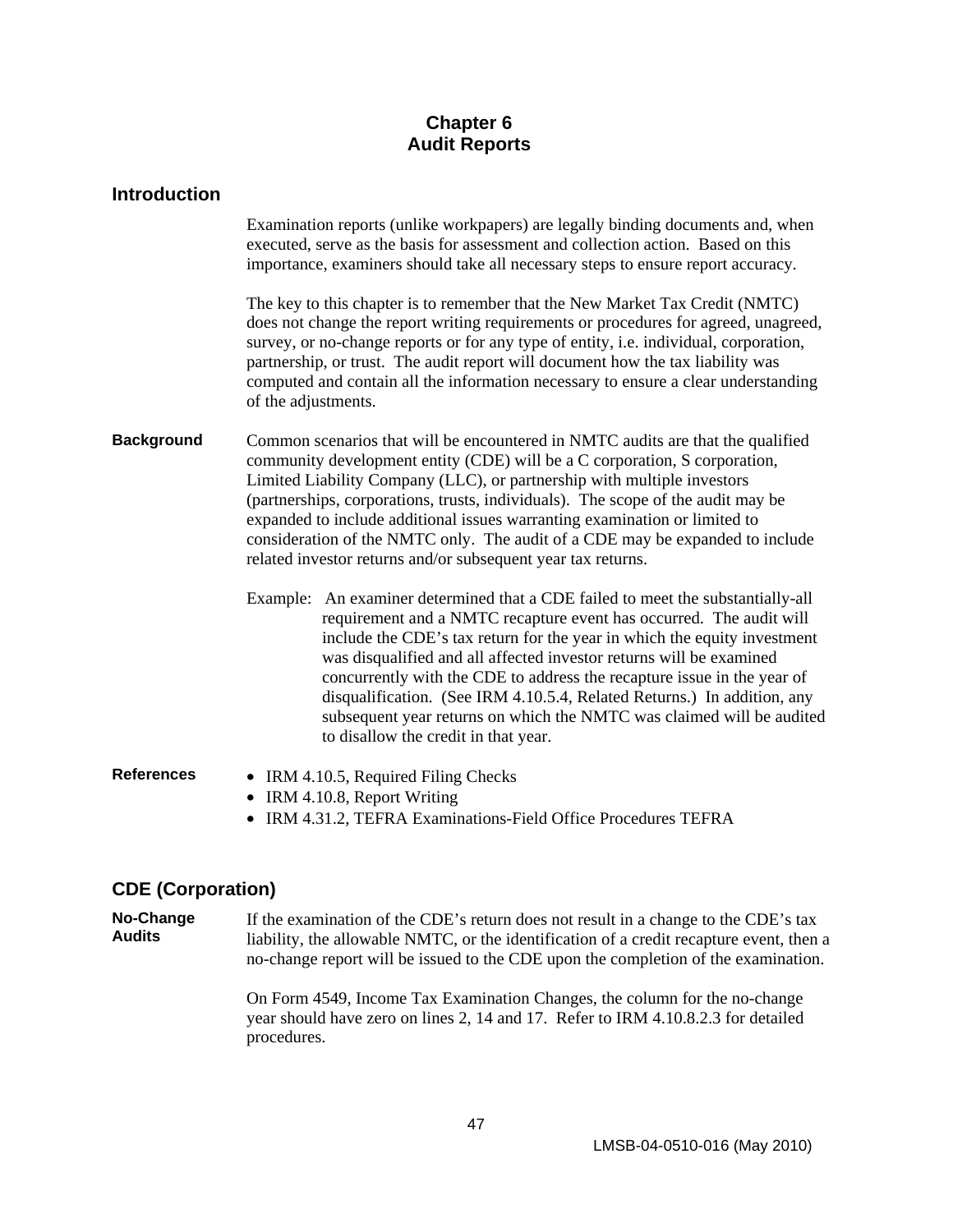#### <span id="page-52-0"></span>Issuing No-Change Reports

Issue a Letter 3401, No-Change Report Transmittal Letter, and one copy of the nochange report to the taxpayer and the taxpayer's representative (if the representative is authorized to receive notices and communications). Letter 3401 advises the taxpayer that a no-change is proposed but is subject to review.

Letter 590 will be issued after the case is officially closed. Letter 590 (undated) should be prepared and signed by the examiner and included in the case file when closed from the group.

#### **No-Change**  CDE Report

**with Adjustments** 

The CDE will receive a no-change with adjustment report. In cases where the audit result in a disqualification of an equity investment, but no change to the tax liability of the CDE, it is important to notify the CDE and secure an agreement to the audit adjustment. A report with supporting schedules will be issued to the CDE at the conclusion of the examination. Although it is not necessary to secure the CDE's agreement since there is no additional tax liability, securing the agreement will document the CDE's concurrence with the examination results and facilitate completion of the subsequent examination of the investors' returns to recapture the NMTC.

#### Identifying Investors

The CDE is required to provide investors with notifications on Form 8874-A, Notice of Qualified Equity Investment for New Markets Credit, that their equity investments qualify for the NMTC. Examiners should solicit copies of these notices from the CDE. If the notices are insufficient for report purposes, a list of investors with EINs or SSNs, along with K-1 information submitted to investors for the years in which the NMTC was in effect, should be requested.

#### Investor Audit Reports

Each investor holding an affected qualified equity investment will be issued an examination report for agreement with the recapture. The examiner will control the returns requiring an adjustment and issue the required reports unless the Partnership Control System (PCS) for controlling returns is used.

#### **CDE (Partnership)**

The NMTC, like other tax attributes, will flow through the partnership entity to the partners. If required, the partners or shareholders should be controlled using PCS or TEFRA procedures.

#### **Reports for No-Change Audits**  TEFRA Procedures

If the audit is closed no-changed within 45 days from the date the Notice of the Beginning of the Administrative Procedure (NBAP) is issued, follow the procedures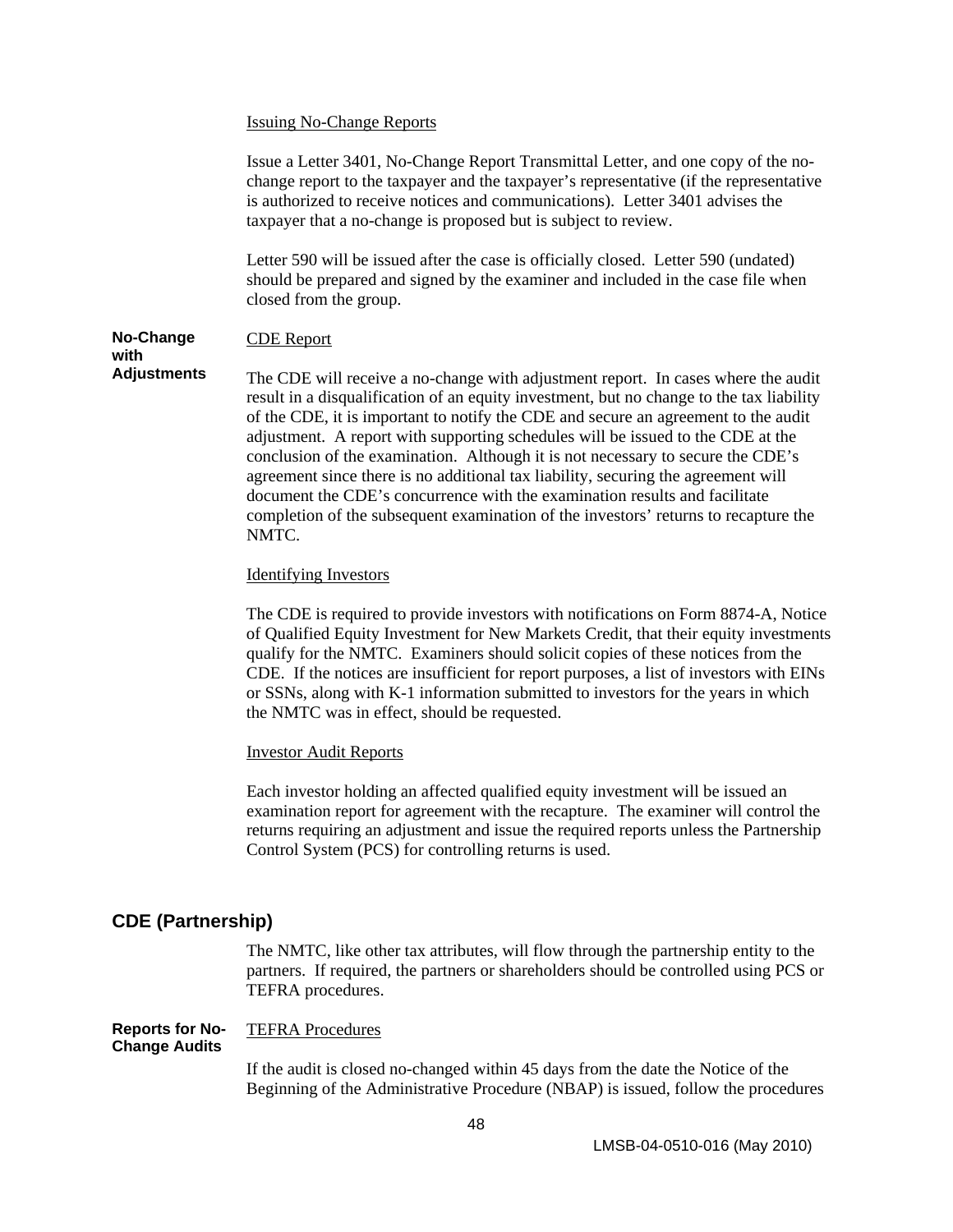<span id="page-53-0"></span>in IRM 4.31.2.2.6.1, No Change Within 45 Days. If the audit is closed more than 45 days after the after the NBAP is issued, the taxpayer will be issued a summary report as described in IRM 4.31.2.2.6.3, Completing the Key Case Examination.

#### Non-TEFRA Audits

Follow procedures outlined in IRM 4.10.8.2.3, Issuance of No-Change Reports

**Reports for Adjustments to NMTC**  Three adjustments should be presented on Form 4605, Examination Changes – Partnerships, Fiduciaries, S Corporations, and Interest Charge Domestic International Corporations.

- 1. The current year adjustment to the NMTC is presented under line 5, Other adjustments.
- 2. The disallowance of future year credit should be disclosed and explained in the "Remarks" section.
- 3. The recaptured NMTC is also presented under line 5, Other Adjustments, as a separate line item from the current year adjustment. The entire recapture amount (credit + interest) should be combined as a single dollar amount.

#### Identifying Partners

Partners for the current year are identified on the Forms K-1 for the year under audit. Form 886-S, Partner's Share of Income, Deductions and Credits, are used to identify adjustments at the partner and shareholder level. Three adjustments should be identified:

- 1. disallowance of current year NMTC,
- 2. disallowance of credit in subsequent years, and
- 3. recaptured NMTC from prior years. However, since the tax benefit rule will be applied at the partner level, the credit and interest portions of the recapture amount should be separately stated.

#### **Investors (Individuals and Corporations)**

For examinations of investors claiming the credit (individuals or corporations), Form 4549, Income Tax Examination Changes, is used to document audit results and secure agreement. Form 886-A is used to provide explanations of audit adjustments.

Form 4549, Income Tax Examination Changes

The adjustment to the current year credit will be reflected on line 8, "Less Credits." The recapture amount (recaptured NMTC  $+$  interest) is identified on line 10, "Plus Other Taxes." A statement regarding the interest will be shown in the "Other Information" section of the report. The statement will include the years the NMTC was claimed, the interest computation dates and the interest for each period. The following example is for a recapture event in 2008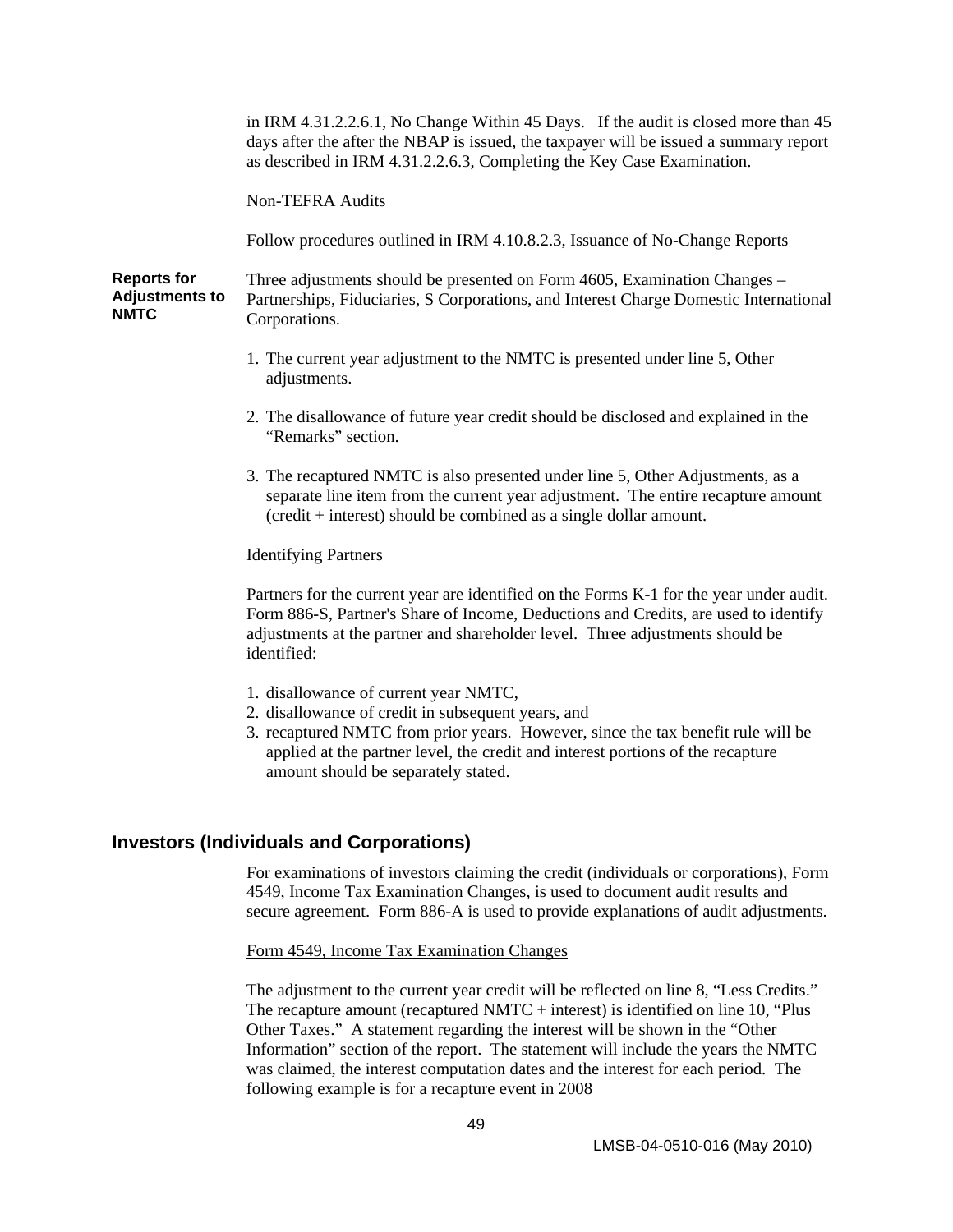<span id="page-54-0"></span>IRC  $§45D(g)(2)(B)$  states that the recapture amount is equal to the decrease in credit plus the interest on the amount of NMTC used to reduce the tax liability for each prior taxable year. Interest will be calculated using the underpayment rate established under IRC §6621, beginning on the due date for filing the return on which the credit was claimed and ending on the due date for the tax return on which the credit recapture is made.

We have also calculated your interest on the recapture amount from the due date of the return under audit to 30 days after the date of this report.

| (a)    | (b)         | (c)                        | (d)                    | (e)       |
|--------|-------------|----------------------------|------------------------|-----------|
| Credit | <b>NMTC</b> | Interest                   | Interest               | Recapture |
| Period | Claimed     | Computation                | Under                  | Amount    |
| Year   |             | Dates                      | $IRC$ §45 $D(g)(2)(B)$ |           |
| 2004   | \$15,000    | $4/15/2005$ to $4/15/2009$ | \$4,469                | \$19,469  |
| 2005   | \$35,000    | $4/15/2006$ to $4/15/2009$ | \$6,544                | \$41,544  |
| 2006   | \$25,000    | 4/15/2007 to 4/15/2009     | \$2,690                | \$27,690  |
| 2007   | \$52,000    | $4/15/2008$ to $4/15/2009$ | \$2,398                | \$54,398  |
| Total  | \$127,000   |                            | \$16,101               | \$143,101 |
|        |             |                            |                        |           |

#### **Form 886, Explanation of Items**

The explanation will include facts, law, the taxpayer's position, argument, conclusion, and a calculation of the NMTC recapture.

#### Example: Explanation for Adjustment on Form 886

**Facts** It has been determined that you have made a \$1,000,000 equity investment in XYZ Corp, a qualified community development entity, on July 2, 2004, which entitled you to the New Markets Tax Credit (NMTC). On your tax returns you used a NMTC equal to \$30,000, \$50,000, \$25,000, and \$52,000 to reduce federal income tax liabilities for calendar tax years 2004, 2005, 2006, and 2007, respectively. The following table shows how credits were applied against your tax liabilities.

| (a)    | (b)         | (c)         | (d)       | (e)          | (f)          |
|--------|-------------|-------------|-----------|--------------|--------------|
| Credit | Allowable   | Available   | Tax       | <b>NMTC</b>  | Carry        |
| Period | <b>NMTC</b> | <b>NMTC</b> | Liability | Claimed      | Forward      |
|        |             |             |           | (Recaptured) | (Disallowed) |
| 2004   | \$50,000    | \$50,000    | \$30,000  | \$30,000     | \$20,000     |
| 2005   | \$50,000    | \$70,000    | \$50,000  | \$50,000     | \$20,000     |
| 2006   | \$50,000    | \$70,000    | \$25,000  | \$25,000     | \$45,000     |
| 2007   | \$60,000    | \$105,000   | \$52,000  | \$52,000     | \$53,000     |
| Total  | \$210,000   |             |           | \$157,000    |              |

The allowable credit is determined as a percentage of your investment. The available credit is computed as the sum of the current year allowable credit and the carryforward of credit from the previous year. The credit claimed is the amount used to reduce the taxpayer's tax liability. The carry forward is the difference between the